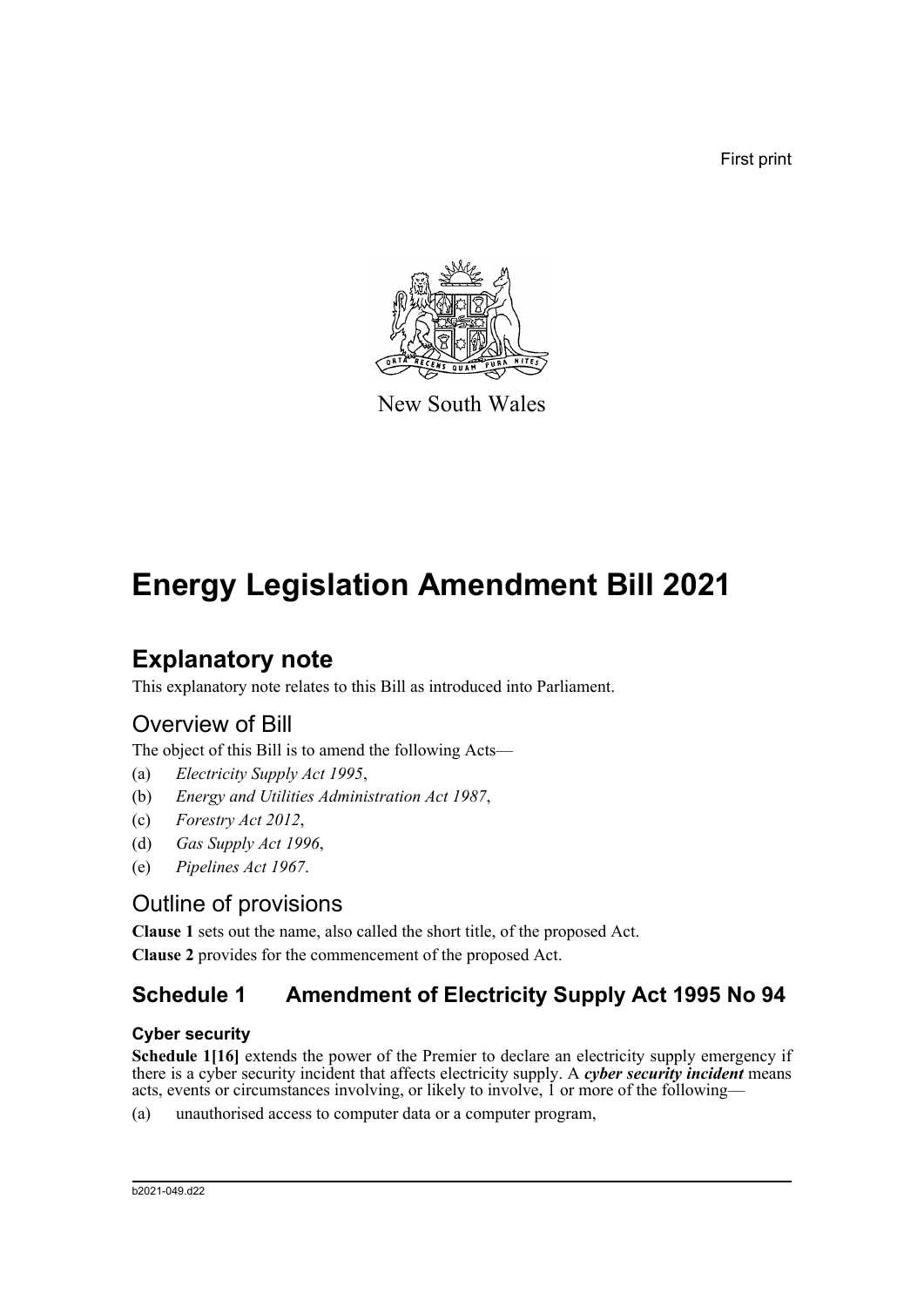- (b) unauthorised modification of computer data or a computer program,
- (c) unauthorised impairment of electronic communication to or from a computer,
- (d) unauthorised impairment of the availability, reliability, security or operation of a computer, computer data or a computer program.

**Schedule 1[20]** enables the Minister for Energy and Environment (the *Minister*) to direct a network operator, electricity generator or other prescribed person to take certain action to respond to or prevent a cyber security incident.

**Schedule 1[25]** enables the regulations to provide for the adoption and implementation, by a network operator, electricity generator or other prescribed person, of cyber security policies and procedures. **Schedule 1[17]–[19] and [21]–[24]** make consequential amendments.

#### **Energy security safeguard**

**Schedule 1[34]–[71]** amend the provisions setting out the energy savings scheme. **Schedule 1[72]–[93]** amend the provisions setting out the peak demand reduction scheme. The amendments relate to the following matters—

- (a) extending the energy savings scheme to other forms of energy, other than electricity and gas,
- (b) amending the accreditation of certificate providers under both schemes,
- (c) recovery by the Secretary of the Department of Planning, Industry and Environment of the costs of audits carried out in relation to scheme participants and accredited certificate providers under both schemes,
- (d) civil penalties for offences under both schemes,
- (e) information sharing arrangements between the Scheme Administrator and government agencies under both schemes,
- (f) the appointment of compliance officers, the powers of compliance officers and the issuing of penalty notices for offences under both schemes.

**Schedule 1[26]** makes further provision for proceedings for offences under both schemes.

#### **Miscellaneous amendments**

**Schedule 1[1]** updates the definition of *distribution system* to include a regulated stand-alone power system.

**Schedule 1[3]** enables a distributor to operate a distribution system for the purpose of conveying electricity to a person prescribed by the regulations. **Schedule 1[2]** makes a consequential amendment.

**Schedule 1[5] and [6]** allow a council to agree to a shorter consultation period in relation to a network operator proposing to carry out work to erect or modify electricity works.

**Schedule 1[7]–[10]** make further provision about the obstruction of electricity works, including in relation to a network operator modifying or removing structures that are damaging electricity works and the recovery of associated costs.

**Schedule 1[11]** extends the existing power of the Secretary of the Department of Planning, Industry and Environment to direct a distributor to remove an electricity transmission or distribution structure or a structure used for public lighting to include a structure for the storage or generation of electricity.

**Schedule 1[12] and [13]** provide that certain provisions relating to serious electricity works accidents do not apply to an accident involving a motor vehicle accident on land not owned or controlled by a network operator if—

- (a) a fault or failure in electricity works did not contribute to the motor vehicle accident, and
- (b) electricity did not contribute to an injury or death.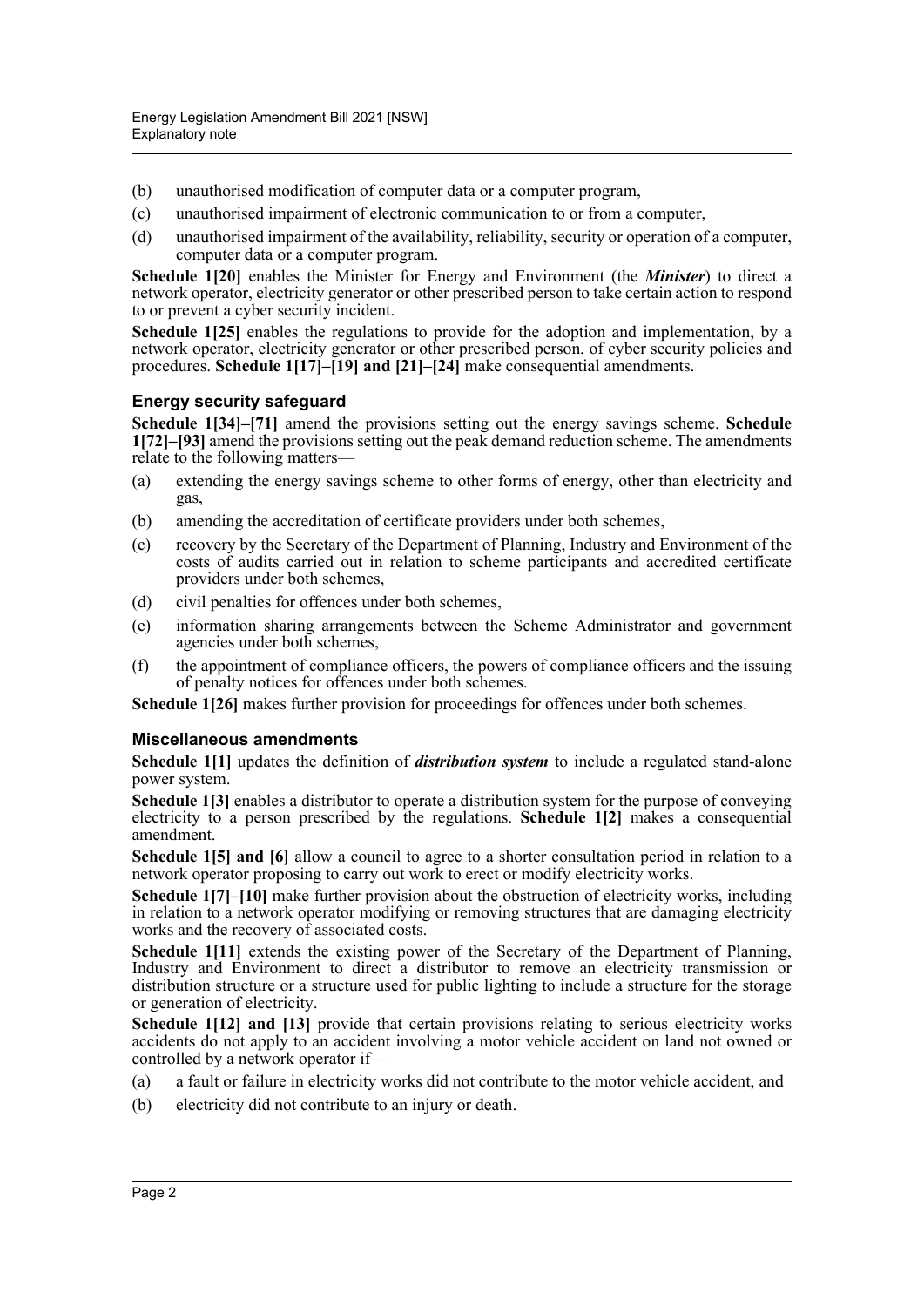**Schedule 1[14]** updates the prohibition on diverting or using electricity unless authorised by a wholesale supply agreement or a customer retail contract to also allow the regulations to prescribe other contracts, agreements or arrangements that may authorise the use of electricity. **Schedule 1[15]** makes a consequential amendment.

**Schedule 1[28]** provides that regulations may be made to prevent a network service provider recovering charges under a distribution determination or a transmission determination under the *National Electricity (NSW) Law* from a person who buys electricity to produce green hydrogen.

**Schedule 1[30]–[33]** extend the existing power of a metering coordinator to enter customer premises to also apply to metering providers.

**Schedule 1[4], [27] and [29]** omit redundant provisions.

**Schedule 1[94]** inserts a savings provision.

**Schedule 1[95]** inserts and amends relevant definitions.

#### **Schedule 2 Amendment of Energy and Utilities Administration Act 1987 No 103**

#### **Energy supply emergencies**

Schedule 2[2] enables the Premier to declare, by written order, an energy supply emergency, instead of the Governor declaring an emergency by proclamation. The grounds on which the Premier may declare an energy supply emergency will include a cyber security incident. The Minister will be able to give directions during an energy supply emergency, including in relation to cyber security incidents. The Minister will be able to direct a network operator to take certain action to respond to or prevent a cyber security incident. A *cyber security incident* means acts, events or circumstances involving, or likely to involve, 1 or more of the following—

- (a) unauthorised access to computer data or a computer program,
- (b) unauthorised modification of computer data or a computer program,
- (c) unauthorised impairment of electronic communication to or from a computer,
- (d) unauthorised impairment of the availability, reliability, security or operation of a computer, computer data or a computer program.

Schedule 2[2] also enables the Minister to require a person to provide information in relation to energy supply and cyber security incidents. The Minister must keep the information confidential, except in certain circumstances.

**Schedule 2[6]** enables the Minister to direct a person to discontinue the supply of energy, if the person is convicted of failing to comply with a direction given during an energy supply emergency.

**Schedule 2[3]–[5] and [7]** make consequential amendments.

**Schedule 2[1]** inserts relevant definitions.

#### **Miscellaneous**

**Schedule 2[8]** increases the maximum penalties payable for the offence of obstructing an inspector.

**Schedule 2[10]** provides for the Minister to make an order exempting a person who buys electricity for the production of green hydrogen from a requirement made by a licensed distributor that the person make a payment towards the licensed distributor's annual contribution to the Climate Change Fund. **Schedule 2[9]** makes a consequential amendment.

## **Schedule 3 Amendment of Forestry Act 2012 No 96**

**Schedule 3** enables the construction and operation of renewable energy infrastructure in certain forestry areas.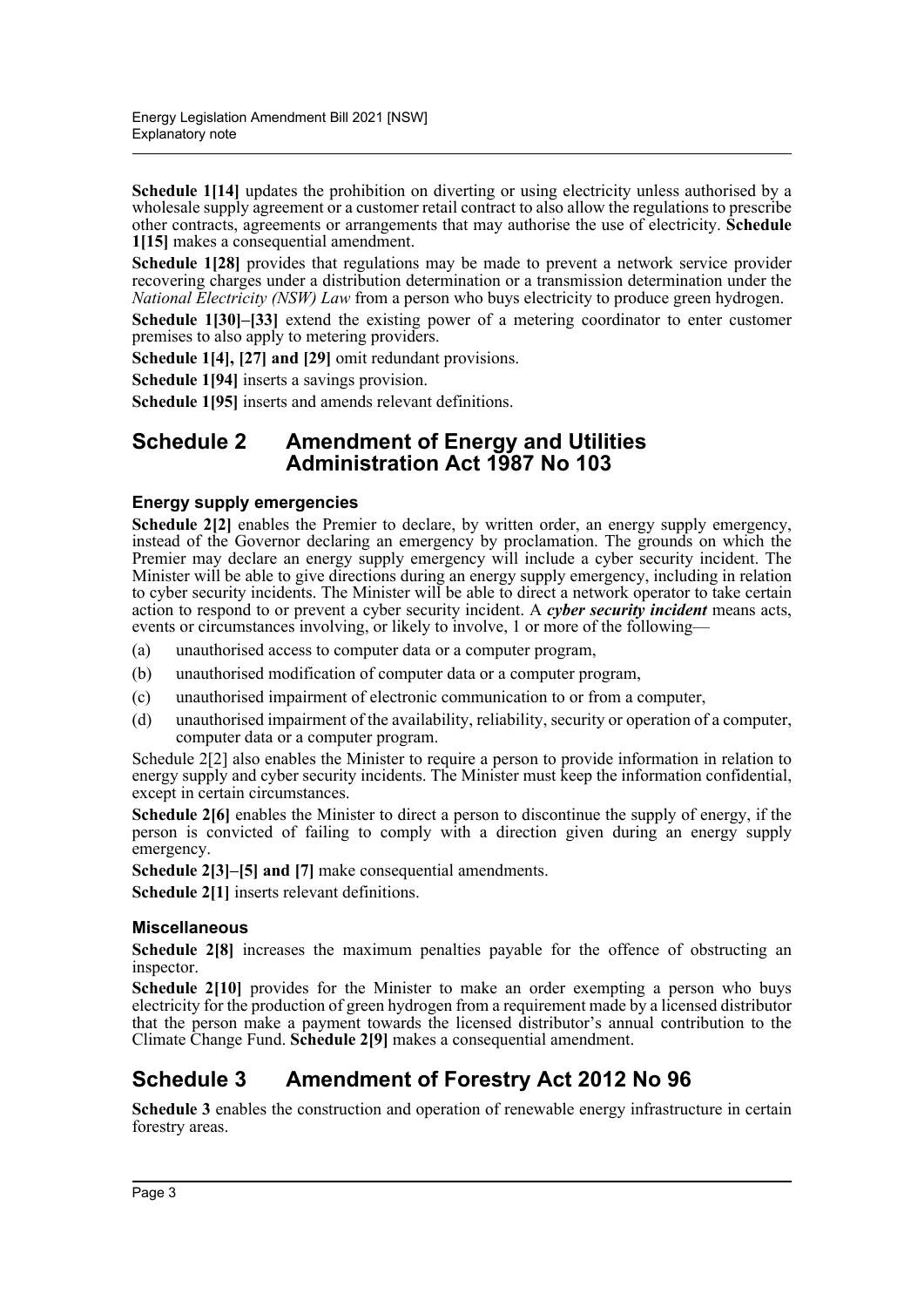## **Schedule 4 Amendment of Gas Supply Act 1996 No 38**

#### **Cyber security**

**Schedule 4[15]** enables the Minister to direct a network operator to take certain action to respond to or prevent a cyber security incident. A *cyber security incident* means acts, events or circumstances involving, or likely to involve, 1 or more of the following—

- (a) unauthorised access to computer data or a computer program,
- (b) unauthorised modification of computer data or a computer program,
- (c) unauthorised impairment of electronic communication to or from a computer,
- (d) unauthorised impairment of the availability, reliability, security or operation of a computer, computer data or a computer program.

**Schedule 4[14]** enables the regulations to provide for the adoption and implementation by a network operator of cyber security policies and procedures.

#### **Reticulator authorisations and distributor licences**

**Schedule 4[2] and [7]** make clear the Minister may determine an application for a reticulator's authorisation or distributor's licence by granting the authorisation or licence with modifications.

**Schedule 4[5] and [10]** enable the Minister to determine the annual fees for the holder of a reticulator's authorisation and a distributor's licence. Currently the fees must be equivalent to the amount estimated by the Treasurer as the cost to the State of administering the *Gas Supply Act 1996* in relation to the holder of the authorisation or licence.

**Schedule 4[3] and [8]** extend the actions the Minister may take if the holder of a reticulator's authorisation or a distributor's licence has knowingly contravened a requirement of the *Gas Supply Act 1996*, the regulations under that Act or the conditions of the authorisation or licence. If the holder is a corporation, the Minister will, in certain circumstances, be able to impose a monetary penalty not exceeding \$50,000 on a person who is a director of, or concerned in the management of, the corporation.

#### **Increased penalties**

**Schedule 4[1], [4], [6], [9], [12], [13] and [16]** increase the maximum penalties payable for certain offences under the *Gas Supply Act 1996*.

#### **Other**

**Schedule 4[11]** makes further provision about the obstruction of gas works, including in relation to modifying or removing structures that are damaging gas works and the recovery of associated costs.

**Schedule 4[17]** inserts transitional provisions.

**Schedule 4[18]** inserts and amends relevant definitions.

## **Schedule 5 Amendment of Pipelines Act 1967 No 90**

#### **Pipeline licences**

**Schedule 5[2]** provides that an order by the Minister requiring a specified pipeline to be licensed under the *Pipelines Act 1967* takes effect on the date specified in the order or the date on which the order is published in the Gazette. Currently an order takes effect no earlier than 12 months after the order is published.

**Schedule 5[13]** enables the Minister to determine the annual fees for a pipeline licence. Currently the fees are tied to a prescribed amount related to the length of the pipeline.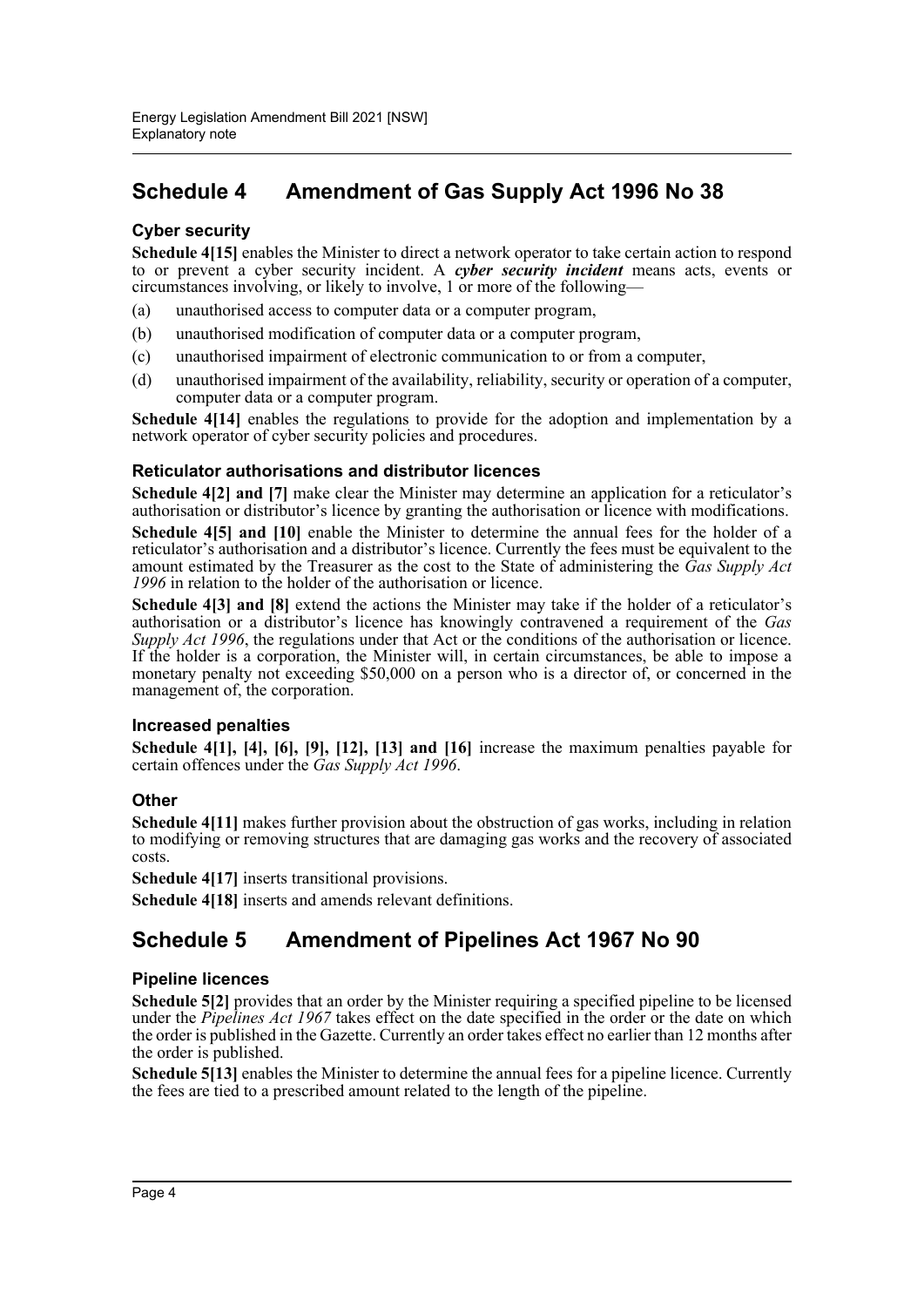#### **Cyber security**

**Schedule 5[6]** enables the Minister to direct a pipeline licensee to take certain action to respond to or prevent a cyber security incident. A *cyber security incident* means acts, events or circumstances involving, or likely to involve, 1 or more of the following—

- (a) unauthorised access to computer data or a computer program,
- (b) unauthorised modification of computer data or a computer program,
- (c) unauthorised impairment of electronic communication to or from a computer,
- (d) unauthorised impairment of the availability, reliability, security or operation of a computer, computer data or a computer program.

The regulations will be able to provide for the adoption and implementation by a pipeline licensee of cyber security policies and procedures. It will be a condition of the pipeline licence that the licensee comply with the requirements of the regulations and with a direction given by the Minister. **Schedule 5[1] and [5]** make consequential amendments.

#### **Increased penalties**

**Schedule 5[3], [4], [8]–[12] and [14]–[18]** increase the maximum penalties payable for certain offences under the *Pipelines Act 1967*.

#### **Other**

**Schedule 5[7]** removes the requirement for the Registrar-General to notify the Minister of the charges incurred by the Registrar-General in relation to the registration and recording of certain planning documents relating to the area of a pipeline licence.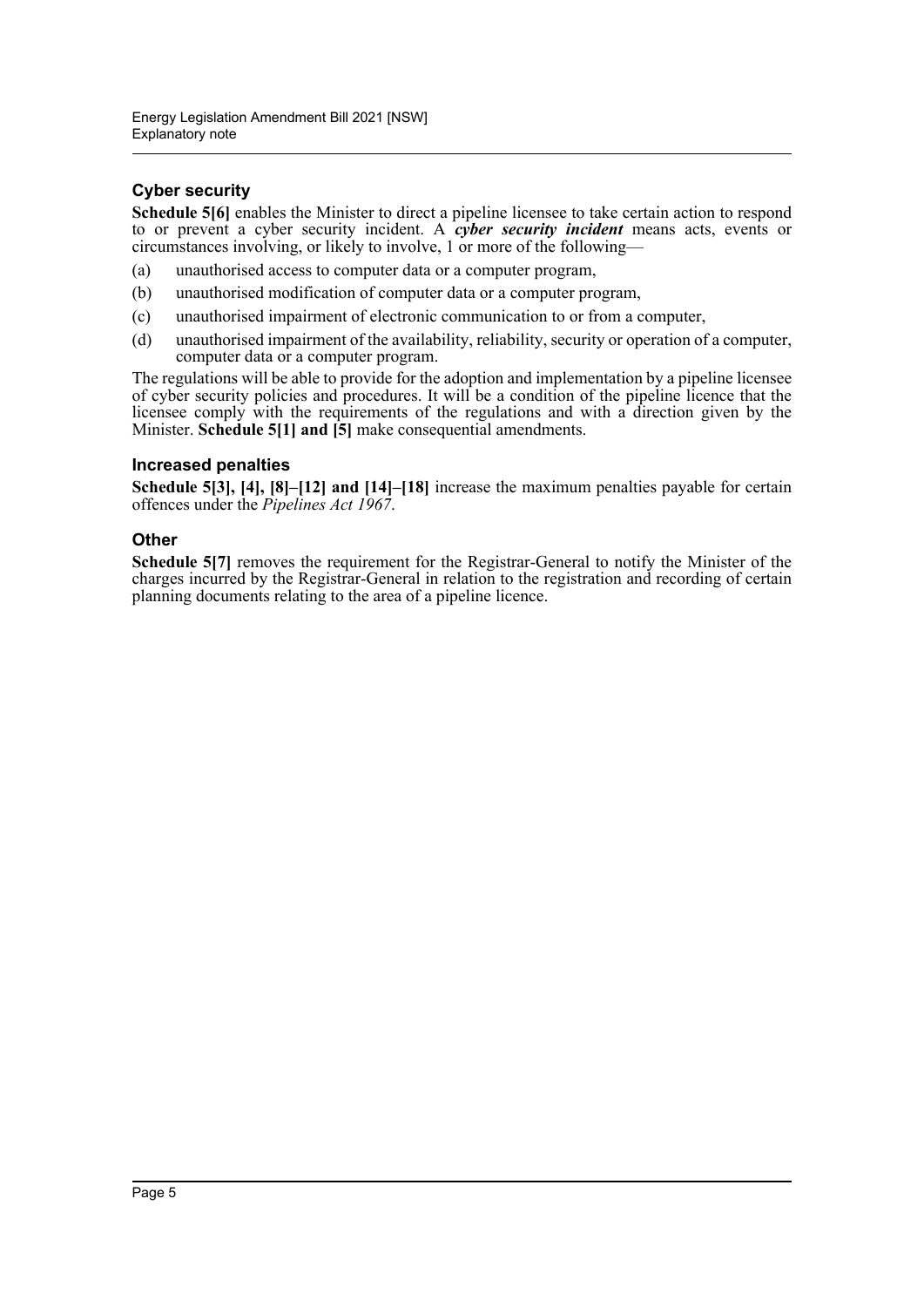First print



New South Wales

# **Energy Legislation Amendment Bill 2021**

## **Contents**

|                   |   |                                                                     | Page           |
|-------------------|---|---------------------------------------------------------------------|----------------|
|                   |   | Name of Act                                                         | $\overline{2}$ |
|                   | 2 | Commencement                                                        | $\overline{2}$ |
| <b>Schedule 1</b> |   | Amendment of Electricity Supply Act 1995 No 94                      | 3              |
| <b>Schedule 2</b> |   | Amendment of Energy and Utilities Administration Act 1987 No<br>103 | 29             |
| Schedule 3        |   | Amendment of Forestry Act 2012 No 96                                | 35             |
| <b>Schedule 4</b> |   | Amendment of Gas Supply Act 1996 No 38                              | 36             |
| <b>Schedule 5</b> |   | Amendment of Pipelines Act 1967 No 90                               | 42             |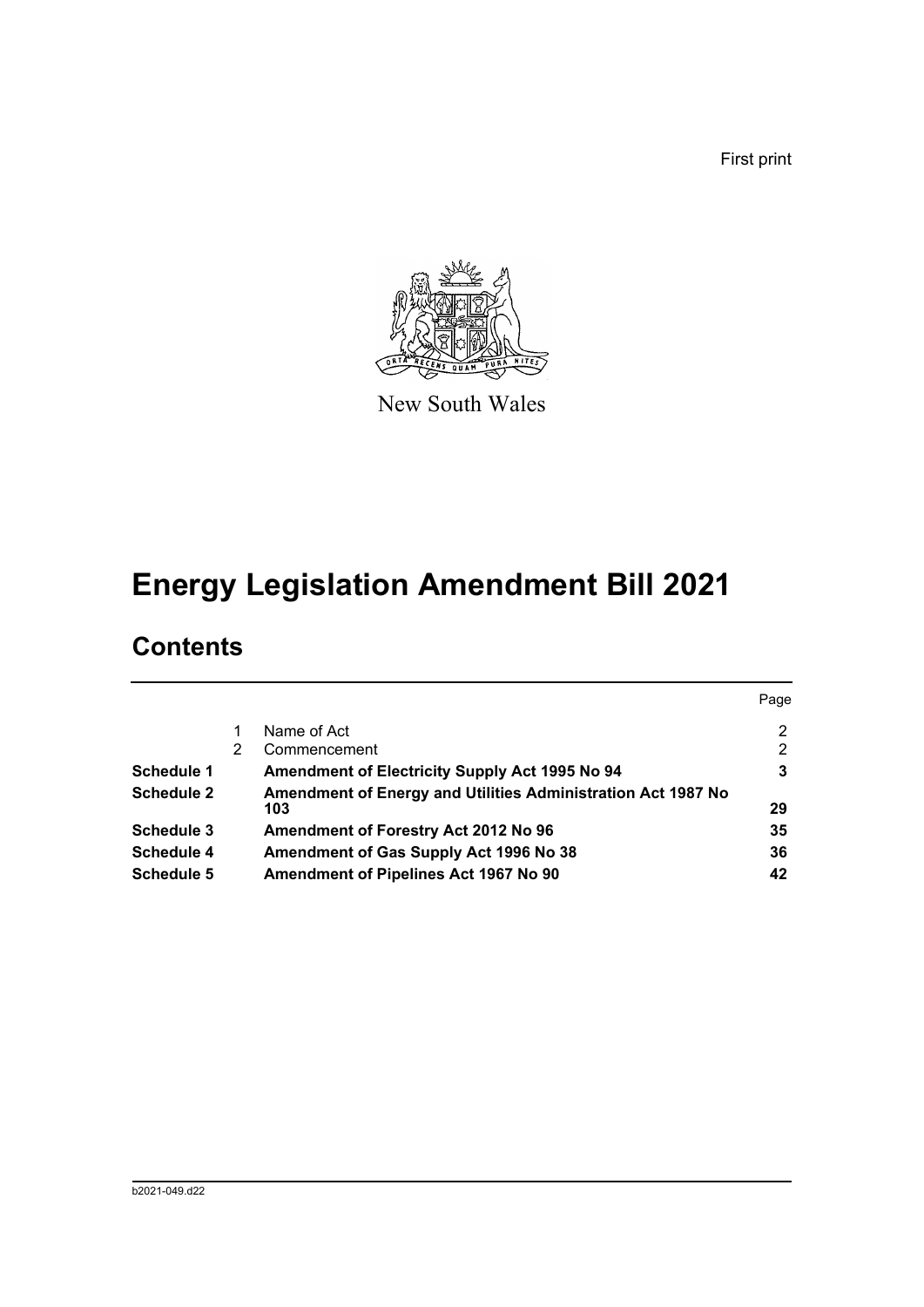

New South Wales

# **Energy Legislation Amendment Bill 2021**

No , 2021

#### **A Bill for**

An Act to amend various Acts administered by the Minister for Energy and Environment concerning the supply of energy to the State; and for related purposes.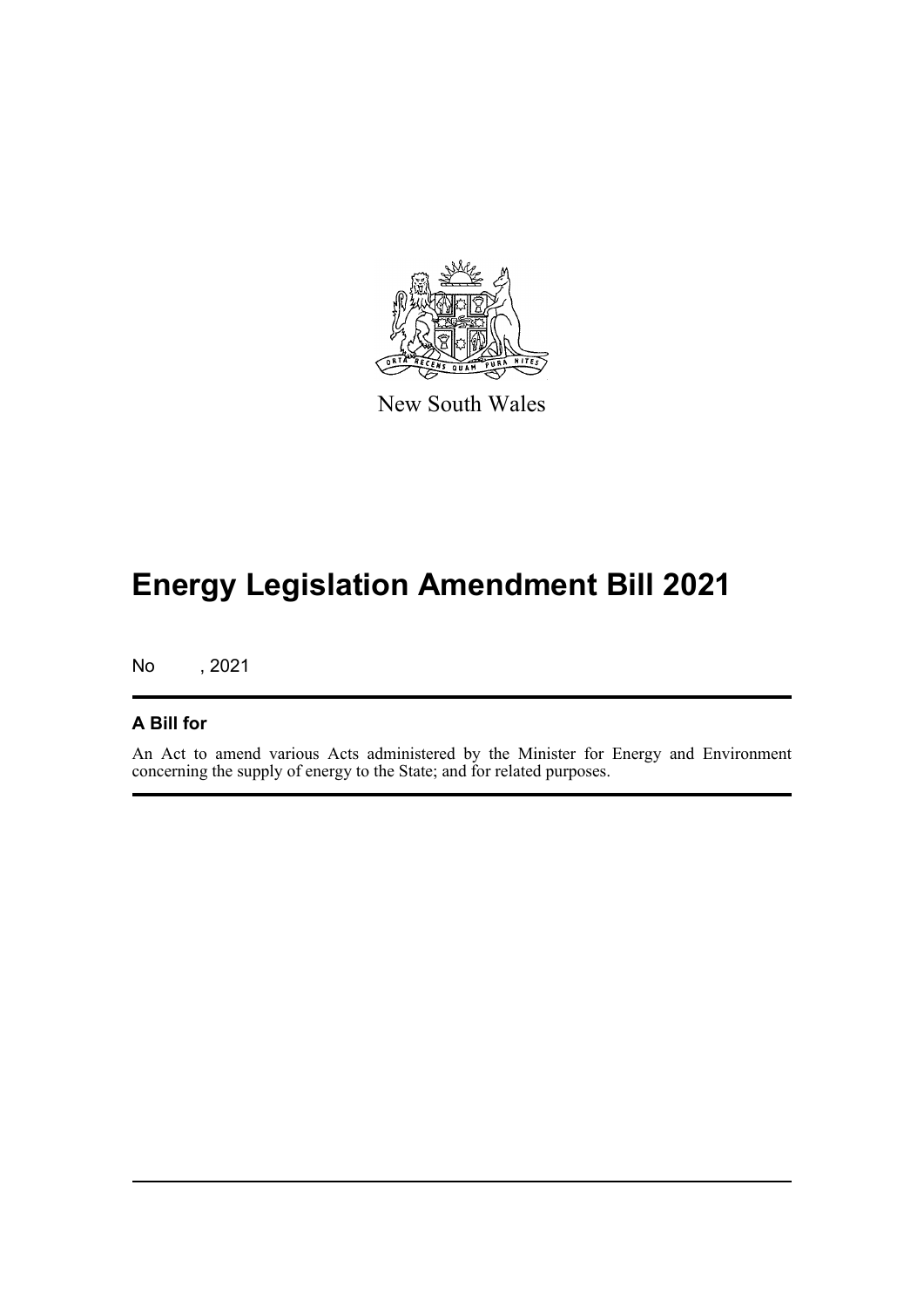<span id="page-7-1"></span><span id="page-7-0"></span>

| The Legislature of New South Wales enacts— |                                                                      |                |  |
|--------------------------------------------|----------------------------------------------------------------------|----------------|--|
|                                            | Name of Act                                                          | $\mathcal{P}$  |  |
|                                            | This Act is the <i>Energy Legislation Amendment Act 2021</i> .       | 3              |  |
|                                            | <b>Commencement</b>                                                  | $\overline{4}$ |  |
|                                            | This Act commences on a day or days to be appointed by proclamation. | 5              |  |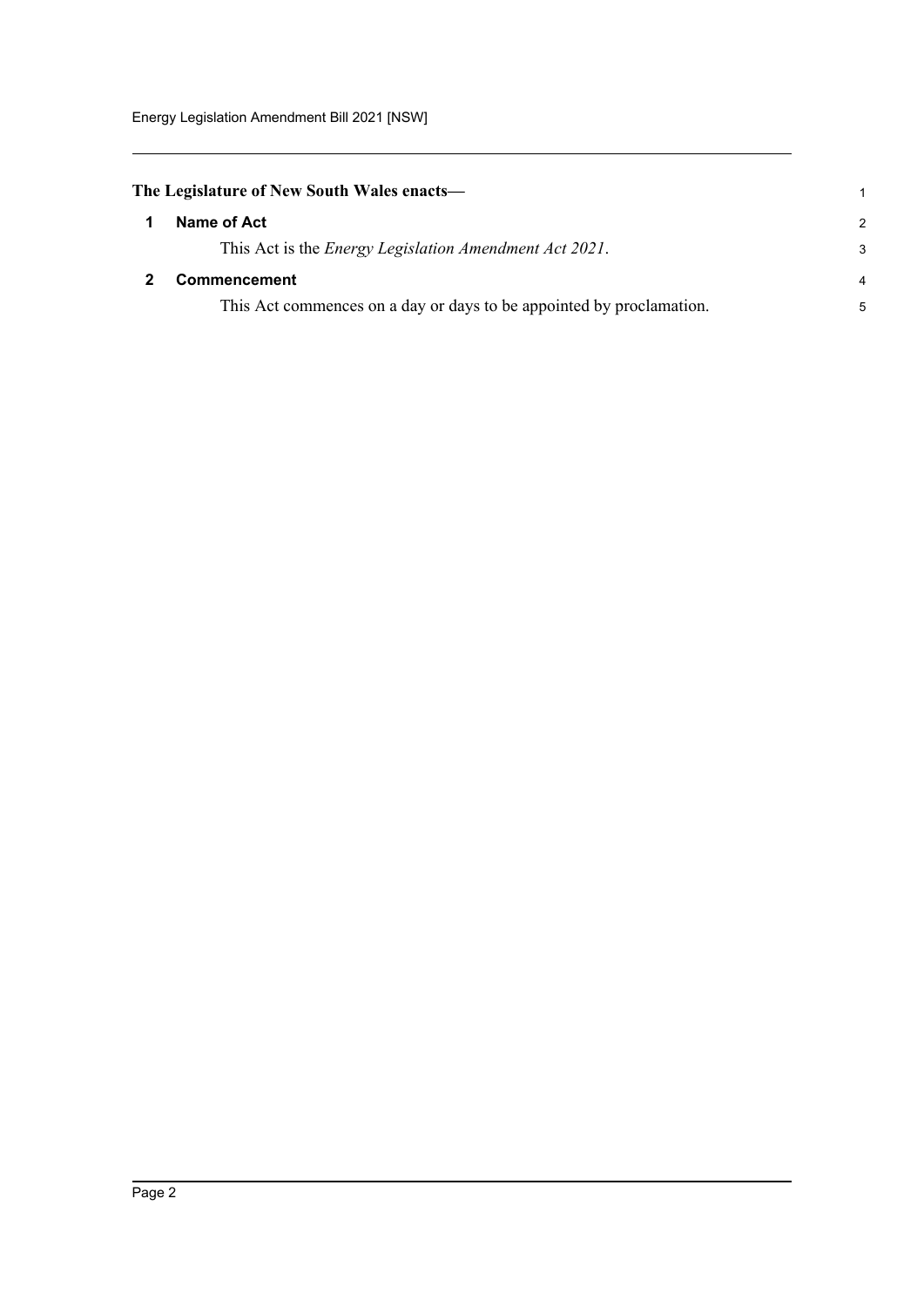<span id="page-8-0"></span>

| <b>Section 12A</b><br>[1]<br>Insert before section 13-<br>12A<br>Meaning of "distribution system"<br>In this Act-<br>(1)<br>distribution system means-<br>the electricity power lines and associated equipment and electricity<br>(a)<br>structures used to convey and control the conveyance of electricity—<br>to the premises of wholesale and retail customers, up to the<br>(i)<br>connection point for the premises, whether or not the connection<br>point is on the building or land comprising the premises, or<br>to, from and along the rail network electricity system operated<br>(ii)<br>by, for or on behalf of Sydney Metro, Sydney Trains, Transport<br>Asset Holding Entity of New South Wales or Transport for NSW,<br>or<br>a regulated stand-alone power system.<br>(b)<br>(2)<br>A distribution system does not include the following—<br>a transmission system,<br>(a)<br>any of the following excluded by the regulations—<br>(b) |                      |
|-----------------------------------------------------------------------------------------------------------------------------------------------------------------------------------------------------------------------------------------------------------------------------------------------------------------------------------------------------------------------------------------------------------------------------------------------------------------------------------------------------------------------------------------------------------------------------------------------------------------------------------------------------------------------------------------------------------------------------------------------------------------------------------------------------------------------------------------------------------------------------------------------------------------------------------------------------------|----------------------|
|                                                                                                                                                                                                                                                                                                                                                                                                                                                                                                                                                                                                                                                                                                                                                                                                                                                                                                                                                           | $\boldsymbol{2}$     |
|                                                                                                                                                                                                                                                                                                                                                                                                                                                                                                                                                                                                                                                                                                                                                                                                                                                                                                                                                           | 3                    |
|                                                                                                                                                                                                                                                                                                                                                                                                                                                                                                                                                                                                                                                                                                                                                                                                                                                                                                                                                           | 4                    |
|                                                                                                                                                                                                                                                                                                                                                                                                                                                                                                                                                                                                                                                                                                                                                                                                                                                                                                                                                           | 5                    |
|                                                                                                                                                                                                                                                                                                                                                                                                                                                                                                                                                                                                                                                                                                                                                                                                                                                                                                                                                           | 6                    |
|                                                                                                                                                                                                                                                                                                                                                                                                                                                                                                                                                                                                                                                                                                                                                                                                                                                                                                                                                           | $\overline{7}$<br>8  |
|                                                                                                                                                                                                                                                                                                                                                                                                                                                                                                                                                                                                                                                                                                                                                                                                                                                                                                                                                           | 9<br>10<br>11        |
|                                                                                                                                                                                                                                                                                                                                                                                                                                                                                                                                                                                                                                                                                                                                                                                                                                                                                                                                                           | 12<br>13<br>14<br>15 |
|                                                                                                                                                                                                                                                                                                                                                                                                                                                                                                                                                                                                                                                                                                                                                                                                                                                                                                                                                           | 16                   |
|                                                                                                                                                                                                                                                                                                                                                                                                                                                                                                                                                                                                                                                                                                                                                                                                                                                                                                                                                           | 17                   |
|                                                                                                                                                                                                                                                                                                                                                                                                                                                                                                                                                                                                                                                                                                                                                                                                                                                                                                                                                           | 18                   |
|                                                                                                                                                                                                                                                                                                                                                                                                                                                                                                                                                                                                                                                                                                                                                                                                                                                                                                                                                           | 19                   |
| specified electricity power lines,<br>(i)                                                                                                                                                                                                                                                                                                                                                                                                                                                                                                                                                                                                                                                                                                                                                                                                                                                                                                                 | 20                   |
| specified electricity structures,<br>(ii)                                                                                                                                                                                                                                                                                                                                                                                                                                                                                                                                                                                                                                                                                                                                                                                                                                                                                                                 | 21                   |
| specified equipment.<br>(iii)                                                                                                                                                                                                                                                                                                                                                                                                                                                                                                                                                                                                                                                                                                                                                                                                                                                                                                                             | 22                   |
| [2]<br>Section 16 Distributors to convey electricity for certain persons only                                                                                                                                                                                                                                                                                                                                                                                                                                                                                                                                                                                                                                                                                                                                                                                                                                                                             | 23                   |
| Omit "its". Insert instead "a".                                                                                                                                                                                                                                                                                                                                                                                                                                                                                                                                                                                                                                                                                                                                                                                                                                                                                                                           | 24                   |
| Section 16(c)<br>[3]                                                                                                                                                                                                                                                                                                                                                                                                                                                                                                                                                                                                                                                                                                                                                                                                                                                                                                                                      | 25                   |
| Insert at the end of section $16(b)$ —                                                                                                                                                                                                                                                                                                                                                                                                                                                                                                                                                                                                                                                                                                                                                                                                                                                                                                                    | 26                   |
| , or                                                                                                                                                                                                                                                                                                                                                                                                                                                                                                                                                                                                                                                                                                                                                                                                                                                                                                                                                      | 27                   |
| a person prescribed by the regulations, or a member of a class of persons<br>(c)<br>prescribed by the regulations.                                                                                                                                                                                                                                                                                                                                                                                                                                                                                                                                                                                                                                                                                                                                                                                                                                        | 28<br>29             |
| Part 4, Division 5 Determinations by Tribunal<br>[4]                                                                                                                                                                                                                                                                                                                                                                                                                                                                                                                                                                                                                                                                                                                                                                                                                                                                                                      | 30                   |
| Omit the Division.                                                                                                                                                                                                                                                                                                                                                                                                                                                                                                                                                                                                                                                                                                                                                                                                                                                                                                                                        | 31                   |
| Section 45 Erection and placement of electricity works<br>[5]                                                                                                                                                                                                                                                                                                                                                                                                                                                                                                                                                                                                                                                                                                                                                                                                                                                                                             | 32                   |
| Insert "written" before "notice" in section $45(4)(a)$ .                                                                                                                                                                                                                                                                                                                                                                                                                                                                                                                                                                                                                                                                                                                                                                                                                                                                                                  | 33                   |
| [6]<br><b>Section 45(4)(b)</b>                                                                                                                                                                                                                                                                                                                                                                                                                                                                                                                                                                                                                                                                                                                                                                                                                                                                                                                            | 34                   |
| Insert ", or a shorter period agreed to in writing by the council" after "was given".                                                                                                                                                                                                                                                                                                                                                                                                                                                                                                                                                                                                                                                                                                                                                                                                                                                                     | 35                   |
| <b>Section 49 Obstruction of electricity works</b><br>$[7]$                                                                                                                                                                                                                                                                                                                                                                                                                                                                                                                                                                                                                                                                                                                                                                                                                                                                                               | 36                   |
| Omit section 49(2). Insert instead—                                                                                                                                                                                                                                                                                                                                                                                                                                                                                                                                                                                                                                                                                                                                                                                                                                                                                                                       | 37                   |
| The network operator may serve a written notice on the person having control<br>(2)<br>of the structure or thing requiring the person to-                                                                                                                                                                                                                                                                                                                                                                                                                                                                                                                                                                                                                                                                                                                                                                                                                 | 38<br>39             |
| modify or remove the structure or thing, or<br>(a)                                                                                                                                                                                                                                                                                                                                                                                                                                                                                                                                                                                                                                                                                                                                                                                                                                                                                                        | 40                   |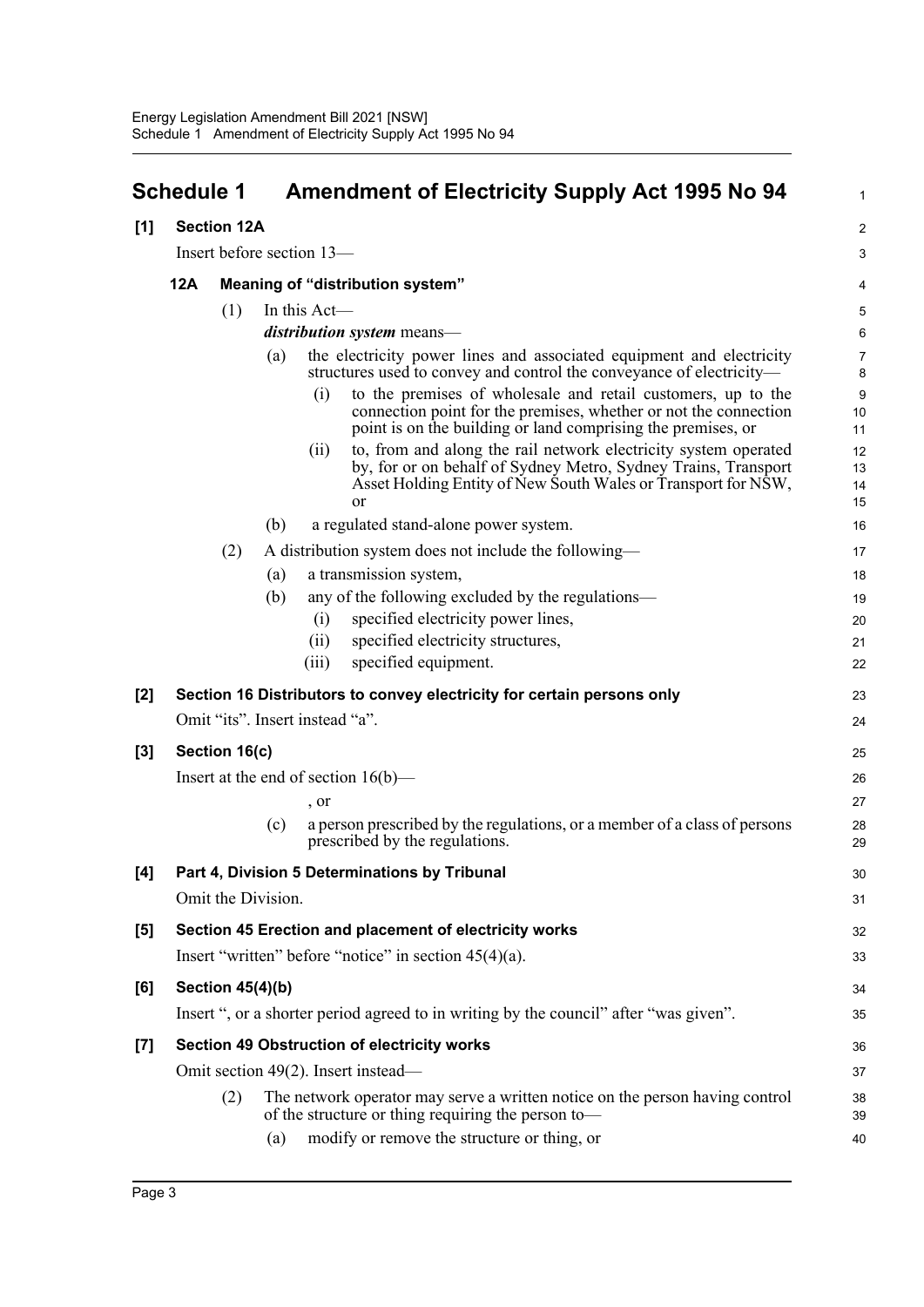|        |                                | (b)               | do either of the following—                                                                                                                                                                   | $\mathbf{1}$        |
|--------|--------------------------------|-------------------|-----------------------------------------------------------------------------------------------------------------------------------------------------------------------------------------------|---------------------|
|        |                                |                   | modify or remove the structure or thing,<br>(i)                                                                                                                                               | $\overline{c}$      |
|        |                                |                   | (ii)<br>engage an accredited service provider to move the electricity<br>works away from the structure or thing.                                                                              | 3<br>$\overline{4}$ |
|        | (2A)                           |                   | Work undertaken in accordance with a requirement in a notice served under<br>subsection $(2)$ is at the expense of the person served with the notice.                                         | 5<br>6              |
|        | (2B)                           |                   | The network operator may, in an emergency, modify or remove the structure<br>or thing itself, instead of serving a notice under subsection (2).                                               | $\overline{7}$<br>8 |
| [8]    | Section 49(3)                  |                   |                                                                                                                                                                                               | 9                   |
|        |                                |                   | Omit "subsection $(2)(a)$ ". Insert instead "subsection $(2)$ ".                                                                                                                              | 10                  |
| [9]    | Sections 49(5)                 |                   |                                                                                                                                                                                               | 11                  |
|        | Omit "The costs".              |                   |                                                                                                                                                                                               | 12                  |
|        | subsection $(2)$ , the costs". |                   | Insert instead "If the network operator carries out the work after issuing a notice under                                                                                                     | 13<br>14            |
| $[10]$ | Section 49(8)                  |                   |                                                                                                                                                                                               | 15                  |
|        |                                |                   | Omit the subsection. Insert instead—                                                                                                                                                          | 16                  |
|        | (8)                            |                   | Subsection (5) does not enable the network operator to recover costs from a<br>person referred to in subsection (7) if the structure or thing was lawfully placed<br>in its present position— | 17<br>18<br>19      |
|        |                                | $\left( a\right)$ | before the installation of the electricity works, or                                                                                                                                          | 20                  |
|        |                                | (b)               | with the agreement of the operator, or                                                                                                                                                        | 21                  |
|        |                                | (c)               | in the case of electricity works to which section 53 applies—before 26<br>May 2006.                                                                                                           | 22<br>23            |
| $[11]$ |                                |                   | Section 63K Secretary may direct distributor to remove structure                                                                                                                              | 24                  |
|        |                                |                   | Omit section $63K(3)$ . Insert instead—                                                                                                                                                       | 25                  |
|        | (3)                            |                   | In this section—                                                                                                                                                                              | 26                  |
|        |                                |                   | <i>electricity structure</i> means a structure erected or maintained by a distributor<br>for 1 or more of the following purposes—                                                             | 27<br>28            |
|        |                                | $\left( a\right)$ | the generation of electricity,                                                                                                                                                                | 29                  |
|        |                                |                   | (b) the storage, transmission or distribution of electricity,                                                                                                                                 | 30                  |
|        |                                | (c)               | public lighting.                                                                                                                                                                              | 31                  |
| $[12]$ |                                |                   | Section 63R Notification of serious electricity works accidents                                                                                                                               | 32                  |
|        |                                |                   | Insert after section $63R(3)$ —                                                                                                                                                               | 33                  |
|        | (4)                            | $if$ —            | This section does not apply to a serious electricity works accident involving a<br>motor vehicle accident on land not owned or controlled by a network operator                               | 34<br>35<br>36      |
|        |                                | (a)               | a fault or failure in electricity works did not contribute to the motor<br>vehicle accident, and                                                                                              | 37<br>38            |
|        |                                | (b)               | electricity did not contribute to an injury or death.                                                                                                                                         | 39                  |
| $[13]$ |                                |                   | Section 63U Interference with site of serious electricity works accident                                                                                                                      | 40                  |
|        |                                |                   | Insert at the end of the section-                                                                                                                                                             | 41                  |
|        |                                |                   |                                                                                                                                                                                               |                     |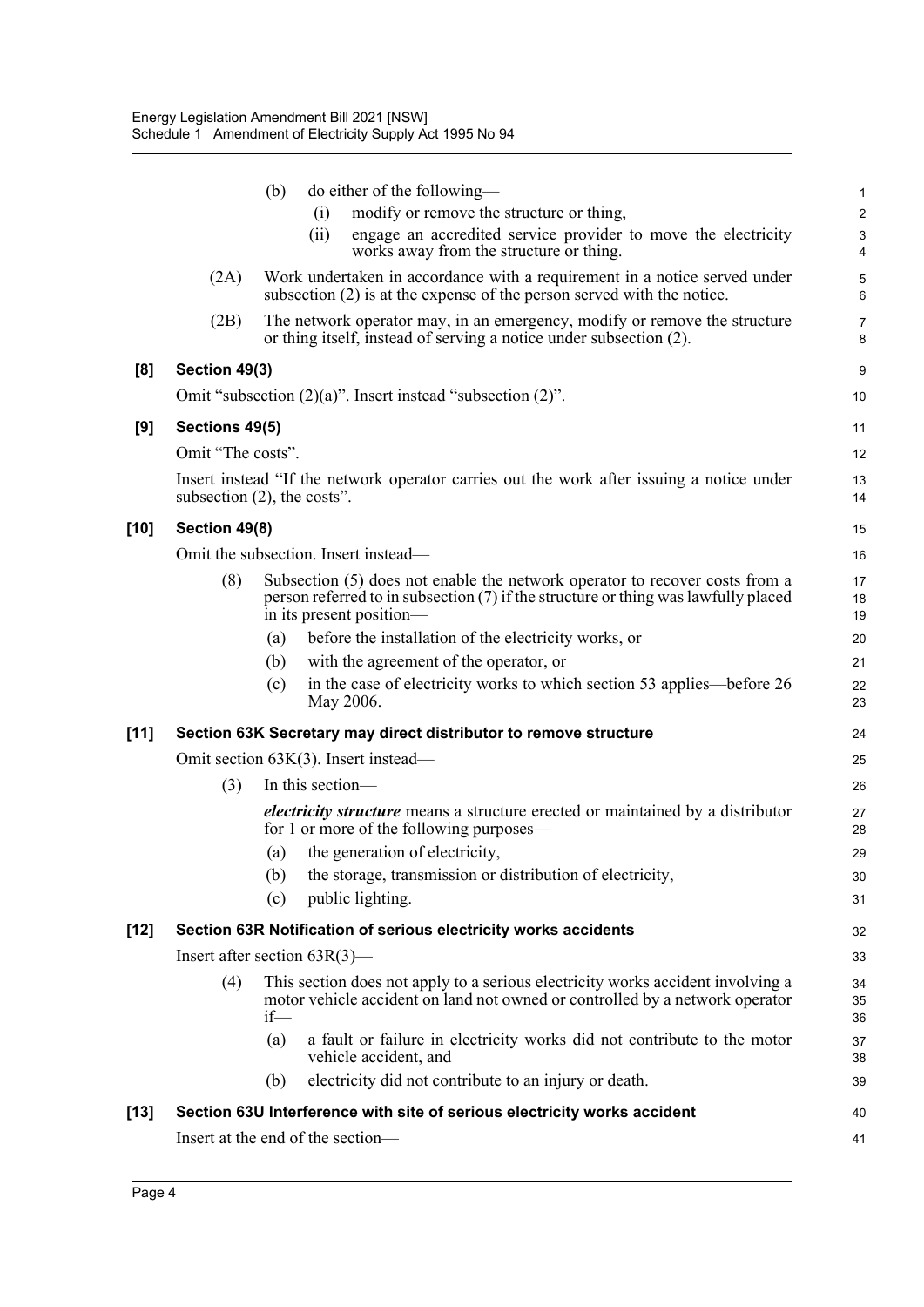|        | (2)               | This section does not apply to a serious electricity works accident involving a<br>motor vehicle accident on land not owned or controlled by a network operator<br>$if$ —                                                                                   | 1<br>$\overline{\mathbf{c}}$<br>3 |
|--------|-------------------|-------------------------------------------------------------------------------------------------------------------------------------------------------------------------------------------------------------------------------------------------------------|-----------------------------------|
|        |                   | (a)<br>a fault or failure in electricity works did not contribute to the motor<br>vehicle accident, and                                                                                                                                                     | 4<br>5                            |
|        |                   | electricity did not contribute to an injury or death.<br>(b)                                                                                                                                                                                                | 6                                 |
| $[14]$ |                   | <b>Section 64 Theft of electricity</b>                                                                                                                                                                                                                      | 7                                 |
|        |                   | Omit section $64(1)$ . Insert instead—                                                                                                                                                                                                                      | 8                                 |
|        | (1)               | A person must not divert or use electricity from a generating, transmission or<br>distribution system unless authorised to do so by 1 or more of the following—                                                                                             | 9<br>10                           |
|        |                   | a wholesale supply agreement,<br>(a)                                                                                                                                                                                                                        | 11                                |
|        |                   | (b)<br>a customer retail contract,                                                                                                                                                                                                                          | 12                                |
|        |                   | (c)<br>a contract, agreement or other arrangement prescribed by the<br>regulations.                                                                                                                                                                         | 13<br>14                          |
|        |                   | Maximum penalty-                                                                                                                                                                                                                                            | 15                                |
|        |                   | for a corporation—2,000 penalty units, or<br>(a)                                                                                                                                                                                                            | 16                                |
|        |                   | for an individual— $100$ penalty units or 5 years imprisonment, or both.<br>(b)                                                                                                                                                                             | 17                                |
| $[15]$ | <b>Section 75</b> |                                                                                                                                                                                                                                                             | 18                                |
|        |                   | Omit the section. Insert instead—                                                                                                                                                                                                                           | 19                                |
|        | 75                | Court may order payment                                                                                                                                                                                                                                     | 20                                |
|        |                   | If the Local Court finds a person guilty of an offence under section 64, the<br>Court may make an order directing the person to pay the amount the Court<br>considers appropriate for the electricity diverted or used in the commission of<br>the offence. | 21<br>22<br>23<br>24              |
| [16]   |                   | Section 94A Declaration of electricity supply emergency                                                                                                                                                                                                     | 25                                |
|        |                   | Insert at the end of section $94A(1)(b)$ —                                                                                                                                                                                                                  | 26                                |
|        |                   | , or                                                                                                                                                                                                                                                        | 27                                |
|        |                   | there is a cyber security incident that affects or is likely to affect 1 or<br>(c)<br>more of the following that is responsible for a significant supply of<br>electricity to all or part of the State—                                                     | 28<br>29<br>30                    |
|        |                   | (i) a distribution system,                                                                                                                                                                                                                                  | 31                                |
|        |                   | a distributor,<br>(ii)                                                                                                                                                                                                                                      | 32                                |
|        |                   | an electricity generator,<br>(iii)                                                                                                                                                                                                                          | 33                                |
|        |                   | a transmission operator,<br>(iv)<br>a transmission system, or<br>(v)                                                                                                                                                                                        | 34                                |
|        |                   | there is a cyber security incident of a type prescribed by the regulations.<br>(d)                                                                                                                                                                          | 35<br>36                          |
|        |                   |                                                                                                                                                                                                                                                             |                                   |
| $[17]$ | Section 94A(5)    |                                                                                                                                                                                                                                                             | 37                                |
|        |                   | Insert after section $94A(4)$ —                                                                                                                                                                                                                             | 38                                |
|        | (5)               | Subsection (4) does not apply to an electricity supply emergency declared<br>under subsection $(1)(c)$ or $(d)$ .                                                                                                                                           | 39<br>40                          |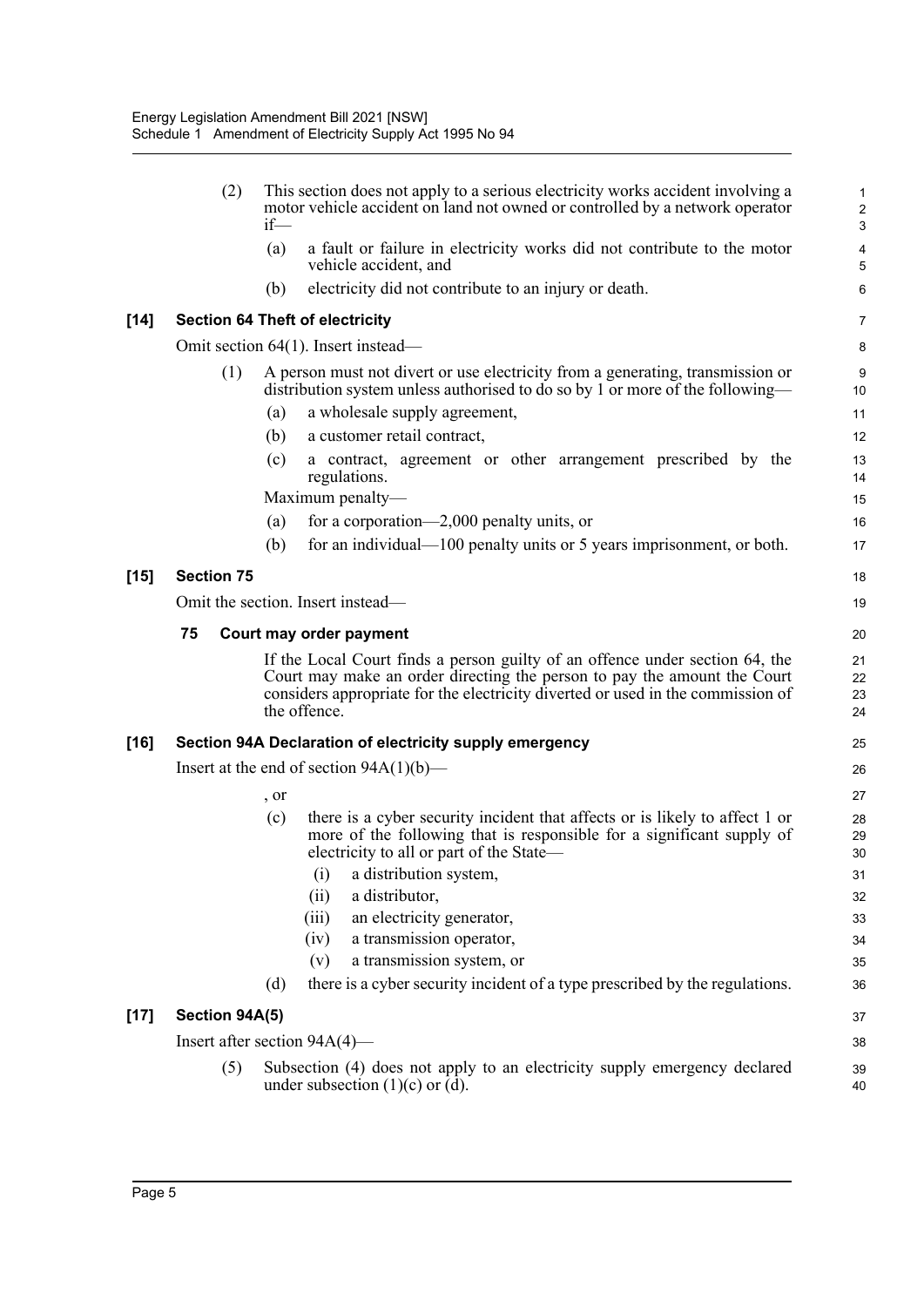| $[18]$ | <b>Section 94B Electricity supply emergency directions</b> |                     |                           |                                                                                                                                                                                                                                                                                                                |                         |  |  |
|--------|------------------------------------------------------------|---------------------|---------------------------|----------------------------------------------------------------------------------------------------------------------------------------------------------------------------------------------------------------------------------------------------------------------------------------------------------------|-------------------------|--|--|
|        |                                                            |                     |                           | Insert before section $94B(1)$ —                                                                                                                                                                                                                                                                               | $\overline{\mathbf{c}}$ |  |  |
|        |                                                            | (1A)                |                           | This section applies to an electricity supply emergency declared by the<br>Premier under section $94A(1)(a)$ or (b).                                                                                                                                                                                           | 3<br>4                  |  |  |
| $[19]$ |                                                            | Section 94B(1)      |                           |                                                                                                                                                                                                                                                                                                                | 5                       |  |  |
|        |                                                            |                     |                           | Insert "to which this section applies" after "an electricity supply emergency".                                                                                                                                                                                                                                | 6                       |  |  |
| $[20]$ |                                                            | <b>Section 94BA</b> |                           |                                                                                                                                                                                                                                                                                                                | 7                       |  |  |
|        |                                                            |                     |                           | Insert after section 94B-                                                                                                                                                                                                                                                                                      | 8                       |  |  |
|        |                                                            |                     |                           |                                                                                                                                                                                                                                                                                                                |                         |  |  |
|        | <b>94BA</b>                                                |                     |                           | Electricity supply emergency-cyber security directions                                                                                                                                                                                                                                                         | 9                       |  |  |
|        |                                                            | (1)                 |                           | While the declaration of an electricity supply emergency under section<br>$94A(1)(c)$ or (d) is in force, the Minister may, by written order, give a direction<br>(a cyber security direction) to a relevant person requiring the person to take<br>the action the Minister considers reasonably necessary to- | 10<br>11<br>12<br>13    |  |  |
|        |                                                            |                     | (a)                       | respond to the impact of the incident on the person's information<br>technology systems, or                                                                                                                                                                                                                    | 14<br>15                |  |  |
|        |                                                            |                     | (b)                       | prevent the incident having an impact on the person's information<br>technology systems.                                                                                                                                                                                                                       | 16<br>17                |  |  |
|        |                                                            | (2)                 |                           | A cyber security direction—                                                                                                                                                                                                                                                                                    | 18                      |  |  |
|        |                                                            |                     | (a)                       | has effect for the period specified in the direction, and                                                                                                                                                                                                                                                      | 19                      |  |  |
|        |                                                            |                     | (b)                       | may be varied or revoked by a subsequent direction under this section.                                                                                                                                                                                                                                         | 20                      |  |  |
|        |                                                            | (3)                 |                           | The Minister's written order under subsection (1) must include a copy of the<br>Premier's declaration of the electricity supply emergency under which the<br>cyber security direction is given.                                                                                                                | 21<br>22<br>23          |  |  |
|        |                                                            | (4)                 |                           | A person given a cyber security direction must comply with the direction.                                                                                                                                                                                                                                      | 24                      |  |  |
|        |                                                            |                     |                           | Maximum penalty-                                                                                                                                                                                                                                                                                               | 25                      |  |  |
|        |                                                            |                     | (a)                       | for a corporation—2,000 penalty units, or                                                                                                                                                                                                                                                                      | 26                      |  |  |
|        |                                                            |                     | (b)                       | for an individual—100 penalty units.                                                                                                                                                                                                                                                                           | 27                      |  |  |
|        |                                                            | (5)                 |                           | In this section-                                                                                                                                                                                                                                                                                               | 28                      |  |  |
|        |                                                            |                     | (a)                       | <i>relevant person</i> means the following—<br>a network operator,                                                                                                                                                                                                                                             | 29                      |  |  |
|        |                                                            |                     | (b)                       | an electricity generator,                                                                                                                                                                                                                                                                                      | 30<br>31                |  |  |
|        |                                                            |                     | (c)                       | a person who is a member of a class of persons prescribed by the<br>regulations.                                                                                                                                                                                                                               | 32<br>33                |  |  |
| $[21]$ |                                                            |                     | supply emergency          | Section 94D Requirement to provide information in connection with electricity                                                                                                                                                                                                                                  | 34<br>35                |  |  |
|        |                                                            |                     |                           | Insert after section $94D(1)(a)$ —                                                                                                                                                                                                                                                                             | 36                      |  |  |
|        |                                                            |                     | (a1)                      | to determine whether there is, or is likely to be, a cyber security incident<br>affecting the supply of electricity to all or any part of the State,                                                                                                                                                           | 37<br>38                |  |  |
| $[22]$ |                                                            |                     | <b>Section 94D(2)(a1)</b> |                                                                                                                                                                                                                                                                                                                | 39                      |  |  |
|        |                                                            |                     |                           | Insert after section $94D(2)(a)$ —                                                                                                                                                                                                                                                                             | 40                      |  |  |
|        |                                                            |                     | (a1)                      | information about 1 or more of the following-                                                                                                                                                                                                                                                                  | 41                      |  |  |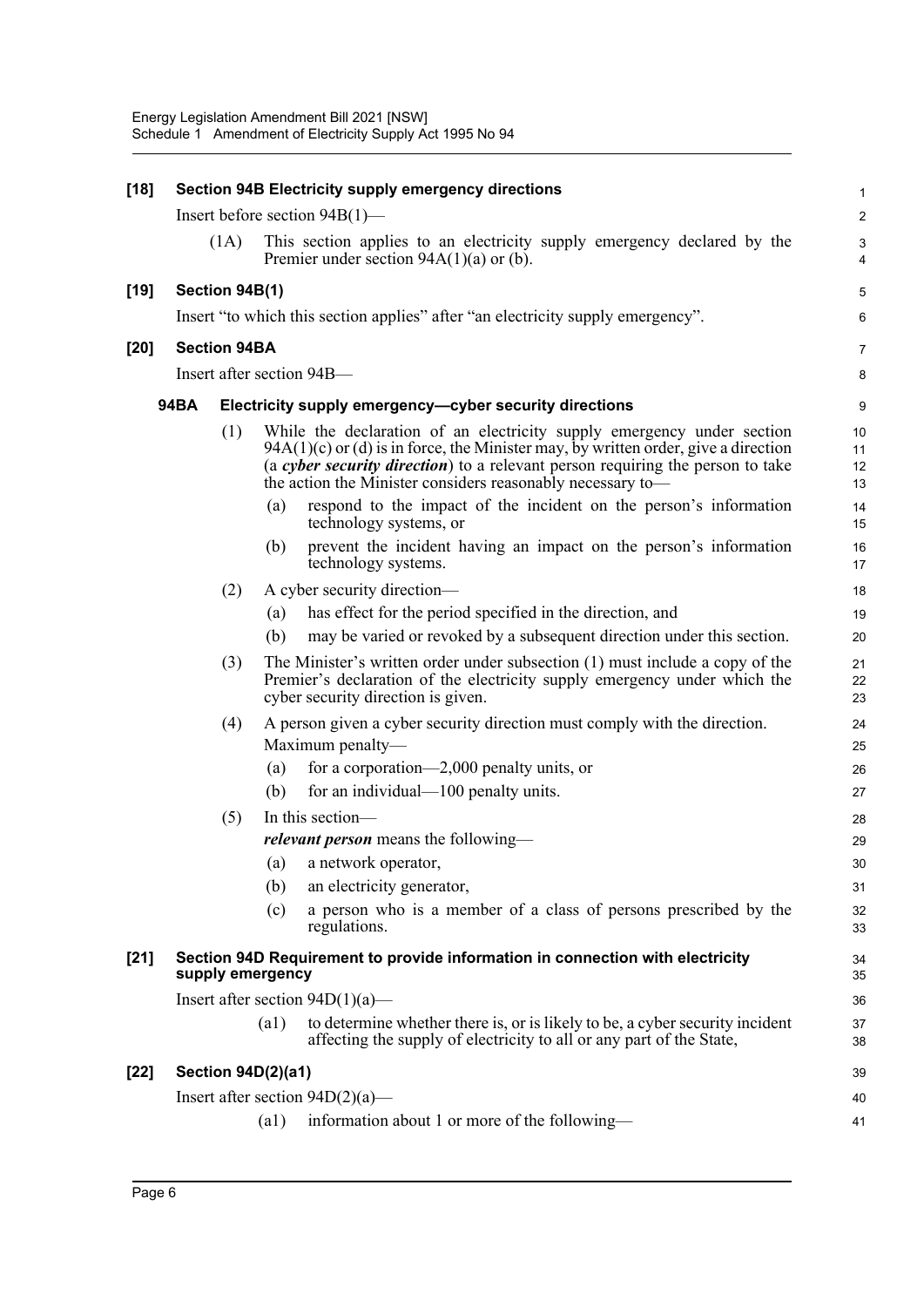|        |             |                     |      | (i)<br>(ii)<br>(iii)            | a cyber security incident reasonably believed to affect the person,<br>the person's plan to respond to cyber security incidents,<br>the actions the person has taken, or intends to take, in response to<br>a cyber security incident,                                            | 1<br>$\overline{c}$<br>$\mathsf 3$<br>4 |
|--------|-------------|---------------------|------|---------------------------------|-----------------------------------------------------------------------------------------------------------------------------------------------------------------------------------------------------------------------------------------------------------------------------------|-----------------------------------------|
| $[23]$ |             |                     |      |                                 | Section 94E Disclosure of information provided to Minister                                                                                                                                                                                                                        | 5                                       |
|        |             |                     |      |                                 | Insert at the end of section $94E(1)(e)$ —                                                                                                                                                                                                                                        | 6                                       |
|        |             |                     | , or |                                 |                                                                                                                                                                                                                                                                                   | 7                                       |
|        |             |                     | (f)  |                                 | to a person prescribed by the regulations for the purposes of this section.                                                                                                                                                                                                       | 8                                       |
| $[24]$ |             |                     |      |                                 | <b>Section 94H Powers of authorised officers</b>                                                                                                                                                                                                                                  | 9                                       |
|        | and $(3)$ . |                     |      |                                 | Insert "or a cyber security direction" after "direction" wherever occurring in section 94H(1)                                                                                                                                                                                     | 10<br>11                                |
| $[25]$ |             | <b>Section 181A</b> |      |                                 |                                                                                                                                                                                                                                                                                   | 12                                      |
|        |             |                     |      | Insert after section 181-       |                                                                                                                                                                                                                                                                                   | 13                                      |
|        | <b>181A</b> |                     |      |                                 | <b>Cyber security requirements</b>                                                                                                                                                                                                                                                | 14                                      |
|        |             | (1)                 |      |                                 | The regulations may make provision for the following—                                                                                                                                                                                                                             | 15                                      |
|        |             |                     | (a)  |                                 | the adoption and implementation by a relevant person of policies and<br>procedures for managing cyber security risks and responding to cyber<br>security incidents,                                                                                                               | 16<br>17<br>18                          |
|        |             |                     | (b)  |                                 | the external review and accreditation of a relevant person's policies and<br>procedures for managing cyber security risks and responding to cyber<br>security incidents.                                                                                                          | 19<br>20<br>21                          |
|        |             | (2)                 |      |                                 | Without limiting subsection (1), the regulations may require a relevant<br>person's policies and procedures to address the following matters—                                                                                                                                     | 22<br>23                                |
|        |             |                     | (a)  |                                 | notifying the Secretary of cyber security incidents,                                                                                                                                                                                                                              | 24                                      |
|        |             |                     | (b)  |                                 | the process for auditing the relevant person's implementation and<br>compliance with the policies and procedures and the reporting of the<br>audit result to the Secretary.                                                                                                       | 25<br>26<br>27                          |
|        |             | (3)                 |      | In this section-                |                                                                                                                                                                                                                                                                                   | 28                                      |
|        |             |                     |      |                                 | <i>relevant person</i> means the following—                                                                                                                                                                                                                                       | 29                                      |
|        |             |                     | (a)  |                                 | a network operator,                                                                                                                                                                                                                                                               | 30                                      |
|        |             |                     | (b)  |                                 | an electricity generator,                                                                                                                                                                                                                                                         | 31                                      |
|        |             |                     | (c)  |                                 | a person who is a member of a class of persons prescribed by the<br>regulations.                                                                                                                                                                                                  | 32<br>33                                |
| $[26]$ |             |                     |      |                                 | <b>Section 185 Proceedings for offences</b>                                                                                                                                                                                                                                       | 34                                      |
|        |             |                     |      | Insert after section $185(3)$ — |                                                                                                                                                                                                                                                                                   | 35                                      |
|        |             | (3A)                |      |                                 | Proceedings for an offence under Schedule 4A or a regulation made under<br>Schedule 4A may be commenced at any time within 2 years after the date on<br>which evidence of the alleged offence first came to the attention of the Scheme<br>Administrator or the Scheme Regulator. | 36<br>37<br>38<br>39                    |
|        |             | (3B)                |      |                                 | If subsection (3A) is relied on for the purpose of commencing proceedings for<br>an offence, the court attendance notice or application must contain particulars<br>of the date on which evidence of the offence first came to the attention of the                               | 40<br>41<br>42                          |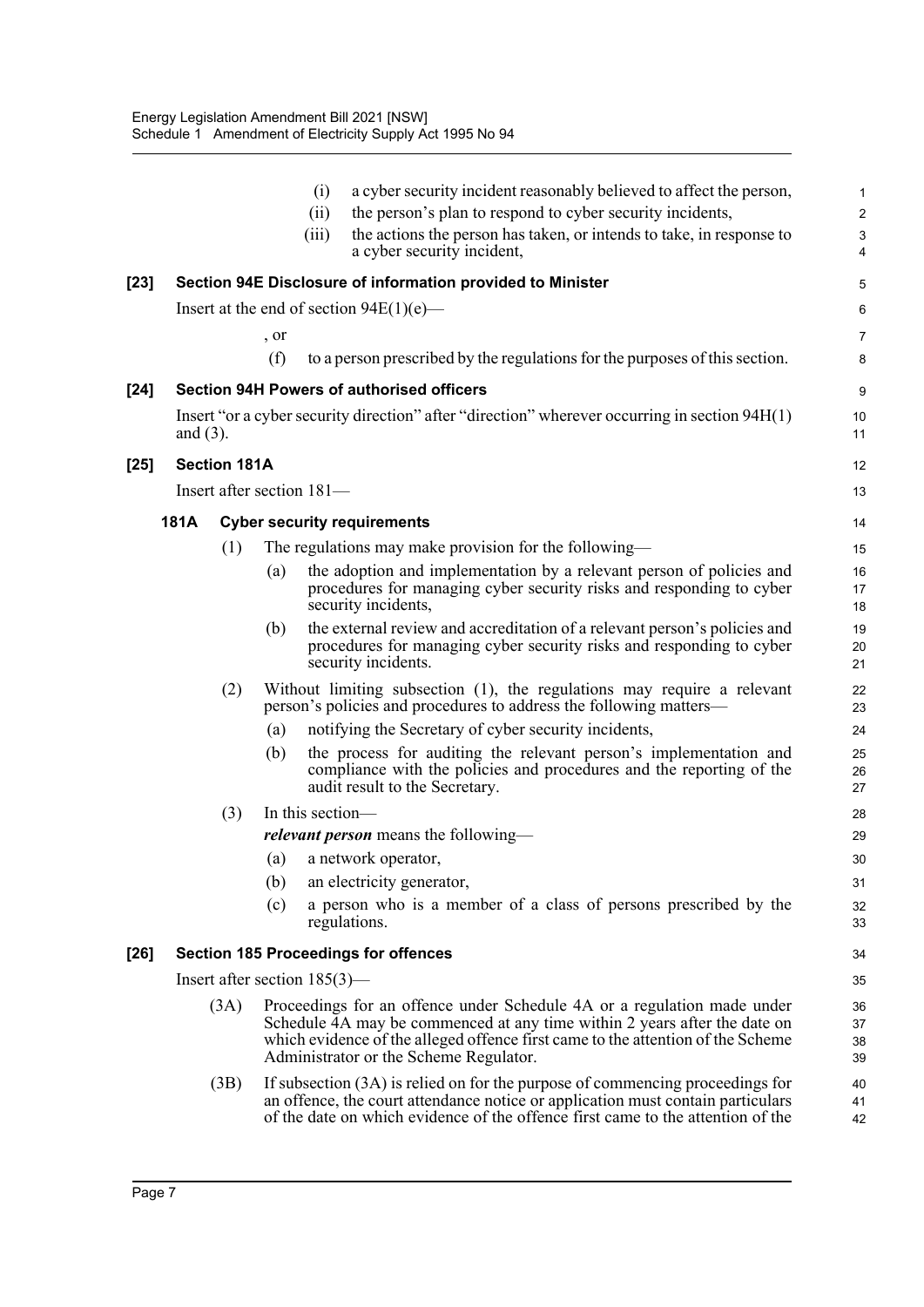|        |     |                       | Scheme Administrator or Scheme Regulator and need not contain particulars<br>of the date on which the offence was committed.                                                                                                                                                         | 1<br>$\overline{2}$                        |
|--------|-----|-----------------------|--------------------------------------------------------------------------------------------------------------------------------------------------------------------------------------------------------------------------------------------------------------------------------------|--------------------------------------------|
|        |     | (3C)                  | The date on which evidence first came to the attention of the Scheme<br>Administrator or Scheme Regulator is the date specified in the court<br>attendance notice or application, unless the contrary is established.                                                                | $\sqrt{3}$<br>$\overline{\mathbf{4}}$<br>5 |
| $[27]$ |     |                       | <b>Section 191 Regulations</b>                                                                                                                                                                                                                                                       | 6                                          |
|        |     |                       | Omit section $191(1A)(k)$ .                                                                                                                                                                                                                                                          | 7                                          |
| $[28]$ |     | <b>Section 192</b>    |                                                                                                                                                                                                                                                                                      | 8                                          |
|        |     |                       | Insert after section 191-                                                                                                                                                                                                                                                            | 9                                          |
|        | 192 |                       | Recovery of distribution and transmission charges from green hydrogen<br>producers                                                                                                                                                                                                   | 10<br>11                                   |
|        |     | (1)                   | The regulations may provide for limitations on the recovery by a network<br>service provider of charges from a person who buys electricity to produce<br>green hydrogen that the network service provider is otherwise entitled to<br>recover from the person under a determination. | 12<br>13<br>14<br>15                       |
|        |     | (2)                   | The regulations may modify the application of, or disapply, a provision of the<br>National Electricity (NSW) Law or the National Electricity Rules to the extent<br>reasonably necessary to give effect to regulations made under subsection (1).                                    | 16<br>17<br>18                             |
|        |     | (3)                   | The regulations may not have the effect of reducing the total revenue earned<br>by a network service provider under a determination.                                                                                                                                                 | 19<br>20                                   |
|        |     | (4)                   | The regulations may make further provision in relation to whether electricity<br>is taken to be used to produce green hydrogen.                                                                                                                                                      | 21<br>22                                   |
|        |     | (5)                   | In this section—                                                                                                                                                                                                                                                                     | 23                                         |
|        |     |                       | determination<br>distribution determination<br>transmission<br>means<br>a<br>or<br>determination under the National Electricity (NSW) Law.                                                                                                                                           | 24<br>25                                   |
|        |     |                       | green hydrogen means hydrogen produced using renewable energy.                                                                                                                                                                                                                       | 26                                         |
|        |     |                       | <i>network service provider</i> means a distribution network service provider or<br>transmission network service provider within the meaning of the National<br><i>Electricity Rules.</i>                                                                                            | 27<br>28<br>29                             |
| $[29]$ |     |                       | Section 195 Review of solar bonus scheme by Minister                                                                                                                                                                                                                                 | 30                                         |
|        |     | Omit the section.     |                                                                                                                                                                                                                                                                                      | 31                                         |
| $[30]$ |     |                       | Section 196, heading                                                                                                                                                                                                                                                                 | 32                                         |
|        |     |                       | Omit "co-ordinator". Insert instead "coordinator and metering provider".                                                                                                                                                                                                             | 33                                         |
| $[31]$ |     | <b>Section 196(1)</b> |                                                                                                                                                                                                                                                                                      | 34                                         |
|        |     |                       | Omit "co-ordinator". Insert instead "coordinator or metering provider".                                                                                                                                                                                                              | 35                                         |
| $[32]$ |     | <b>Section 196(3)</b> |                                                                                                                                                                                                                                                                                      | 36                                         |
|        |     |                       | Omit "co-ordinator". Insert instead "coordinator or metering provider".                                                                                                                                                                                                              | 37                                         |
| $[33]$ |     | <b>Section 196(4)</b> |                                                                                                                                                                                                                                                                                      | 38                                         |
|        |     |                       | Omit the subsection. Insert instead—                                                                                                                                                                                                                                                 | 39                                         |
|        |     | (4)                   | In this section-                                                                                                                                                                                                                                                                     | 40                                         |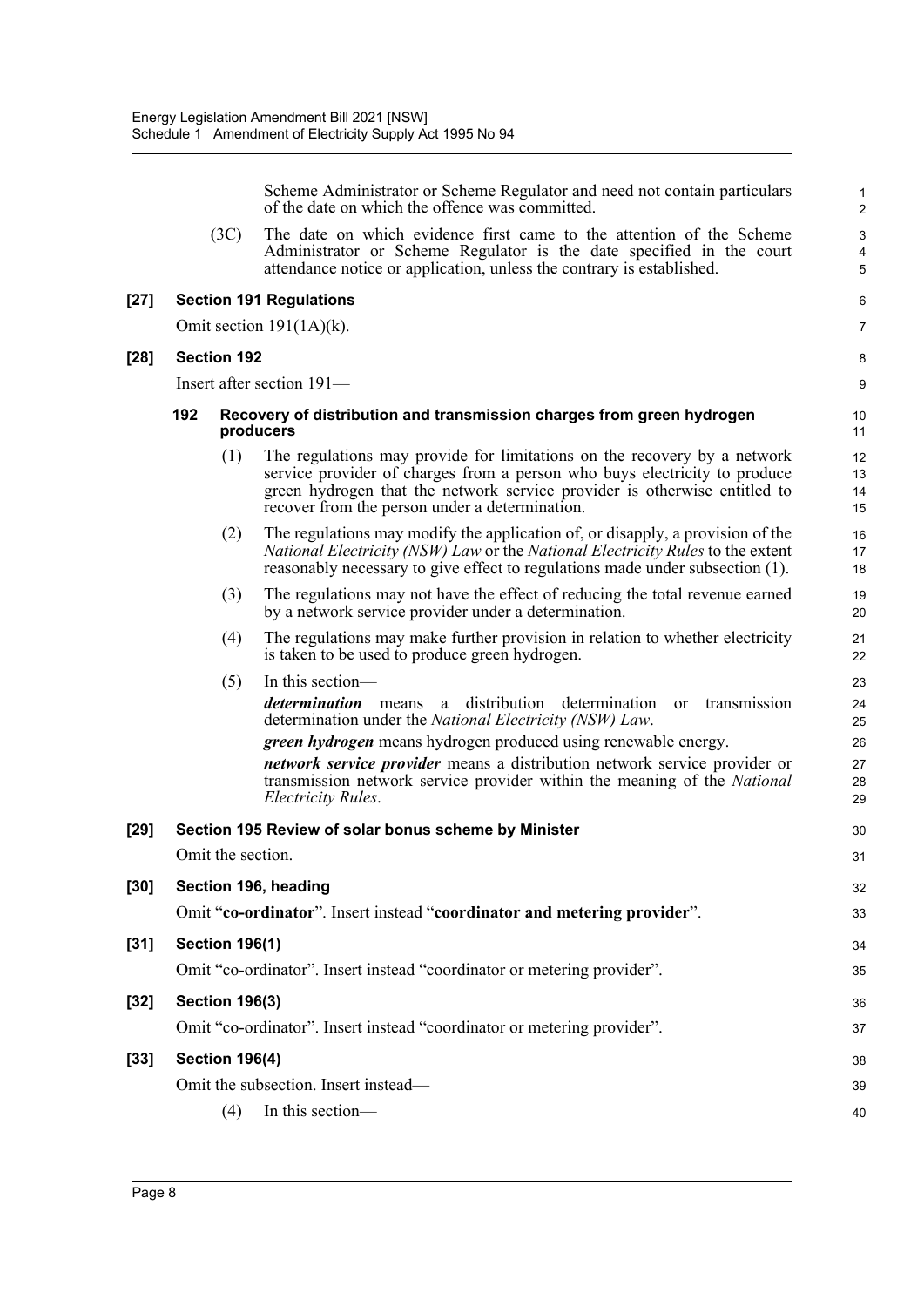|        |                                    | <i>metering coordinator</i> has the same meaning as in the <i>National Electricity</i><br>Rules.                                                                                                                                                                                                                                                                         | $\mathbf 1$<br>$\overline{c}$                            |  |  |  |  |
|--------|------------------------------------|--------------------------------------------------------------------------------------------------------------------------------------------------------------------------------------------------------------------------------------------------------------------------------------------------------------------------------------------------------------------------|----------------------------------------------------------|--|--|--|--|
|        |                                    | <i>metering provider</i> has the same meaning as in the <i>National Electricity Rules</i> .                                                                                                                                                                                                                                                                              | 3                                                        |  |  |  |  |
| $[34]$ |                                    | <b>Schedule 4A Energy security safeguard schemes</b>                                                                                                                                                                                                                                                                                                                     | 4                                                        |  |  |  |  |
|        |                                    | Insert in alphabetical order in clause $2(1)$ —<br><i>compliance officer</i> means a compliance officer appointed under clause 71A.<br>green hydrogen means hydrogen produced using renewable energy.<br><i>recognised form of energy</i> means the following—<br>electricity,<br>(a)<br>(b)<br>a type of gas,<br>a form of energy prescribed by the regulations.<br>(c) | $\mathbf 5$<br>6<br>$\overline{7}$<br>8<br>9<br>10<br>11 |  |  |  |  |
| $[35]$ |                                    | Schedule 4A, clause 9, note                                                                                                                                                                                                                                                                                                                                              | 12                                                       |  |  |  |  |
|        |                                    | Omit "electricity or gas or both electricity and gas".<br>Insert instead "a recognised form of energy".                                                                                                                                                                                                                                                                  | 13<br>14                                                 |  |  |  |  |
| $[36]$ |                                    | Schedule 4A, clause 13, note                                                                                                                                                                                                                                                                                                                                             | 15                                                       |  |  |  |  |
|        |                                    | Omit "electricity or gas or both electricity and gas".                                                                                                                                                                                                                                                                                                                   | 16                                                       |  |  |  |  |
|        |                                    | Insert instead "a recognised form of energy".                                                                                                                                                                                                                                                                                                                            | 17                                                       |  |  |  |  |
| $[37]$ |                                    | Schedule 4A, clause 22(3) and (3A)                                                                                                                                                                                                                                                                                                                                       | 18                                                       |  |  |  |  |
|        | Omit clause 22(3). Insert instead— |                                                                                                                                                                                                                                                                                                                                                                          |                                                          |  |  |  |  |
|        | (3)                                | The Minister may grant an exemption under this clause only if satisfied that<br>the electricity is used—                                                                                                                                                                                                                                                                 | 20<br>21                                                 |  |  |  |  |
|        |                                    | in connection with an industry or activity that is both emissions<br>(a)<br>intensive and trade exposed, or                                                                                                                                                                                                                                                              | 22<br>23                                                 |  |  |  |  |
|        |                                    | to produce green hydrogen.<br>(b)                                                                                                                                                                                                                                                                                                                                        | 24                                                       |  |  |  |  |
|        | (3A)                               | The Minister may grant an exemption under this clause only if satisfied that<br>the exemption is otherwise generally consistent with the objects of this Part.                                                                                                                                                                                                           | 25<br>26                                                 |  |  |  |  |
| $[38]$ | Schedule 4A, clause 24             |                                                                                                                                                                                                                                                                                                                                                                          |                                                          |  |  |  |  |
|        |                                    | Omit the clause. Insert instead-                                                                                                                                                                                                                                                                                                                                         | 28                                                       |  |  |  |  |
|        | 24                                 | Grounds on which electricity load may be exempt                                                                                                                                                                                                                                                                                                                          | 29                                                       |  |  |  |  |
|        | (1)                                | The regulations may make further provision with respect to the determination<br>of whether-                                                                                                                                                                                                                                                                              | 30<br>31                                                 |  |  |  |  |
|        |                                    | an industry or activity is emissions intensive or trade exposed, and<br>(a)                                                                                                                                                                                                                                                                                              | 32                                                       |  |  |  |  |
|        |                                    | electricity is taken to be used to produce green hydrogen.<br>(b)                                                                                                                                                                                                                                                                                                        | 33                                                       |  |  |  |  |
|        | (2)                                | Subject to the regulations, the Minister may determine the basis on which—                                                                                                                                                                                                                                                                                               | 34                                                       |  |  |  |  |
|        |                                    | an industry or activity is considered to be emissions intensive or trade<br>(a)<br>exposed, and                                                                                                                                                                                                                                                                          | 35<br>36                                                 |  |  |  |  |
|        |                                    | electricity is taken to be used to produce green hydrogen.<br>(b)                                                                                                                                                                                                                                                                                                        | 37                                                       |  |  |  |  |
| $[39]$ |                                    | Schedule 4A, clause 30(1), (2) and (4)(a)                                                                                                                                                                                                                                                                                                                                | 38                                                       |  |  |  |  |
|        |                                    | Omit "electricity or gas" wherever occurring. Insert instead "a recognised form of energy".                                                                                                                                                                                                                                                                              | 39                                                       |  |  |  |  |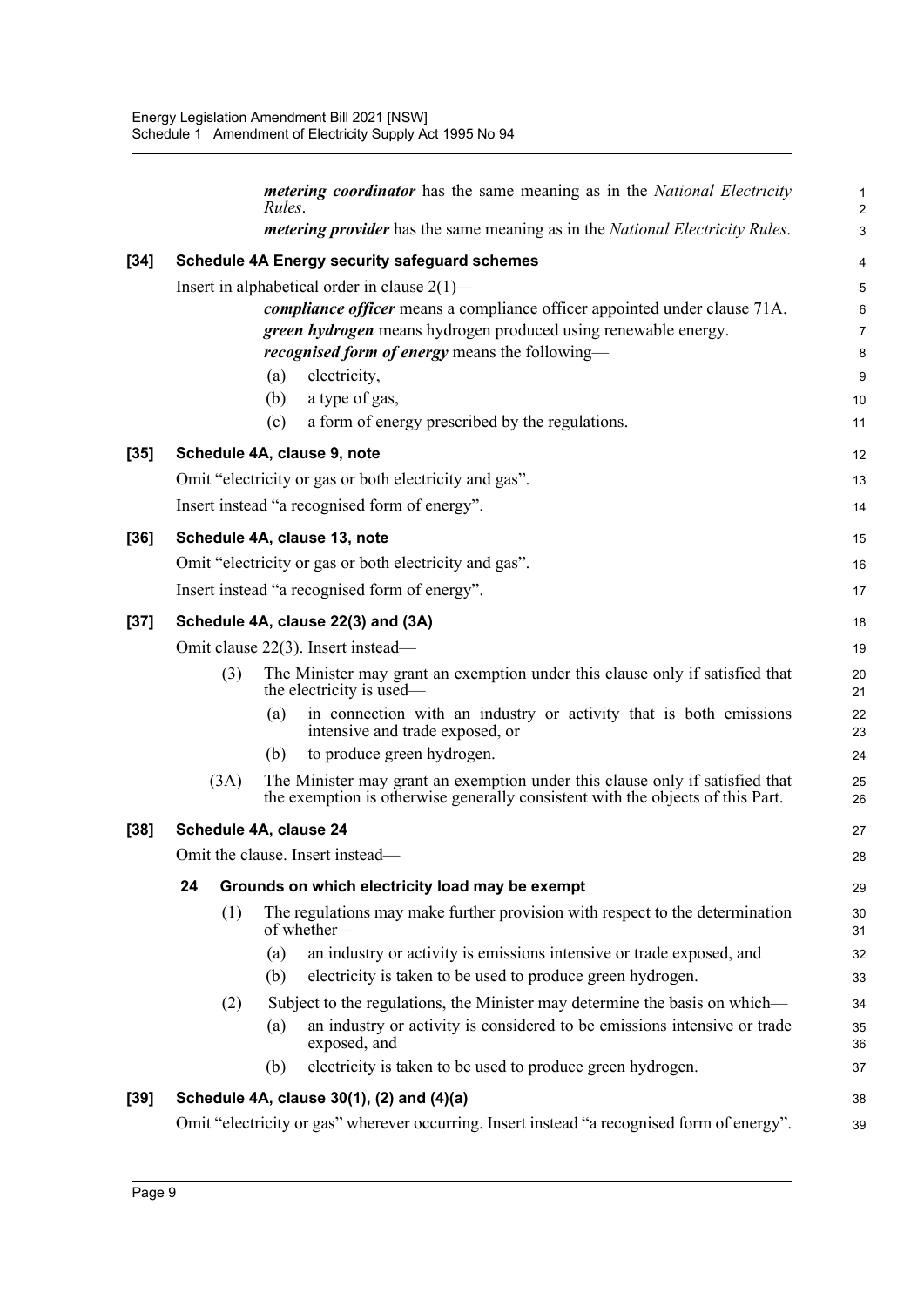| [40]   |                                        |     | Schedule 4A, clause 32(2)                                                                                                                                                         | 1                            |  |  |  |
|--------|----------------------------------------|-----|-----------------------------------------------------------------------------------------------------------------------------------------------------------------------------------|------------------------------|--|--|--|
|        |                                        |     | Omit "electricity or the certificate conversion factor for gas or both the certificate<br>conversion factor for electricity and the certificate conversion factor for gas".       | $\overline{\mathbf{c}}$<br>3 |  |  |  |
|        |                                        |     | Insert instead "the recognised form of energy".                                                                                                                                   | 4                            |  |  |  |
| $[41]$ |                                        |     | Schedule 4A, clause 33, heading                                                                                                                                                   | 5                            |  |  |  |
|        |                                        |     | Insert "-electricity" after "factor".                                                                                                                                             | 6                            |  |  |  |
| [42]   |                                        |     | Schedule 4A, clause 33(1)                                                                                                                                                         | 7                            |  |  |  |
|        |                                        |     | Omit the subclause. Insert instead—                                                                                                                                               | 8                            |  |  |  |
|        |                                        | (1) | Subject to this clause, the certificate conversion factor for a year for electricity<br>is $1.06$ .                                                                               | 9<br>10                      |  |  |  |
| $[43]$ |                                        |     | Schedule 4A, clause 33A                                                                                                                                                           | 11                           |  |  |  |
|        |                                        |     | Insert after clause 33-                                                                                                                                                           | 12                           |  |  |  |
|        | 33A                                    |     | Certificate conversion factor-forms of energy other than electricity                                                                                                              | 13                           |  |  |  |
|        |                                        | (1) | The certificate conversion factor for a form of energy other than electricity for<br>a year is the factor prescribed by the regulations for the form of energy.                   | 14<br>15                     |  |  |  |
|        |                                        | (2) | If the regulations do not prescribe a certificate conversion factor for a year for<br>a type of gas, the certificate conversion factor for a year for the type of gas is<br>0.39. | 16<br>17<br>18               |  |  |  |
| [44]   |                                        |     | Schedule 4A, clause 34(1) and (2)                                                                                                                                                 | 19                           |  |  |  |
|        |                                        |     | Omit clause $34(1)$ – $(3)$ . Insert instead—                                                                                                                                     | 20                           |  |  |  |
|        |                                        | (1) | An energy savings certificate for energy savings arising from a recognised<br>energy saving activity may be created no later than 6 months after the energy<br>savings occur.     | 21<br>22<br>23               |  |  |  |
|        |                                        | (2) | An energy savings certificate is not created until an application is made under<br>clause 46 for registration of the certificate.                                                 | 24<br>25                     |  |  |  |
| [45]   |                                        |     | Schedule 4A, clause 38(2)                                                                                                                                                         | 26                           |  |  |  |
|        |                                        |     | Omit "electricity or gas".                                                                                                                                                        | 27                           |  |  |  |
|        |                                        |     | Insert instead "a recognised form of energy".                                                                                                                                     | 28                           |  |  |  |
| $[46]$ |                                        |     | Schedule 4A, clause 42                                                                                                                                                            | 29                           |  |  |  |
|        | Omit the clause. Insert instead-<br>30 |     |                                                                                                                                                                                   |                              |  |  |  |
|        | 42                                     |     | <b>Amendment of accreditation</b>                                                                                                                                                 | 31                           |  |  |  |
|        |                                        | (1) | An accredited certificate provider may apply to the Scheme Administrator to<br>amend the provider's accreditation by—                                                             | 32<br>33                     |  |  |  |
|        |                                        |     | varying the activities for which the provider is accredited, or<br>(a)                                                                                                            | 34                           |  |  |  |
|        |                                        |     | varying or revoking a condition of the accreditation imposed by the<br>(b)<br>Scheme Administrator.                                                                               | 35<br>36                     |  |  |  |
|        |                                        | (2) | Subclause $(1)(b)$ does not apply to a condition imposed by this Act or the<br>regulations.                                                                                       | 37<br>38                     |  |  |  |
|        |                                        | (3) | The Scheme Administrator must determine an application to amend a<br>provider's accreditation by-                                                                                 | 39<br>40                     |  |  |  |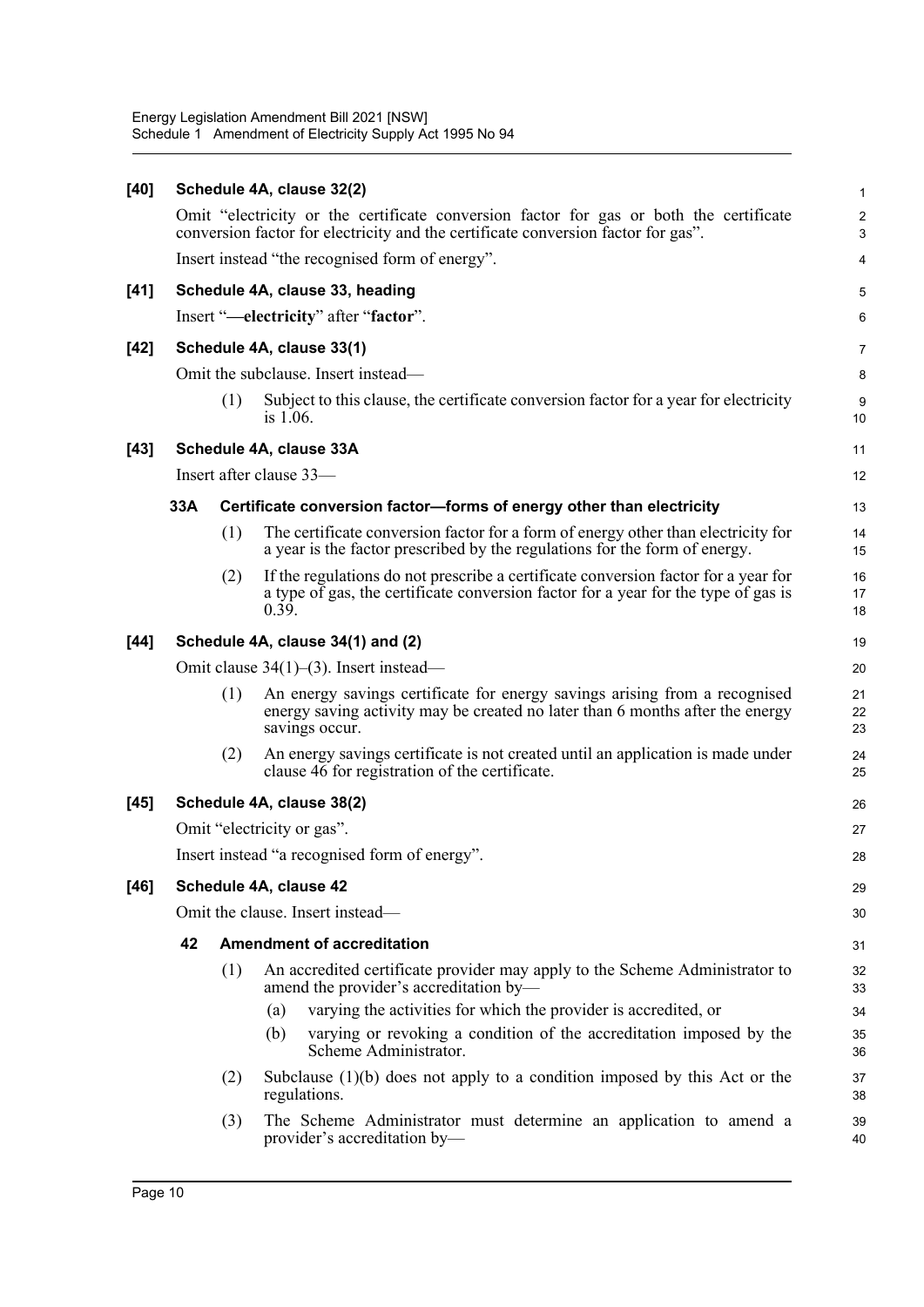| $[51]$ |                    |            | Schedule 4A, clause 58(3) and (4)                                                                                                                                                                                                                                                               | 33                             |
|--------|--------------------|------------|-------------------------------------------------------------------------------------------------------------------------------------------------------------------------------------------------------------------------------------------------------------------------------------------------|--------------------------------|
|        |                    | (a)<br>(b) | with the approval of the Minister—another person or body, and<br>a person who is a member of a class of persons approved by the<br>Minister.                                                                                                                                                    | 30<br>31<br>32                 |
|        | (4)                |            | The Scheme Administrator may delegate the exercise of its functions under<br>this Part, other than this power of delegation, to-                                                                                                                                                                | 28<br>29                       |
|        |                    |            | Omit the subclause. Insert instead—                                                                                                                                                                                                                                                             | 27                             |
| [50]   |                    |            | Schedule 4A, clause 57(4)                                                                                                                                                                                                                                                                       | 26                             |
|        |                    | (a)<br>(b) | with the approval of the Minister—another person or body, and<br>a person who is a member of a class of persons approved by the<br>Minister.                                                                                                                                                    | 23<br>24<br>25                 |
|        | (4)                |            | The Scheme Regulator may delegate the exercise of its functions under this<br>Part, other than this power of delegation, to-                                                                                                                                                                    | 21<br>22                       |
|        |                    |            | Omit the subclause. Insert instead-                                                                                                                                                                                                                                                             | 20                             |
| $[49]$ |                    |            | Schedule 4A, clause 55(4)                                                                                                                                                                                                                                                                       | 19                             |
|        |                    |            | Omit "equivalent to". Insert instead "no more than".                                                                                                                                                                                                                                            | 18                             |
| $[48]$ |                    |            | Schedule 4A, clause 45(3)                                                                                                                                                                                                                                                                       | 17                             |
|        | the regulations)". |            | the regulations or of information otherwise obtained by the Administrator under this Act or<br>Insert instead ", on the balance of probabilities,".                                                                                                                                             | 14<br>15<br>16                 |
|        |                    |            | Omit "(on the balance of probabilities on the basis of an audit conducted under this Act or                                                                                                                                                                                                     | 13                             |
| $[47]$ |                    |            | Schedule 4A, clause 45(2)                                                                                                                                                                                                                                                                       | 12                             |
|        | (6)                |            | In addition to an application fee referred to in subclause (4), the Scheme<br>Administrator may recover from an accredited certificate provider the costs<br>reasonably incurred by the Administrator in investigating and determining an<br>application to amend the provider's accreditation. | 8<br>9<br>10<br>11             |
|        | (5)                |            | The Scheme Administrator may refuse an application to amend a provider's<br>accreditation on grounds specified in the regulations.                                                                                                                                                              | 6<br>$\overline{7}$            |
|        | (4)                |            | The regulations may make provision for the amendment of a provider's<br>accreditation, including by requiring an application fee to be paid to the<br>Scheme Administrator for an application to amend an accreditation.                                                                        | $\mathbf{3}$<br>4<br>5         |
|        |                    | (a)<br>(b) | granting the application, or<br>refusing the application.                                                                                                                                                                                                                                       | $\mathbf{1}$<br>$\overline{c}$ |
|        |                    |            |                                                                                                                                                                                                                                                                                                 |                                |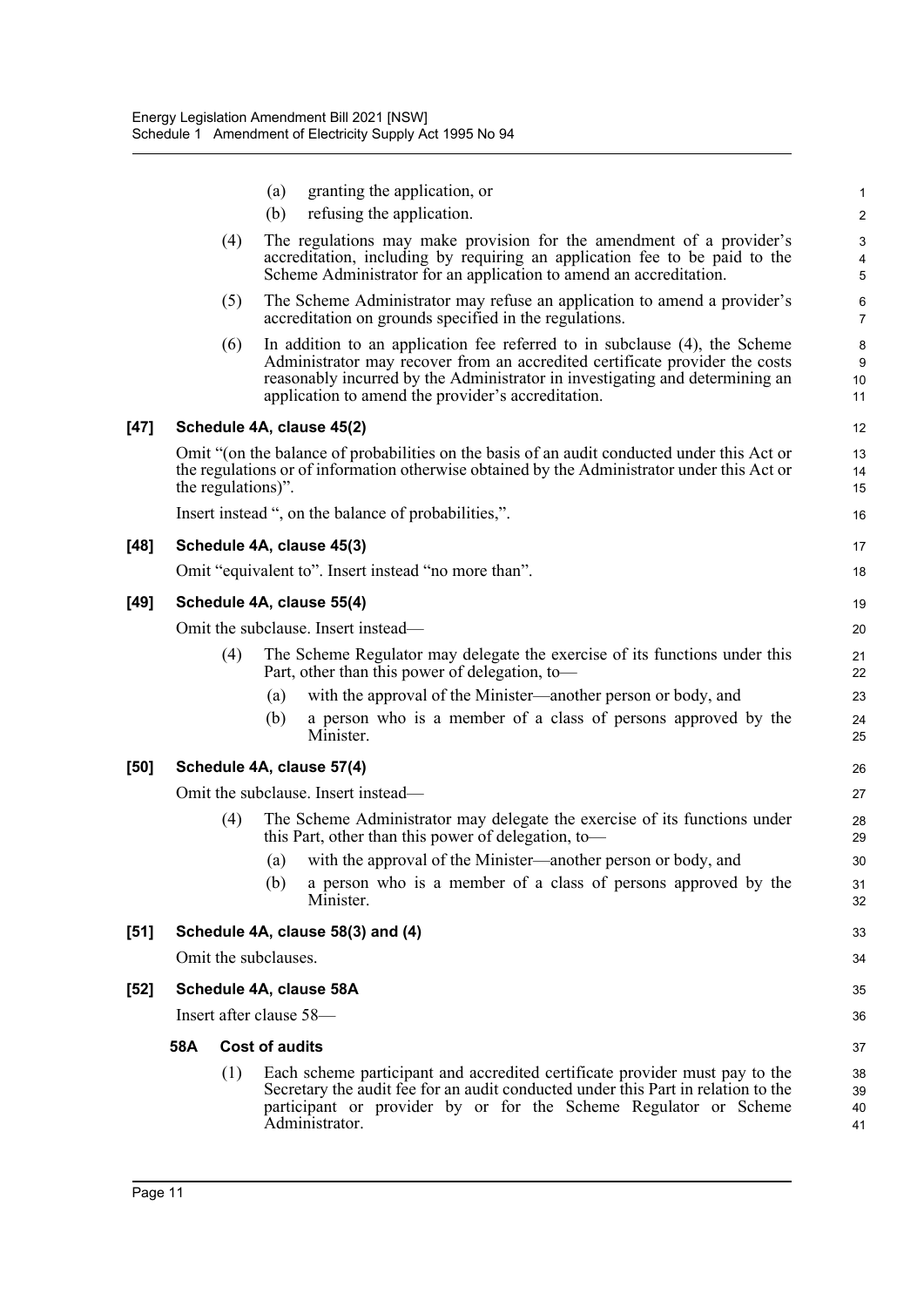|      |                         | (2) |                    | An audit fee under this clause may be recovered by the Secretary in a court of<br>competent jurisdiction as a debt due to the Crown.                                                                                                              | 1<br>$\overline{\mathbf{c}}$ |
|------|-------------------------|-----|--------------------|---------------------------------------------------------------------------------------------------------------------------------------------------------------------------------------------------------------------------------------------------|------------------------------|
|      |                         | (3) |                    | In this clause—                                                                                                                                                                                                                                   | 3                            |
|      |                         |     |                    | <i>audit fee</i> means—                                                                                                                                                                                                                           | 4                            |
|      |                         |     | (a)                | the fee prescribed by the regulations or calculated in accordance with<br>the regulations, or                                                                                                                                                     | 5<br>6                       |
|      |                         |     | (b)                | if the regulations do not prescribe a fee or a method for calculating a<br>fee—the reasonable cost, certified by the Scheme Regulator or Scheme<br>Administrator, of carrying out the audit.                                                      | 7<br>8<br>9                  |
| [53] |                         |     |                    | Schedule 4A, clause 59(4)                                                                                                                                                                                                                         | 10                           |
|      |                         |     |                    | Omit the subclause. Insert instead—                                                                                                                                                                                                               | 11                           |
|      |                         | (4) |                    | An individual has a reasonable excuse for the purposes of subclause (3) if<br>complying with the notice or answering the question might tend to incriminate<br>the individual or make the individual liable to any forfeiture or penalty.         | 12<br>13<br>14               |
| [54] |                         |     |                    | Schedule 4A, clause 62A                                                                                                                                                                                                                           | 15                           |
|      | Insert after clause 62- |     |                    |                                                                                                                                                                                                                                                   | 16                           |
|      | 62A                     |     |                    | Identity of person providing information to be confidential                                                                                                                                                                                       | 17                           |
|      |                         | (1) |                    | This clause applies if a person (an <i>information provider</i> ) provides information<br>to the Scheme Regulator or Scheme Administrator about another person's<br>non-compliance with an obligation under this Part.                            | 18<br>19<br>20               |
|      |                         | (2) |                    | The Scheme Regulator or Scheme Administrator must ensure that the identity<br>of an information provider, and anything that may reasonably identify the<br>information provider, is not disclosed to any person except—                           | 21<br>22<br>23               |
|      |                         |     | (a)                | with the consent of the information provider, or                                                                                                                                                                                                  | 24                           |
|      |                         |     | (b)                | if ordered by a court or tribunal, or                                                                                                                                                                                                             | 25                           |
|      |                         |     | (c)                | if required by another law.                                                                                                                                                                                                                       | 26                           |
|      |                         | (3) |                    | If the identity of an information provider cannot be disclosed under subclause<br>$(2)$ , the information provided by the information provider cannot be used as<br>evidence in proceedings against another person for an offence under this Act. | 27<br>28<br>29               |
|      |                         | (4) |                    | Subclause (3) does not prevent the Scheme Regulator or Scheme<br>Administrator using information, including in proceedings for an offence<br>under this Act, obtained as a result of the information received from an<br>information provider.    | 30<br>31<br>32<br>33         |
| [55] |                         |     |                    | <b>Schedule 4A, Division 11A</b>                                                                                                                                                                                                                  | 34                           |
|      | Insert after clause 63- |     |                    |                                                                                                                                                                                                                                                   | 35                           |
|      |                         |     |                    | Division 11A Civil penalties                                                                                                                                                                                                                      | 36                           |
|      | 63A                     |     | <b>Definitions</b> |                                                                                                                                                                                                                                                   |                              |
|      |                         |     |                    | In this Division-                                                                                                                                                                                                                                 | 37                           |
|      |                         |     |                    | civil penalty order—see clause 63B.                                                                                                                                                                                                               | 38<br>39                     |
|      |                         |     |                    | <i>civil penalty provision</i> means a provision prescribed by the regulations as a<br>civil penalty provision.                                                                                                                                   | 40<br>41                     |
|      |                         |     |                    | scheme entity means-                                                                                                                                                                                                                              | 42                           |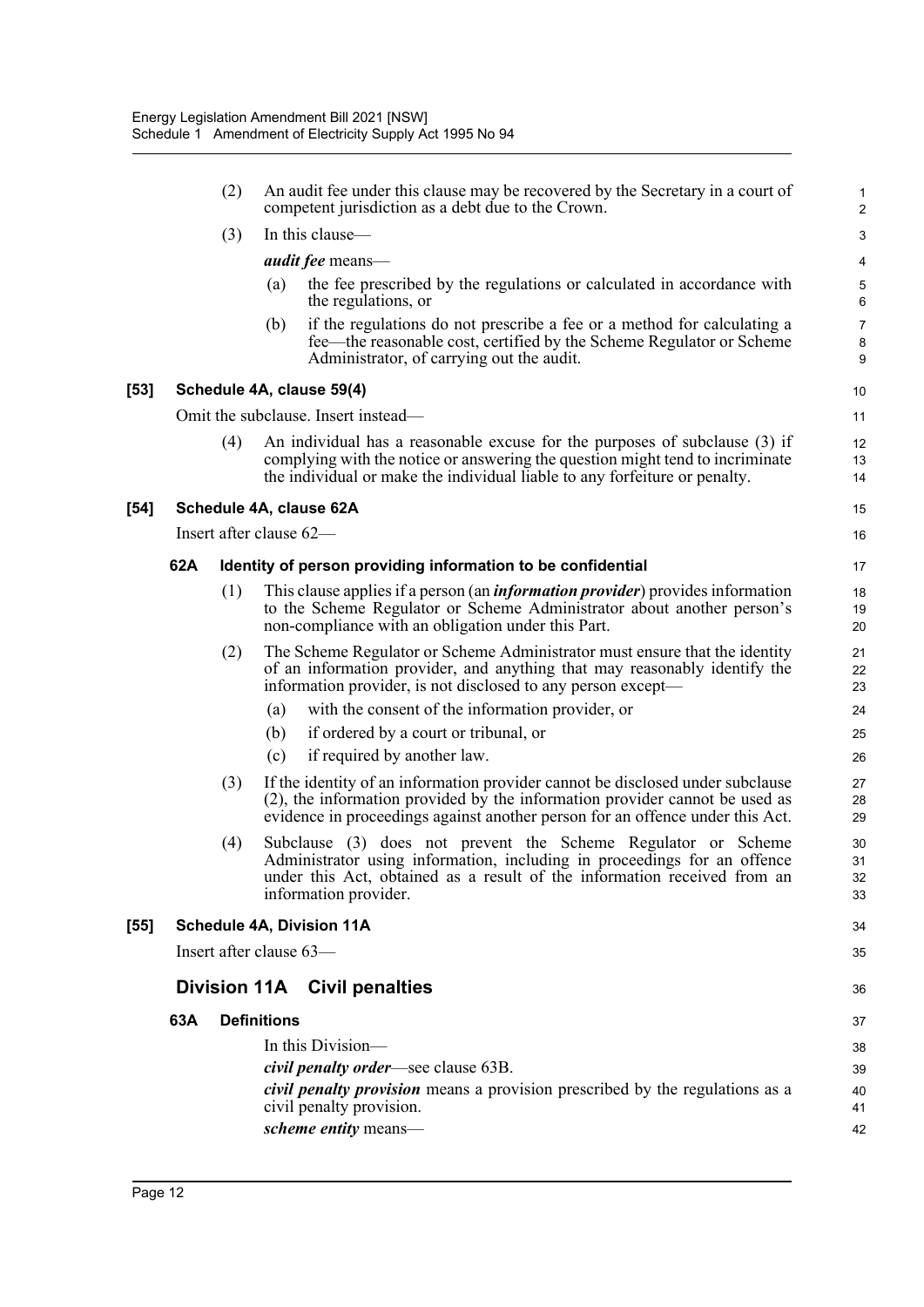|     |                | the Scheme Administrator, or<br>(a)                                                                                                                                                                                                                                                                            | $\mathbf 1$          |
|-----|----------------|----------------------------------------------------------------------------------------------------------------------------------------------------------------------------------------------------------------------------------------------------------------------------------------------------------------|----------------------|
|     |                | (b)<br>the Scheme Regulator.                                                                                                                                                                                                                                                                                   | $\boldsymbol{2}$     |
| 63B |                | <b>Monetary penalty</b>                                                                                                                                                                                                                                                                                        | 3                    |
|     | (1)            | If a person has contravened a civil penalty provision, a scheme entity may, by                                                                                                                                                                                                                                 | 4                    |
|     |                | written order (a <i>civil penalty order</i> ), require the person to pay a monetary                                                                                                                                                                                                                            | $\sqrt{5}$           |
|     |                | penalty of no more than the penalty notice amount for the provision.                                                                                                                                                                                                                                           | 6                    |
|     | (2)            | If a corporation is liable to a monetary penalty under this clause, each of the<br>following persons may be ordered to pay a monetary penalty if the person                                                                                                                                                    | $\overline{7}$<br>8  |
|     |                | knowingly authorised or permitted the contravention—                                                                                                                                                                                                                                                           | 9                    |
|     |                | a director of the corporation,<br>(a)                                                                                                                                                                                                                                                                          | 10                   |
|     |                | a person concerned in the management of the corporation.<br>(b)                                                                                                                                                                                                                                                | 11                   |
| 63C | <b>Process</b> |                                                                                                                                                                                                                                                                                                                | 12                   |
|     | (1)            | A scheme entity may not issue a civil penalty order to a person unless—                                                                                                                                                                                                                                        | 13                   |
|     |                | the scheme entity has given the person notice of the proposed order and<br>(a)<br>the reasons for it, and                                                                                                                                                                                                      | 14<br>15             |
|     |                | the person has been given a reasonable opportunity to make a<br>(b)<br>submission about the proposed order, and                                                                                                                                                                                                | 16<br>17             |
|     |                | the scheme entity has considered a submission made by the person, and<br>(c)                                                                                                                                                                                                                                   | 18                   |
|     |                | the scheme entity is satisfied on the balance of probabilities that the<br>(d)<br>person-                                                                                                                                                                                                                      | 19<br>20             |
|     |                | (i)<br>contravened the relevant civil penalty provision, or                                                                                                                                                                                                                                                    | 21                   |
|     |                | knowingly authorised or permitted the contravention.<br>(ii)                                                                                                                                                                                                                                                   | 22                   |
|     | (2)            | A scheme entity must provide written reasons for a decision to issue a civil<br>penalty order to the person.                                                                                                                                                                                                   | 23<br>24             |
|     | (3)            | A civil penalty order must be issued within 3 years after the date on which<br>evidence of the alleged offence first came to the attention of the scheme entity.                                                                                                                                               | 25<br>26             |
|     | (4)            | A civil penalty order must include the date, not less than 28 days after the date<br>the order is issued, by which the monetary penalty imposed by the order must<br>be paid.                                                                                                                                  | 27<br>28<br>29       |
| 63D |                | Double jeopardy                                                                                                                                                                                                                                                                                                | 30                   |
|     | (1)            | A scheme entity may not issue a civil penalty order to a person if—                                                                                                                                                                                                                                            | 31                   |
|     |                | another civil penalty order has been issued to a person for the<br>(a)<br>contravention, or                                                                                                                                                                                                                    | 32<br>33             |
|     |                | the person has been found guilty, whether a conviction is recorded or<br>(b)<br>not, of an offence under this Act or the regulations for the contravention.                                                                                                                                                    | 34<br>35             |
|     | (2)            | If criminal proceedings are taken against a person for a contravention after the<br>person pays the monetary penalty imposed by a civil penalty order, a court that<br>finds the person guilty of an offence must discount any penalty imposed by the<br>court by the civil penalty amount paid by the person. | 36<br>37<br>38<br>39 |
| 63E |                | Payment not an admission of guilt or liability                                                                                                                                                                                                                                                                 | 40                   |
|     |                | The payment of a monetary penalty under this Division cannot be taken to be<br>an admission of-                                                                                                                                                                                                                | 41<br>42             |
|     |                | a breach of a civil penalty provision, or<br>(a)                                                                                                                                                                                                                                                               | 43                   |
|     |                |                                                                                                                                                                                                                                                                                                                |                      |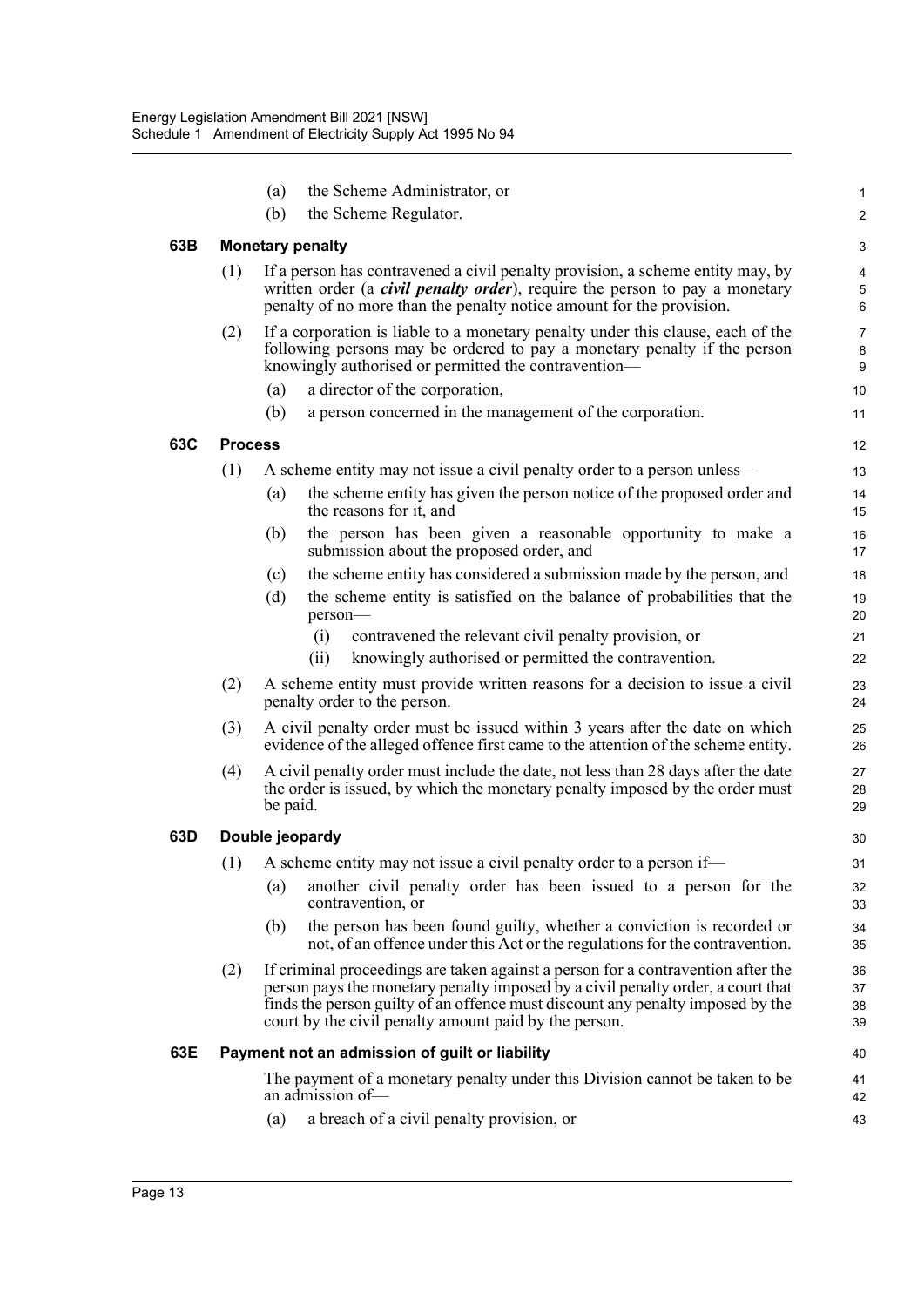|     |     | (b)    | liability for civil or criminal proceedings arising from substantially the<br>same conduct.                                                                                                                                                                                                 | 1<br>$\overline{c}$     |
|-----|-----|--------|---------------------------------------------------------------------------------------------------------------------------------------------------------------------------------------------------------------------------------------------------------------------------------------------|-------------------------|
| 63F |     |        | <b>Withdrawal of order</b>                                                                                                                                                                                                                                                                  | 3                       |
|     | (1) |        | A scheme entity may withdraw a civil penalty order by written notice to the<br>person the subject of the order.                                                                                                                                                                             | 4<br>5                  |
|     | (2) |        | A civil penalty order may be withdrawn under this clause at any time before it<br>is complied with.                                                                                                                                                                                         | $\,6$<br>$\overline{7}$ |
|     | (3) |        | A civil penalty order issued to a person is automatically withdrawn on the<br>commencement against the person of criminal proceedings for the<br>contravention.                                                                                                                             | 8<br>9<br>10            |
|     | (4) |        | A civil penalty order withdrawn under this clause may, subject to clause 63D,<br>be reissued.                                                                                                                                                                                               | 11<br>12                |
| 63G |     |        | Internal review of order                                                                                                                                                                                                                                                                    | 13                      |
|     | (1) |        | A person who is the subject of a civil penalty order may apply to the scheme<br>entity that issued the order for a review of-                                                                                                                                                               | 14<br>15                |
|     |     | (a)    | the decision to issue the order, or                                                                                                                                                                                                                                                         | 16                      |
|     |     | (b)    | the monetary penalty imposed by the order.                                                                                                                                                                                                                                                  | 17                      |
|     | (2) |        | An application must be made within 28 days of the issuing of the order.                                                                                                                                                                                                                     | 18                      |
|     | (3) |        | A person issued a civil penalty order is not required to pay the monetary<br>penalty imposed by the order while an application is being considered.                                                                                                                                         | 19<br>20                |
|     | (4) |        | The scheme entity's decision on the application must be given to the<br>applicant-                                                                                                                                                                                                          | 21<br>22                |
|     |     | (a)    | by written notice that includes the reasons for the decision, and                                                                                                                                                                                                                           | 23                      |
|     |     | (b)    | within 90 days of the making of the application.                                                                                                                                                                                                                                            | 24                      |
|     | (5) |        | If the written notice of the scheme entity's decision is not given to the<br>applicant within 90 days of the making of the application, the application is<br>taken to have been refused.                                                                                                   | 25<br>26<br>27          |
|     | (6) |        | If the scheme entity affirms the decision to issue the civil penalty order,<br>including with a different monetary penalty, the written notice of the decision<br>must include the date, not less than 28 days after the date of the notice, by<br>which the monetary penalty must be paid. | 28<br>29<br>30<br>31    |
| 63H |     |        | <b>External review of order</b>                                                                                                                                                                                                                                                             | 32                      |
|     | (1) |        | A person who is not satisfied with the result of an internal review under clause<br>63G may make an application to the Civil and Administrative Tribunal under<br>the Administrative Decisions Review Act 1997 for administrative review of the<br>internal review decision.                | 33<br>34<br>35<br>36    |
|     | (2) |        | The Administrative Decisions Review Act 1997, section 53 does not apply to a<br>decision under clause 63G that may be reviewed by the Tribunal.                                                                                                                                             | 37<br>38                |
| 631 |     |        | <b>Recovery of monetary penalty</b>                                                                                                                                                                                                                                                         | 39                      |
|     |     | Crown. | The monetary penalty imposed by a civil penalty order may be recovered by a<br>scheme entity in a court of competent jurisdiction as a debt owing to the                                                                                                                                    | 40<br>41<br>42          |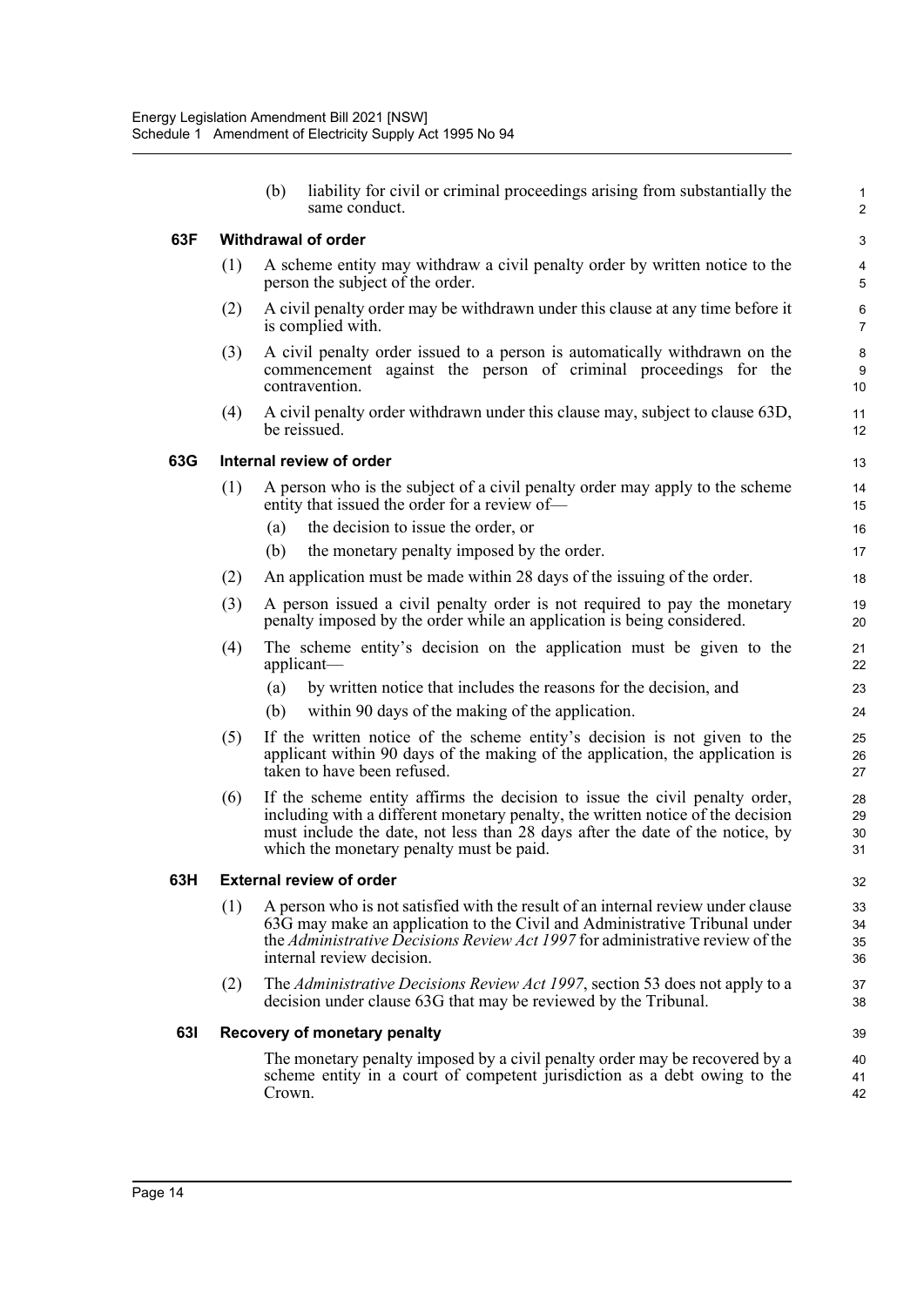| $[56]$ |                         |                         |     | Schedule 4A, clause 64(1)(c)                                                                                                                                                                                                                                         | $\mathbf 1$          |
|--------|-------------------------|-------------------------|-----|----------------------------------------------------------------------------------------------------------------------------------------------------------------------------------------------------------------------------------------------------------------------|----------------------|
|        |                         |                         |     | Insert after clause $64(1)(b)$ —                                                                                                                                                                                                                                     | $\boldsymbol{2}$     |
|        |                         |                         | (c) | a register of persons who have applied for and been refused<br>accreditation as accredited certificate providers.                                                                                                                                                    | $\mathbf{3}$<br>4    |
| $[57]$ |                         |                         |     | Schedule 4A, clause 65(3)                                                                                                                                                                                                                                            | 5                    |
|        |                         |                         |     | Omit the subclause. Insert instead—                                                                                                                                                                                                                                  | 6                    |
|        |                         | (3)                     |     | The register of accredited certificate providers must be published on the<br>Scheme Administrator's website.                                                                                                                                                         | 7<br>8               |
| $[58]$ |                         |                         |     | Schedule 4A, clause 65A                                                                                                                                                                                                                                              | 9                    |
|        |                         | Insert after clause 65- |     |                                                                                                                                                                                                                                                                      | 10                   |
|        | 65A                     |                         |     | Register of persons refused accreditation as accredited certificate providers                                                                                                                                                                                        | 11                   |
|        |                         |                         |     | The register of persons who have applied for and been refused accreditation as<br>an accredited certificate provider must contain the following information<br>about each person-                                                                                    | 12<br>13<br>14       |
|        |                         |                         | (a) | the name of the person and, if the person is a corporation, the<br>corporation's ACN,                                                                                                                                                                                | 15<br>16             |
|        |                         |                         | (b) | the reasons the person's application was refused,                                                                                                                                                                                                                    | 17                   |
|        |                         |                         | (c) | other information required to be included in the register by this Part or<br>the regulations.                                                                                                                                                                        | 18<br>19             |
| $[59]$ |                         |                         |     | Schedule 4A, clause 66(2)                                                                                                                                                                                                                                            | 20                   |
|        |                         |                         |     | Omit the subclause. Insert instead—                                                                                                                                                                                                                                  | 21                   |
|        |                         | (2)                     |     | The register of energy savings certificates must be published on the Scheme<br>Administrator's website.                                                                                                                                                              | 22<br>23             |
| [60]   |                         |                         |     | Schedule 4A, clause 69A                                                                                                                                                                                                                                              | 24                   |
|        | Insert after clause 69- |                         |     |                                                                                                                                                                                                                                                                      |                      |
|        | 69A                     |                         |     | <b>Information sharing</b>                                                                                                                                                                                                                                           | 26                   |
|        |                         | (1)                     |     | The Scheme Administrator may enter into an arrangement (an <i>information</i><br><i>sharing arrangement</i> ) with a relevant agency for the purposes of sharing or<br>exchanging information about the following held by the Scheme<br>Administrator or the agency- | 27<br>28<br>29<br>30 |
|        |                         |                         | (a) | offences and alleged offences under this Part, including investigations,                                                                                                                                                                                             | 31                   |
|        |                         |                         | (b) | the administration of the energy savings scheme,                                                                                                                                                                                                                     | 32                   |
|        |                         |                         | (c) | other matters of a type prescribed by the regulations.                                                                                                                                                                                                               | 33                   |
|        |                         | (2)                     |     | Under an information sharing arrangement, the Scheme Administrator and the<br>relevant agency are, despite any other Act or law of the State, authorised—                                                                                                            | 34<br>35             |
|        |                         |                         | (a) | to request and receive information held by the other party to the<br>arrangement, and                                                                                                                                                                                | 36<br>37             |
|        |                         |                         | (b) | to disclose information to the other party.                                                                                                                                                                                                                          | 38                   |
|        |                         | (3)                     |     | In this clause—                                                                                                                                                                                                                                                      | 39                   |
|        |                         |                         |     | <i>relevant agency</i> means the following—                                                                                                                                                                                                                          | 40                   |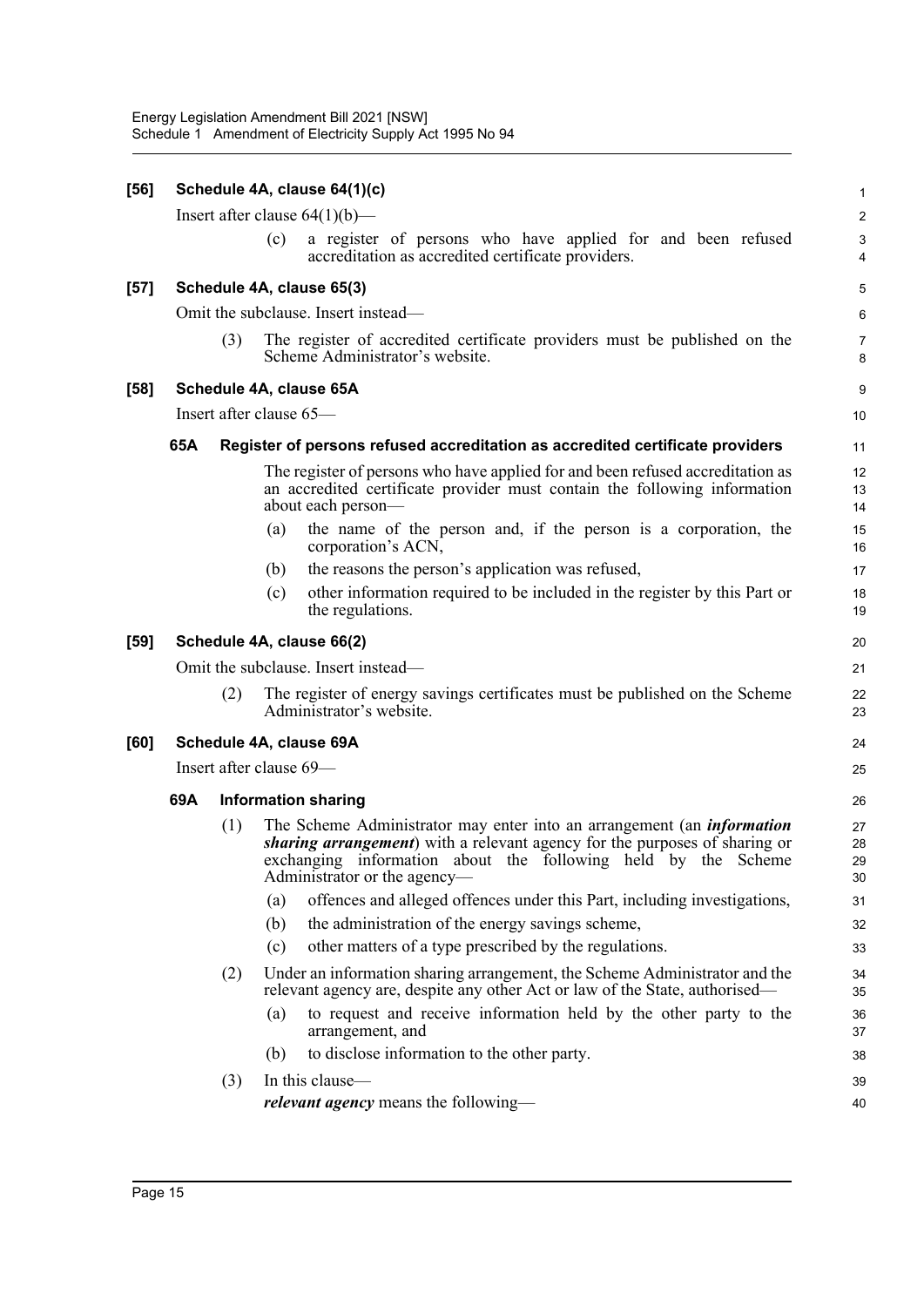|      |     |                           | (a) | a government sector agency within the meaning of the Government<br>Sector Employment Act 2013,                                                                                                                    | $\mathbf 1$<br>$\overline{c}$ |
|------|-----|---------------------------|-----|-------------------------------------------------------------------------------------------------------------------------------------------------------------------------------------------------------------------|-------------------------------|
|      |     |                           | (b) | another person or body prescribed by the regulations.                                                                                                                                                             | 3                             |
| [61] |     |                           |     | Schedule 4A, clause 70(2)                                                                                                                                                                                         | 4                             |
|      |     |                           |     | Omit the subclause. Insert instead—                                                                                                                                                                               | 5                             |
|      |     | (2)                       |     | A rule may make provision for a matter by applying, adopting or incorporating<br>the provisions of an Act or statutory rule or another publication as follows—                                                    | 6<br>$\overline{7}$           |
|      |     |                           | (a) | with or without modification,                                                                                                                                                                                     | 8                             |
|      |     |                           | (b) | as in force on a particular day or from time to time.                                                                                                                                                             | 9                             |
| [62] |     |                           |     | Schedule 4A, Division 13A                                                                                                                                                                                         | 10                            |
|      |     | Insert after clause $71-$ |     |                                                                                                                                                                                                                   | 11                            |
|      |     |                           |     | Division 13A Compliance officers and penalty notices                                                                                                                                                              | 12                            |
|      | 71A |                           |     | Appointment of compliance officers                                                                                                                                                                                | 13                            |
|      |     | (1)                       |     | The Scheme Administrator may, in accordance with any guidelines in force<br>under this clause, appoint compliance officers for the purposes of this Part.                                                         | 14<br>15                      |
|      |     | (2)                       |     | The Minister may, by written order, issue guidelines for the appointment of<br>compliance officers.                                                                                                               | 16<br>17                      |
|      |     | (3)                       |     | An order under this clause must be published on the Scheme Administrator's<br>website and takes effect on-                                                                                                        | 18<br>19                      |
|      |     |                           | (a) | the day on which it is published, or                                                                                                                                                                              | 20                            |
|      |     |                           | (b) | a later day specified in the order.                                                                                                                                                                               | 21                            |
|      | 71B |                           |     | <b>Powers of compliance officers</b>                                                                                                                                                                              | 22                            |
|      |     | (1)                       |     | The powers of a compliance officer may be exercised for the purposes of<br>investigating an accredited certificate provider's compliance with the<br>following-                                                   | 23<br>24<br>25                |
|      |     |                           | (a) | this Part,                                                                                                                                                                                                        | 26                            |
|      |     |                           | (b) | the regulations,                                                                                                                                                                                                  | 27                            |
|      |     |                           | (c) | the scheme rules,                                                                                                                                                                                                 | 28                            |
|      |     |                           | (d) | a condition of the provider's accreditation.                                                                                                                                                                      | 29                            |
|      |     | (2)                       |     | A compliance officer may at a reasonable time enter-                                                                                                                                                              | 30                            |
|      |     |                           | (a) | premises that are used in connection with an energy savings activity for<br>which a certificate has been created, and                                                                                             | 31<br>32                      |
|      |     |                           | (b) | the principal place of business of an accredited certificate provider.                                                                                                                                            | 33                            |
|      |     | (3)                       |     | A compliance officer may not enter a part of premises used only for residential<br>purposes without the permission of the occupier of the premises.                                                               | 34<br>35                      |
|      |     | (4)                       |     | A compliance officer may, at premises lawfully entered, do anything that, in<br>the opinion of the authorised officer, is necessary to be done for the purposes<br>of the investigation, including the following— | 36<br>37<br>38                |
|      |     |                           | (a) | examine and test plant or equipment on the premises,                                                                                                                                                              | 39                            |
|      |     |                           | (b) | take photographs, films, audio, video and other recordings,                                                                                                                                                       | 40                            |
|      |     |                           | (c) | take copies of records or documents on the premises,                                                                                                                                                              | 41                            |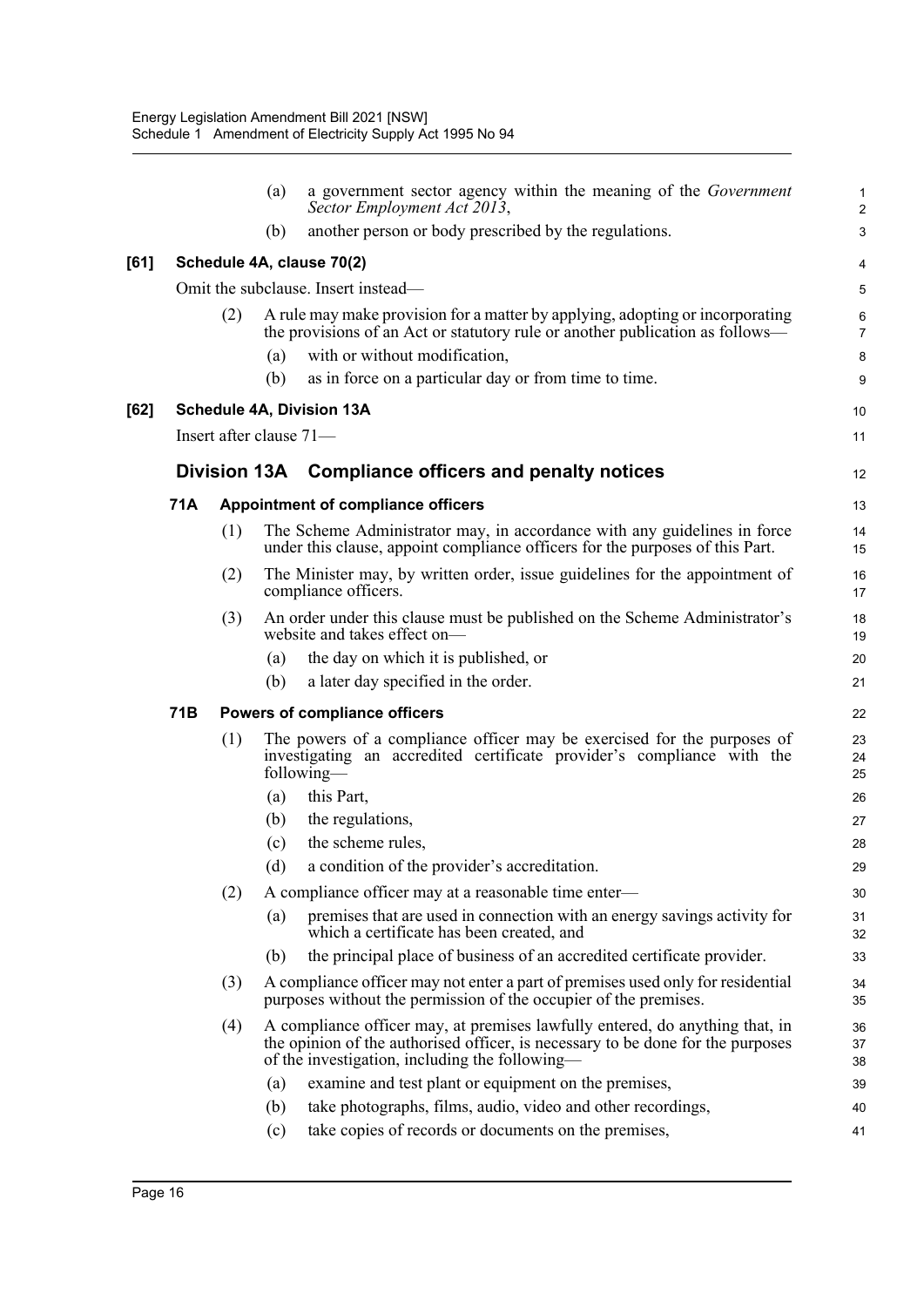|     |                         | (d)                                                                                      | seize anything the authorised officer believes on reasonable grounds is<br>connected with an offence under this Part.                                                                                                                                                                                                                                             | $\mathbf{1}$<br>$\overline{2}$ |  |  |
|-----|-------------------------|------------------------------------------------------------------------------------------|-------------------------------------------------------------------------------------------------------------------------------------------------------------------------------------------------------------------------------------------------------------------------------------------------------------------------------------------------------------------|--------------------------------|--|--|
|     | (5)                     | A person must not hinder or obstruct a compliance officer in the exercise of a<br>power. |                                                                                                                                                                                                                                                                                                                                                                   |                                |  |  |
|     |                         |                                                                                          | Maximum penalty-                                                                                                                                                                                                                                                                                                                                                  | 5                              |  |  |
|     |                         | (a)                                                                                      | in the case of a corporation—200 penalty units, or                                                                                                                                                                                                                                                                                                                | 6                              |  |  |
|     |                         | (b)                                                                                      | for an individual—50 penalty units.                                                                                                                                                                                                                                                                                                                               | 7                              |  |  |
|     | (6)                     |                                                                                          | A person is not guilty of an offence under subclause (5) unless it is established<br>that the authorised officer identified themselves as a compliance officer.                                                                                                                                                                                                   | 8<br>9                         |  |  |
| 71C |                         | <b>Penalty notices</b>                                                                   |                                                                                                                                                                                                                                                                                                                                                                   | 10                             |  |  |
|     | (1)                     |                                                                                          | A compliance officer may issue a penalty notice to a person if it appears to the<br>officer that the person has committed a penalty notice offence.                                                                                                                                                                                                               | 11<br>12                       |  |  |
|     | (2)                     |                                                                                          | A penalty notice offence is an offence in this Part, or a regulation under this<br>Part, that is prescribed by the regulations as a penalty notice offence.                                                                                                                                                                                                       | 13<br>14                       |  |  |
|     | (3)                     | offence.                                                                                 | The <i>Fines Act 1996</i> applies to a penalty notice issued under this clause.<br>Note. The Fines Act 1996 provides that, if a person issued with a penalty notice does<br>not wish to have the matter determined by a court, the person may pay the amount<br>specified in the notice and is not liable to any further proceedings for the alleged              | 15<br>16<br>17<br>18<br>19     |  |  |
|     | (4)                     |                                                                                          | The amount payable under a penalty notice issued under this clause is the<br>amount prescribed for the alleged offence by the regulations, which must not<br>exceed the maximum amount of penalty that could be imposed for the offence<br>by a court.                                                                                                            | 20<br>21<br>22<br>23           |  |  |
|     | (5)                     |                                                                                          | This clause does not limit the operation of another provision of, or made under,<br>this or another Act relating to proceedings that may be taken for offences.                                                                                                                                                                                                   | 24<br>25                       |  |  |
|     |                         |                                                                                          | Schedule 4A, clause 73(5)                                                                                                                                                                                                                                                                                                                                         | 26                             |  |  |
|     |                         |                                                                                          | Insert after clause $73(4)$ —                                                                                                                                                                                                                                                                                                                                     | 27                             |  |  |
|     | (5)                     |                                                                                          | A person who, under a scheme rule, is approved by the Scheme Administrator<br>to undertake a function and who is aggrieved by a decision of the Scheme<br>Administrator to revoke the person's approval may apply to the Civil and<br>Administrative Tribunal for an administrative review of the decision under the<br>Administrative Decisions Review Act 1997. | 28<br>29<br>30<br>31<br>32     |  |  |
|     |                         |                                                                                          | Schedule 4A, clause 74A                                                                                                                                                                                                                                                                                                                                           | 33                             |  |  |
|     | Insert after clause 74- |                                                                                          |                                                                                                                                                                                                                                                                                                                                                                   | 34                             |  |  |
| 74A |                         |                                                                                          | <b>Ancillary offences</b>                                                                                                                                                                                                                                                                                                                                         | 35                             |  |  |
|     | (1)                     |                                                                                          | This clause applies to a person who, for an offence under this Part or the<br>regulations under this Part—                                                                                                                                                                                                                                                        | 36<br>37                       |  |  |
|     |                         | (a)                                                                                      | causes or permits another person to commit the offence, or                                                                                                                                                                                                                                                                                                        | 38                             |  |  |
|     |                         | (b)                                                                                      | aids, abets, counsels or procures another person to commit the offence,<br>or                                                                                                                                                                                                                                                                                     | 39<br>40                       |  |  |
|     |                         | (c)                                                                                      | conspires with another person to commit the offence.                                                                                                                                                                                                                                                                                                              | 41                             |  |  |
|     | (2)                     |                                                                                          | A person to whom this clause applies is guilty of the offence and is liable to<br>the same penalty applicable to an offence against the other provision.                                                                                                                                                                                                          | 42<br>43                       |  |  |
|     |                         |                                                                                          |                                                                                                                                                                                                                                                                                                                                                                   |                                |  |  |

 $[63]$ 

**[64]**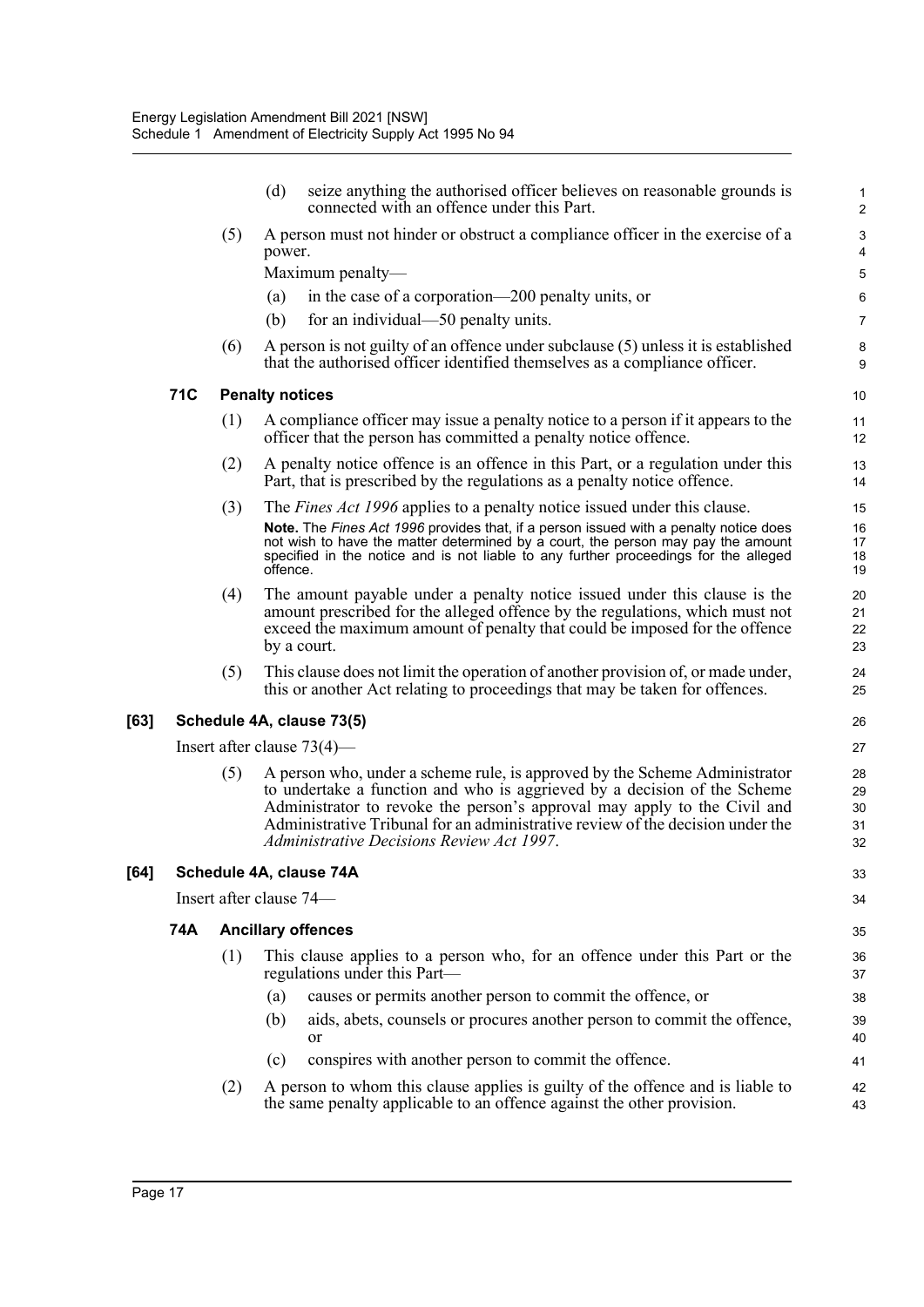| [65] | Schedule 4A, clause 75                                      |                           |                                                                                                                                                                      |                  |  |  |  |
|------|-------------------------------------------------------------|---------------------------|----------------------------------------------------------------------------------------------------------------------------------------------------------------------|------------------|--|--|--|
|      |                                                             |                           | Omit the clause. Insert instead-                                                                                                                                     | $\boldsymbol{2}$ |  |  |  |
|      | 75                                                          | <b>Personal liability</b> |                                                                                                                                                                      |                  |  |  |  |
|      |                                                             | (1)                       | A protected person is not personally subject to any liability for anything<br>$done$ —                                                                               | 4<br>5           |  |  |  |
|      |                                                             |                           | in good faith, and<br>(a)                                                                                                                                            | 6                |  |  |  |
|      |                                                             |                           | (b)<br>for the purpose of exercising functions under this Act or another Act.                                                                                        | $\overline{7}$   |  |  |  |
|      |                                                             | (2)                       | The liability instead attaches to the Crown.                                                                                                                         | 8                |  |  |  |
|      |                                                             | (3)                       | In this clause-                                                                                                                                                      | 9                |  |  |  |
|      |                                                             |                           | <i>done</i> includes omitted to be done.                                                                                                                             |                  |  |  |  |
|      |                                                             |                           | liability means civil liability and includes action, claim or demand.                                                                                                | 11               |  |  |  |
|      |                                                             |                           | <i>protected person</i> means—                                                                                                                                       | 12               |  |  |  |
|      |                                                             |                           | the Scheme Regulator, or<br>(a)                                                                                                                                      | 13               |  |  |  |
|      |                                                             |                           | the Scheme Administrator, or<br>(b)                                                                                                                                  | 14               |  |  |  |
|      |                                                             |                           | a member or officer of, or a person acting under the direction of, the<br>(c)<br>Scheme Regulator or Scheme Administrator, or                                        | 15<br>16         |  |  |  |
|      |                                                             |                           | a compliance officer.<br>(d)                                                                                                                                         | 17               |  |  |  |
| [66] |                                                             |                           | Schedule 4A, clause 76(1)                                                                                                                                            | 18               |  |  |  |
|      |                                                             |                           | Omit "(but on or before 31 July)" and "and forward to the Minister".                                                                                                 | 19               |  |  |  |
| [67] | Schedule 4A, clause 76(1A)                                  |                           |                                                                                                                                                                      |                  |  |  |  |
|      | Insert after clause $76(1)$ —                               |                           |                                                                                                                                                                      |                  |  |  |  |
|      |                                                             | (1A)                      | The report must be forwarded to the Minister on or before—                                                                                                           | 22               |  |  |  |
|      |                                                             |                           | the date prescribed by the regulations, or<br>(a)                                                                                                                    | 23               |  |  |  |
|      |                                                             |                           | if the regulations do not prescribe a date-31 August in the same year.<br>(b)                                                                                        | 24               |  |  |  |
| [68] |                                                             |                           | Schedule 4A, clause 76(2)(d) and (e)                                                                                                                                 | 25               |  |  |  |
|      | Omit "electricity and gas savings" wherever occurring.      |                           |                                                                                                                                                                      |                  |  |  |  |
|      | Insert instead "savings in each recognised form of energy". |                           |                                                                                                                                                                      |                  |  |  |  |
| [69] |                                                             |                           | Schedule 4A, clause 78A                                                                                                                                              | 28               |  |  |  |
|      |                                                             |                           | Insert after clause 78-                                                                                                                                              | 29               |  |  |  |
|      | <b>78A</b>                                                  |                           | <b>Exchange of information</b>                                                                                                                                       | 30               |  |  |  |
|      |                                                             | (1)                       | Despite another provision of this Act, the Scheme Administrator may keep the<br>following information-                                                               | 31<br>32         |  |  |  |
|      |                                                             |                           | information about offences or alleged offences under this Part,<br>(a)                                                                                               | 33               |  |  |  |
|      |                                                             |                           | information collected in the administration of this Act.<br>(b)                                                                                                      | 34               |  |  |  |
|      |                                                             | (2)                       | The Scheme Administrator may give the information kept under this clause to<br>the following—                                                                        | 35<br>36         |  |  |  |
|      |                                                             |                           | a person or body undertaking functions, similar to those undertaken by<br>(a)<br>the Scheme Administrator, in another State or Territory or for the<br>Commonwealth, | 37<br>38<br>39   |  |  |  |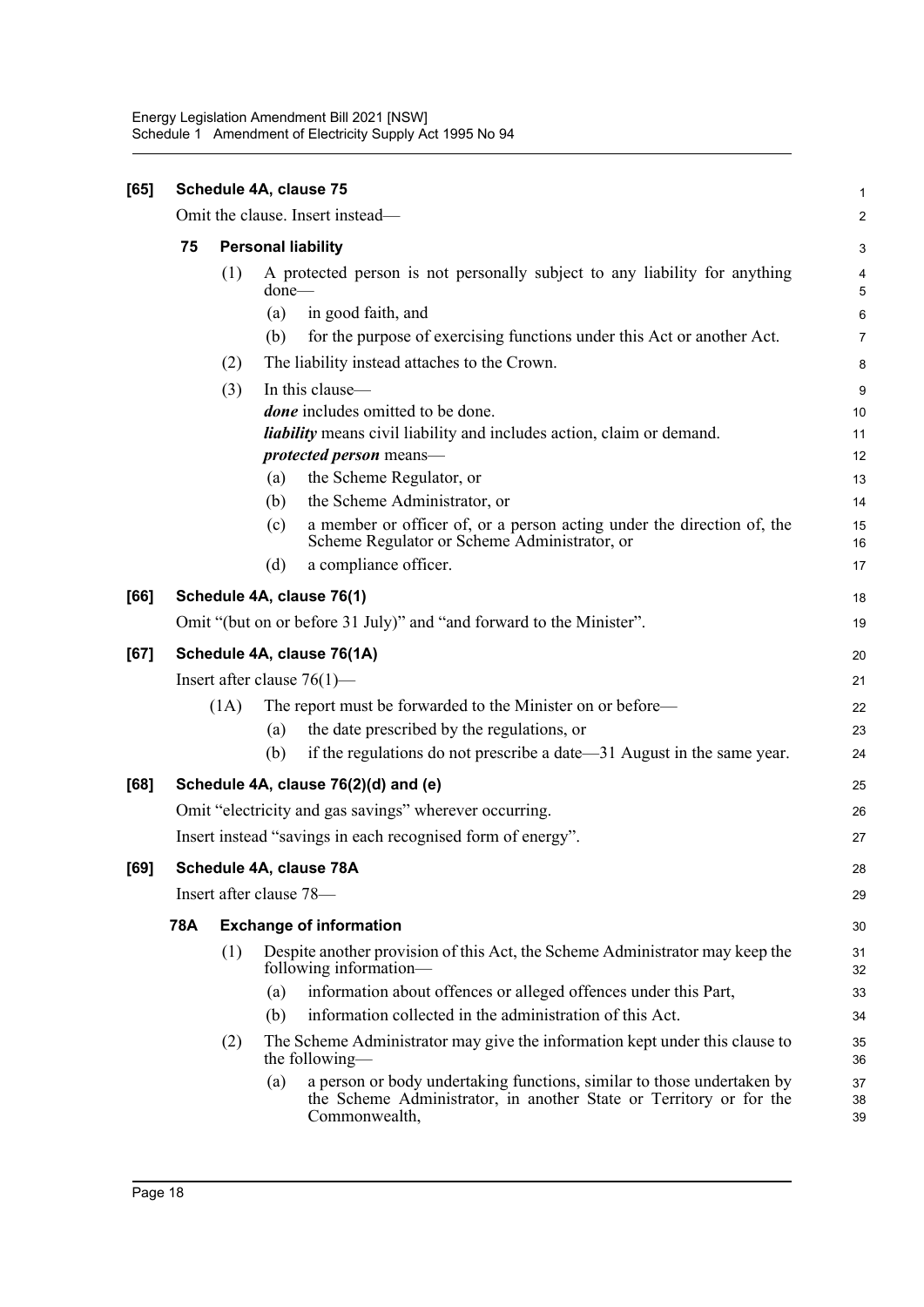|      |                                  |                         | (b)                               | a a government sector agency within the meaning of the <i>Government</i><br>Sector Employment Act 2013.                                                                                                                             | $\mathbf{1}$<br>$\overline{c}$ |  |  |  |
|------|----------------------------------|-------------------------|-----------------------------------|-------------------------------------------------------------------------------------------------------------------------------------------------------------------------------------------------------------------------------------|--------------------------------|--|--|--|
| [70] |                                  |                         |                                   | Schedule 4A, clause 79(5) and (6)                                                                                                                                                                                                   | 3                              |  |  |  |
|      |                                  | Omit the subclauses.    |                                   |                                                                                                                                                                                                                                     | 4                              |  |  |  |
| [71] |                                  |                         |                                   | Schedule 4A, clause 80A                                                                                                                                                                                                             | 5                              |  |  |  |
|      |                                  | Insert after clause 80- |                                   |                                                                                                                                                                                                                                     | 6                              |  |  |  |
|      | 80A                              |                         |                                   | <b>Termination of scheme-regulations</b>                                                                                                                                                                                            | 7                              |  |  |  |
|      |                                  | (1)                     |                                   | On termination of the scheme under clause 79 or 80, regulations may be made<br>about the effect of the termination on rights conferred or obligations imposed<br>under this Part.                                                   | 8<br>9<br>10                   |  |  |  |
|      |                                  | (2)                     |                                   | Without limiting subclause $(1)$ , the regulations may—                                                                                                                                                                             | 11                             |  |  |  |
|      |                                  |                         | (a)                               | prohibit scheme participants from carrying forward an energy savings<br>shortfall, or part of an energy savings shortfall, for a year to the<br>following year, and                                                                 | 12<br>13<br>14                 |  |  |  |
|      |                                  |                         | (b)                               | specify other conditions that must be complied with following the<br>termination.                                                                                                                                                   | 15<br>16                       |  |  |  |
| [72] |                                  |                         |                                   | Schedule 4A, clause 81                                                                                                                                                                                                              | 17                             |  |  |  |
|      |                                  |                         |                                   | Omit the definition of <i>green hydrogen</i> . Insert in alphabetical order—<br><i>compliance officer</i> means a compliance officer appointed under clause 136B.<br>green hydrogen means hydrogen produced using renewable energy. | 18<br>19<br>20                 |  |  |  |
| [73] |                                  |                         |                                   | Schedule 4A, clause 112(3)                                                                                                                                                                                                          | 21                             |  |  |  |
|      |                                  |                         |                                   | Omit "clause 31". Insert instead "clause 111".                                                                                                                                                                                      | 22                             |  |  |  |
| [74] | Schedule 4A, clause 115          |                         |                                   |                                                                                                                                                                                                                                     |                                |  |  |  |
|      | Omit the clause. Insert instead- |                         |                                   |                                                                                                                                                                                                                                     |                                |  |  |  |
|      | 115                              |                         | <b>Amendment of accreditation</b> |                                                                                                                                                                                                                                     |                                |  |  |  |
|      |                                  | (1)                     |                                   | An accredited certificate provider may apply to the Scheme Administrator to<br>amend the provider's accreditation by—                                                                                                               | 26<br>27                       |  |  |  |
|      |                                  |                         | (a)                               | varying the activities for which the provider is accredited, or                                                                                                                                                                     | 28                             |  |  |  |
|      |                                  |                         |                                   | (b) varying or revoking a condition of the accreditation imposed by the<br>Scheme Administrator.                                                                                                                                    | 29<br>30                       |  |  |  |
|      |                                  | (2)                     |                                   | Subclause $(1)(b)$ does not apply to a condition imposed by this Act or the<br>regulations.                                                                                                                                         | 31<br>32                       |  |  |  |
|      |                                  | (3)                     |                                   | The Scheme Administrator must determine an application to amend a<br>provider's accreditation by-                                                                                                                                   | 33<br>34                       |  |  |  |
|      |                                  |                         | (a)                               | granting the application, or                                                                                                                                                                                                        | 35                             |  |  |  |
|      |                                  |                         | (b)                               | refusing the application.                                                                                                                                                                                                           | 36                             |  |  |  |
|      |                                  | (4)                     |                                   | The regulations may make provision for the amendment of a provider's<br>accreditation, including by requiring an application fee to be paid to the<br>Scheme Administrator for an application to amend an accreditation.            | 37<br>38<br>39                 |  |  |  |
|      |                                  | (5)                     |                                   | The Scheme Administrator may refuse an application to amend a provider's<br>accreditation on grounds specified in the regulations.                                                                                                  | 40<br>41                       |  |  |  |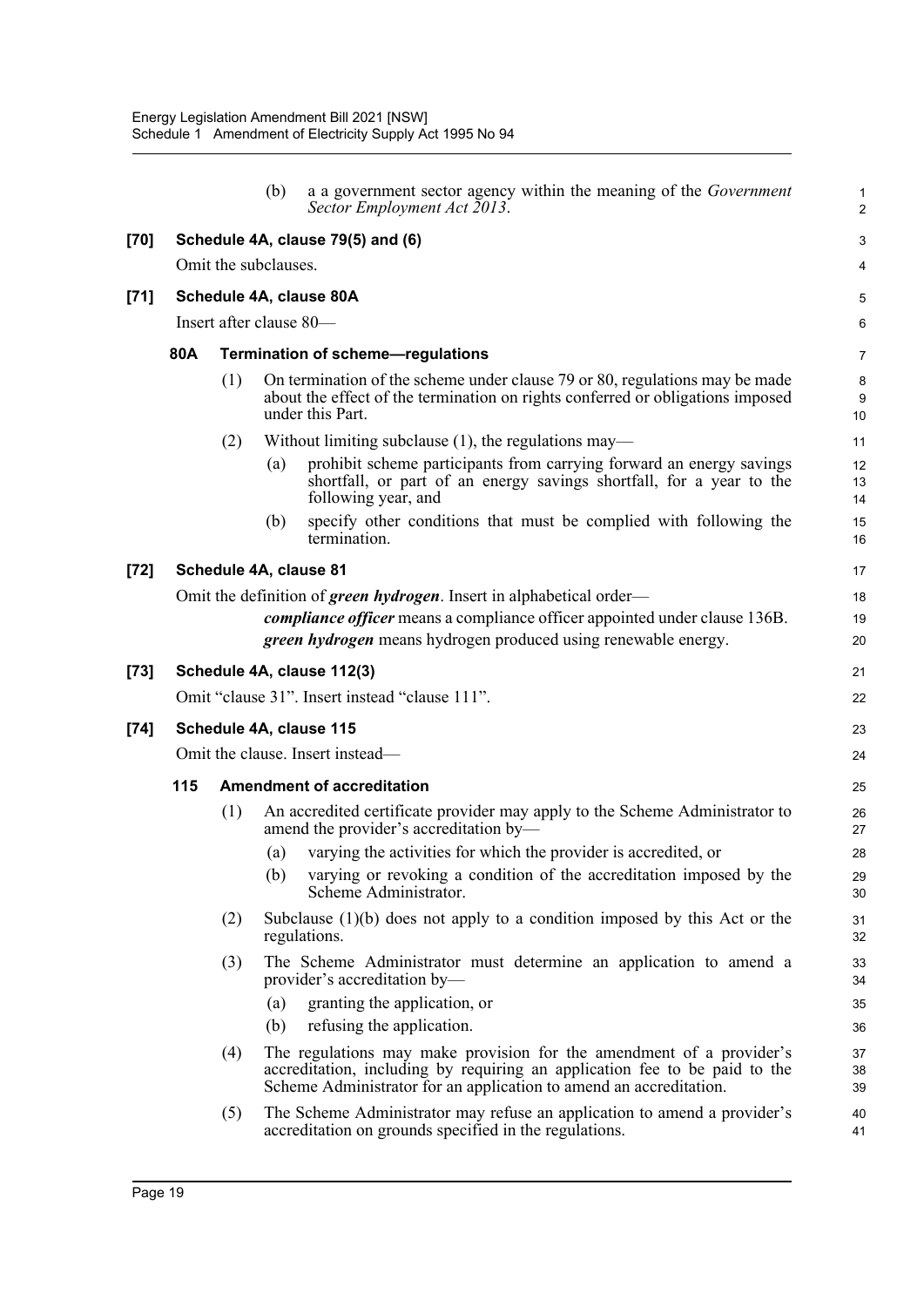|        |                            | (6)                  |                       | In addition to an application fee referred to in subclause (4), the Scheme<br>Administrator may recover from an accredited provider the costs reasonably<br>incurred by the Administrator in investigating and determining an application<br>to amend the provider's accreditation. | $\mathbf{1}$<br>$\boldsymbol{2}$<br>3<br>4 |
|--------|----------------------------|----------------------|-----------------------|-------------------------------------------------------------------------------------------------------------------------------------------------------------------------------------------------------------------------------------------------------------------------------------|--------------------------------------------|
| $[75]$ |                            |                      |                       | Schedule 4A, clause 117(2)                                                                                                                                                                                                                                                          | 5                                          |
|        |                            | under this Act".     |                       | Omit "based on an audit under this Act or other information obtained by the Administrator                                                                                                                                                                                           | $\,6\,$<br>$\overline{7}$                  |
| $[76]$ |                            |                      |                       | Schedule 4A, clause 117(3)(a)                                                                                                                                                                                                                                                       | 8                                          |
|        |                            |                      |                       | Omit "equivalent to". Insert instead "no more than".                                                                                                                                                                                                                                | 9                                          |
| $[77]$ | Schedule 4A, clause 124(4) |                      |                       |                                                                                                                                                                                                                                                                                     | 10                                         |
|        |                            |                      |                       | Omit the subclause. Insert instead—                                                                                                                                                                                                                                                 | 11                                         |
|        |                            | (4)                  |                       | The Scheme Regulator may delegate the exercise of its functions under this<br>Part, other than this power of delegation, to-                                                                                                                                                        | 12<br>13                                   |
|        |                            |                      | (a)                   | with the approval of the Minister—another person or body, and                                                                                                                                                                                                                       | 14                                         |
|        |                            |                      | (b)                   | a person who is a member of a class of persons approved by the<br>Minister.                                                                                                                                                                                                         | 15<br>16                                   |
| $[78]$ |                            |                      |                       | Schedule 4A, clause 126(4)                                                                                                                                                                                                                                                          | 17                                         |
|        |                            |                      |                       | Omit the subclause. Insert instead—                                                                                                                                                                                                                                                 | 18                                         |
|        |                            | (4)                  |                       | The Scheme Administrator may delegate the exercise of its functions under<br>this Part, other than this power of delegation, to-                                                                                                                                                    | 19<br>20                                   |
|        |                            |                      | (a)                   | with the approval of the Minister—another person or body, and                                                                                                                                                                                                                       | 21                                         |
|        |                            |                      | (b)                   | a person who is a member of a class of persons approved by the<br>Minister.                                                                                                                                                                                                         | 22<br>23                                   |
| $[79]$ |                            |                      |                       | Schedule 4A, clause 127(2) and (3)                                                                                                                                                                                                                                                  | 24                                         |
|        |                            | Omit the subclauses. |                       |                                                                                                                                                                                                                                                                                     | 25                                         |
| [80]   |                            |                      |                       | Schedule 4A, clause 127A                                                                                                                                                                                                                                                            | 26                                         |
|        |                            |                      |                       | Insert after clause 127-                                                                                                                                                                                                                                                            | 27                                         |
|        | 127A                       |                      | <b>Cost of audits</b> |                                                                                                                                                                                                                                                                                     | 28                                         |
|        |                            |                      |                       | (1) Each scheme participant and accredited certificate provider must pay to the<br>Secretary the audit fee for an audit conducted under this Part in relation to the<br>participant or provider by or for the Scheme Regulator or Scheme<br>Administrator.                          | 29<br>30<br>31<br>32                       |
|        |                            | (2)                  |                       | An audit fee under this clause may be recovered by the Secretary in a court of<br>competent jurisdiction as a debt due to the Crown.                                                                                                                                                | 33<br>34                                   |
|        |                            | (3)                  |                       | In this clause-                                                                                                                                                                                                                                                                     | 35                                         |
|        |                            |                      |                       | <i>audit fee</i> means—                                                                                                                                                                                                                                                             | 36                                         |
|        |                            |                      | (a)                   | the fee prescribed by the regulations or calculated in accordance with<br>the regulations, or                                                                                                                                                                                       | 37<br>38                                   |
|        |                            |                      | (b)                   | if the regulations do not prescribe a fee or a method for calculating a<br>fee— the reasonable cost, certified by the Scheme Regulator or Scheme<br>Administrator, of carrying out the audit.                                                                                       | 39<br>40<br>41                             |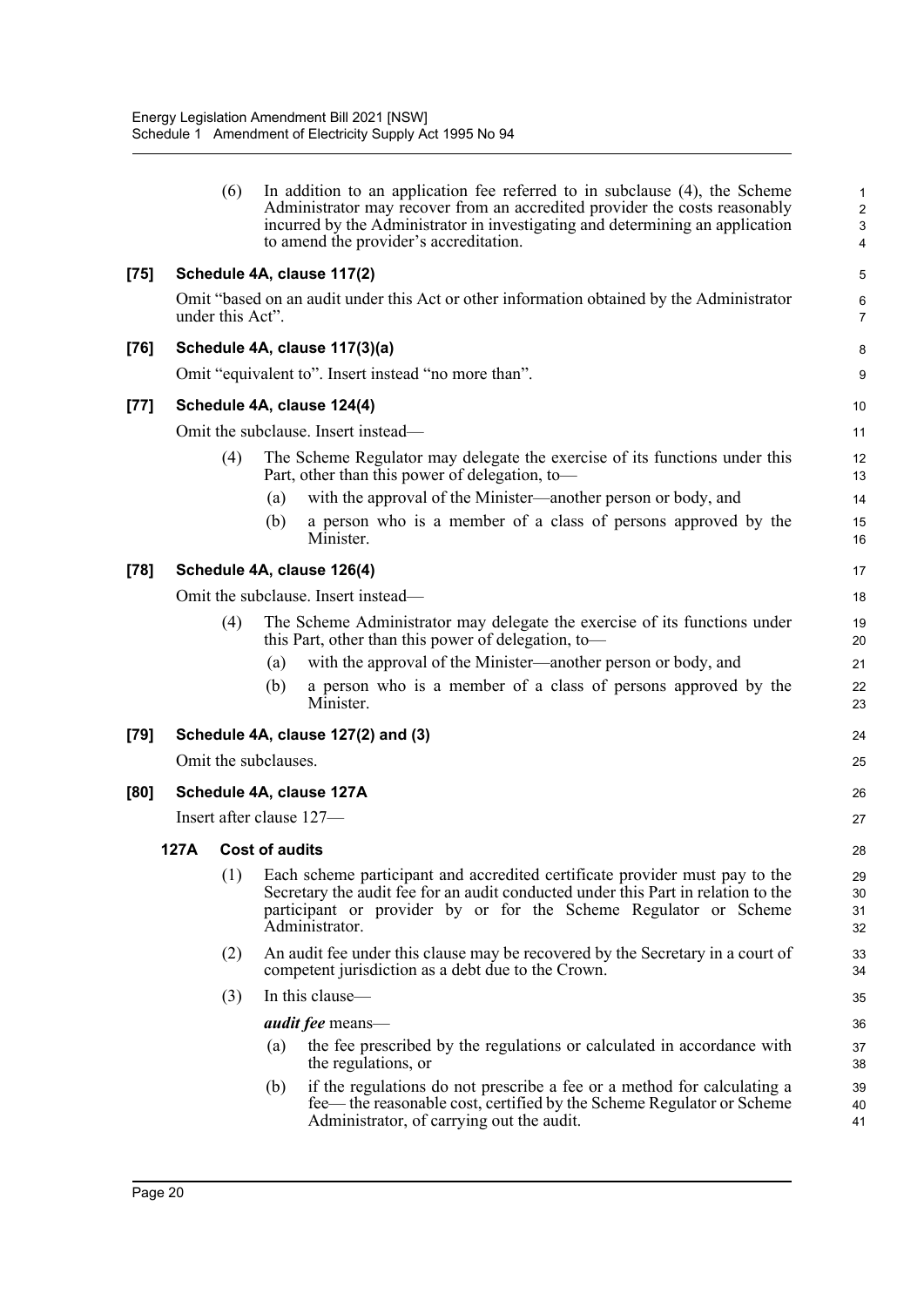| [81]   |      |     | Schedule 4A, clause 128(4)                                                                                                                                                                                                                     | 1                    |
|--------|------|-----|------------------------------------------------------------------------------------------------------------------------------------------------------------------------------------------------------------------------------------------------|----------------------|
|        |      |     | Omit the subclause. Insert instead—                                                                                                                                                                                                            | $\boldsymbol{2}$     |
|        |      | (4) | An individual has a reasonable excuse for the purposes of subclause (3) if<br>complying with the notice or answering the question might tend to incriminate<br>the individual or make the individual liable to any forfeiture or penalty.      | 3<br>4<br>5          |
| $[82]$ |      |     | Schedule 4A, clause 131A                                                                                                                                                                                                                       | 6                    |
|        |      |     | Insert after clause $131-$                                                                                                                                                                                                                     | 7                    |
|        | 131A |     | Identity of person providing information to be confidential                                                                                                                                                                                    | 8                    |
|        |      | (1) | This clause applies if a person (an <i>information provider</i> ) provides information<br>to the Scheme Regulator or Scheme Administrator about another person's<br>non-compliance with an obligation under this Part                          | 9<br>10<br>11        |
|        |      | (2) | The Scheme Regulator or Scheme Administrator must ensure that the identity<br>of an information provider, and anything that may reasonably identify the<br>information provider, is not disclosed to any person except—                        | 12<br>13<br>14       |
|        |      |     | with the consent of the information provider, or<br>(a)                                                                                                                                                                                        | 15                   |
|        |      |     | (b)<br>if ordered by a court or tribunal, or                                                                                                                                                                                                   | 16                   |
|        |      |     | if required by another law.<br>(c)                                                                                                                                                                                                             | 17                   |
|        |      | (3) | If the identity of an information provider cannot be disclosed under subclause<br>(2), the information provided by the information provider cannot be used as<br>evidence in proceedings against another person for an offence under this Act. | 18<br>19<br>20       |
|        |      | (4) | Subclause (3) does not prevent the Scheme Regulator or Scheme<br>Administrator using information, including in proceedings for an offence<br>under this Act, obtained as a result of the information received from an<br>information provider. | 21<br>22<br>23<br>24 |
| [83]   |      |     | <b>Schedule 4A, Division 10A</b>                                                                                                                                                                                                               | 25                   |
|        |      |     | Insert after clause 132—                                                                                                                                                                                                                       | 26                   |
|        |      |     | <b>Division 10A</b> Civil penalties                                                                                                                                                                                                            | 27                   |
|        | 132A |     | <b>Definitions</b>                                                                                                                                                                                                                             | 28                   |
|        |      |     | In this Division—                                                                                                                                                                                                                              | 29                   |
|        |      |     | <i>civil penalty order</i> —see clause 132B.                                                                                                                                                                                                   | 30                   |
|        |      |     | <i>civil penalty provision</i> means a provision prescribed by the regulations as a<br>civil penalty provision.                                                                                                                                | 31<br>32             |
|        |      |     | scheme entity means-                                                                                                                                                                                                                           | 33                   |
|        |      |     | the Scheme Administrator, or<br>(a)                                                                                                                                                                                                            | 34                   |
|        |      |     | (b)<br>the Scheme Regulator.                                                                                                                                                                                                                   | 35                   |
|        | 132B |     | <b>Monetary penalty</b>                                                                                                                                                                                                                        | 36                   |
|        |      | (1) | If a person has contravened a civil penalty provision, a scheme entity may by<br>written order (a <i>civil penalty order</i> ) require the provider to pay a monetary<br>penalty of no more than the penalty notice amount for the provision.  | 37<br>38<br>39       |
|        |      | (2) | If a corporation is liable to a monetary penalty under this clause, each of the<br>following persons may be ordered to pay a monetary penalty if the person<br>knowingly authorised or permitted the contravention—                            | 40<br>41<br>42       |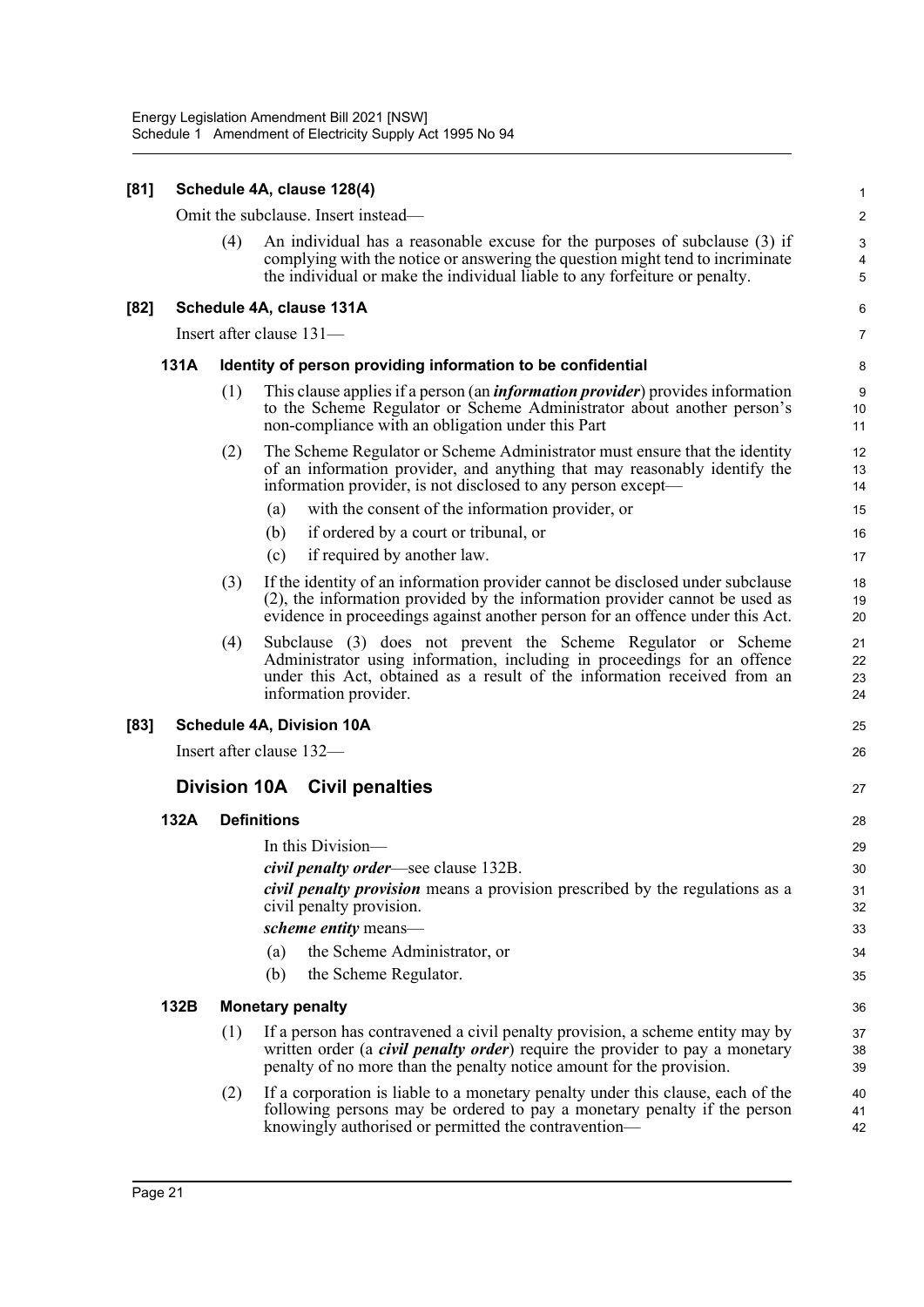|      |                 | (a)      | a director of the corporation,                                                                                                                                                                                                                                                                    | 1                    |  |  |
|------|-----------------|----------|---------------------------------------------------------------------------------------------------------------------------------------------------------------------------------------------------------------------------------------------------------------------------------------------------|----------------------|--|--|
|      |                 | (b)      | a person concerned in the management of the corporation.                                                                                                                                                                                                                                          | $\overline{2}$       |  |  |
| 132C | <b>Process</b>  |          |                                                                                                                                                                                                                                                                                                   | 3                    |  |  |
|      | (1)             |          | A scheme entity may not issue a civil penalty order to a person unless—                                                                                                                                                                                                                           | 4                    |  |  |
|      |                 | (a)      | the scheme entity has given the person notice of the proposed order and<br>the reasons for it, and                                                                                                                                                                                                | 5<br>6               |  |  |
|      |                 | (b)      | the person has been given a reasonable opportunity to make a<br>submission about the proposed order, and                                                                                                                                                                                          | $\overline{7}$<br>8  |  |  |
|      |                 | (c)      | the scheme entity has considered a submission made by the person, and                                                                                                                                                                                                                             | $\boldsymbol{9}$     |  |  |
|      |                 | (d)      | the scheme entity is satisfied on the balance of probabilities that the<br>person-                                                                                                                                                                                                                | 10<br>11             |  |  |
|      |                 |          | (i)<br>contravened the relevant civil penalty provision, or                                                                                                                                                                                                                                       | 12                   |  |  |
|      |                 |          | knowingly authorised or permitted the contravention.<br>(ii)                                                                                                                                                                                                                                      | 13                   |  |  |
|      | (2)             |          | A scheme entity must provide written reasons for a decision to issue a civil<br>penalty order to the person.                                                                                                                                                                                      | 14<br>15             |  |  |
|      | (3)             |          | A civil penalty order must be issued within 3 years after the date on which<br>evidence of the alleged offence first came to the attention of the scheme entity.                                                                                                                                  | 16<br>17             |  |  |
|      | (4)             | be paid. | A civil penalty order must include the date, not less than 28 days after the date<br>the order is issued, by which the monetary penalty imposed by the order must                                                                                                                                 | 18<br>19<br>20       |  |  |
| 132D | Double jeopardy |          |                                                                                                                                                                                                                                                                                                   |                      |  |  |
|      | (1)             |          | A scheme entity may not issue a civil penalty order to a person if-                                                                                                                                                                                                                               | 22                   |  |  |
|      |                 | (a)      | another civil penalty order has been issued to a person for the<br>contravention, or                                                                                                                                                                                                              | 23<br>24             |  |  |
|      |                 | (b)      | the person has been found guilty, whether a conviction is recorded or<br>not, of an offence under this Act or the regulations for the contravention.                                                                                                                                              | 25<br>26             |  |  |
|      | (2)             |          | If criminal proceedings are taken against a person for a contravention after the<br>person pays the monetary penalty imposed by a civil penalty order, a court that<br>finds the person guilty of an offence must discount any penalty imposed by the<br>civil penalty amount paid by the person. | 27<br>28<br>29<br>30 |  |  |
| 132E |                 |          | Payment not an admission of guilt or liability                                                                                                                                                                                                                                                    | 31                   |  |  |
|      |                 |          | The payment of a monetary penalty under this Division cannot be taken to be<br>an admission of-                                                                                                                                                                                                   | 32<br>33             |  |  |
|      |                 | (a)      | a breach of a civil penalty provision, or                                                                                                                                                                                                                                                         | 34                   |  |  |
|      |                 | (b)      | liability for civil or criminal proceedings arising from substantially the<br>same conduct.                                                                                                                                                                                                       | 35<br>36             |  |  |
| 132F |                 |          | <b>Withdrawal of order</b>                                                                                                                                                                                                                                                                        | 37                   |  |  |
|      | (1)             |          | A scheme entity may withdraw a civil penalty order by written notice to the<br>person the subject of the order.                                                                                                                                                                                   | 38<br>39             |  |  |
|      | (2)             |          | A civil penalty order may be withdrawn under this clause at any time before it<br>is complied with.                                                                                                                                                                                               | 40<br>41             |  |  |
|      | (3)             |          | A civil penalty order issued to a person is automatically withdrawn on the<br>commencement against the person of criminal proceedings for the<br>contravention.                                                                                                                                   | 42<br>43<br>44       |  |  |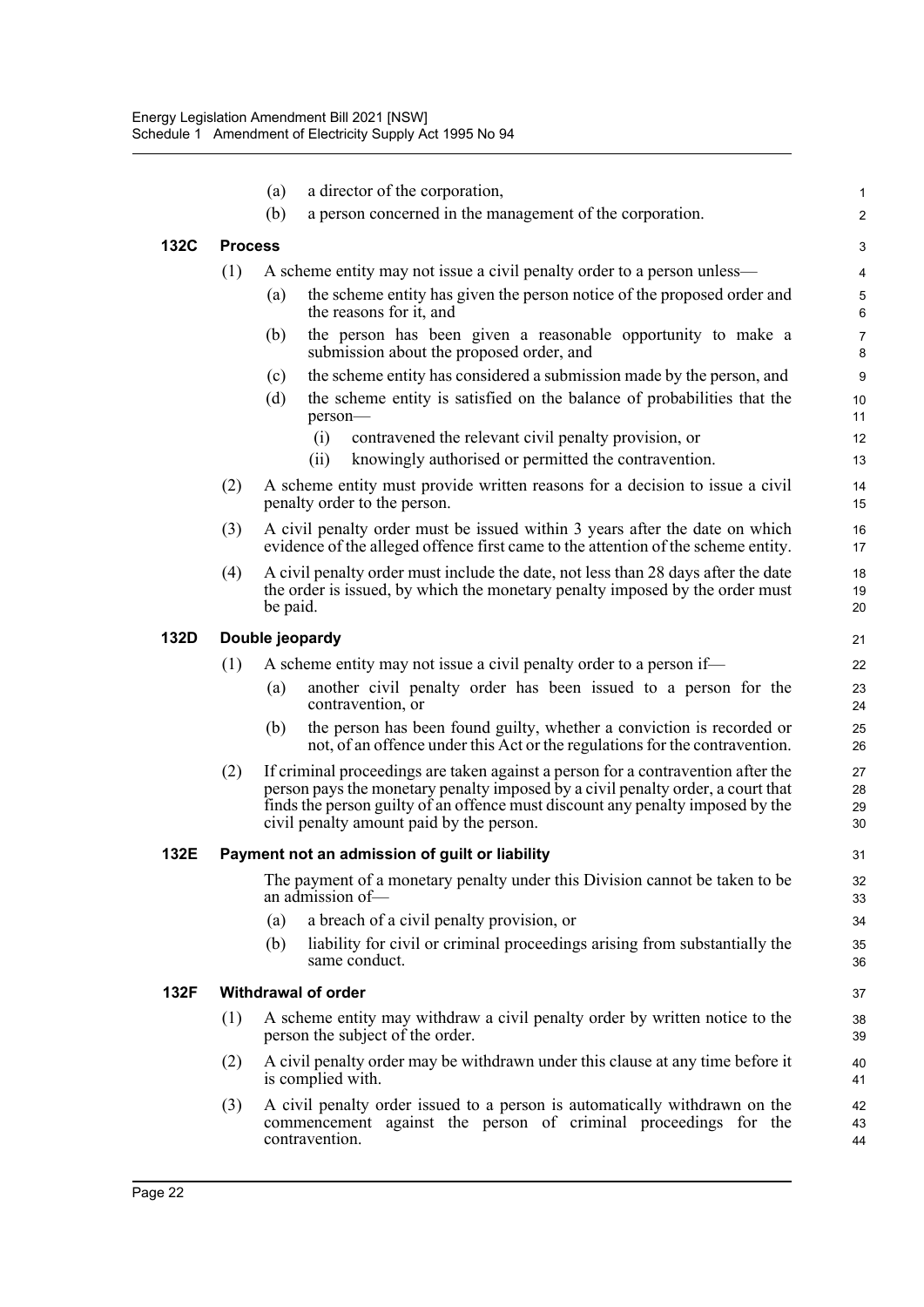|             | (4) | A civil penalty order withdrawn under this clause may, subject to clause 132D,<br>be reissued.                                                                                                                                                                                              | $\mathbf{1}$<br>$\overline{2}$ |  |  |
|-------------|-----|---------------------------------------------------------------------------------------------------------------------------------------------------------------------------------------------------------------------------------------------------------------------------------------------|--------------------------------|--|--|
| 132G        |     | Internal review of order                                                                                                                                                                                                                                                                    | 3                              |  |  |
|             | (1) | A person who is the subject of a civil penalty order may apply to the scheme<br>entity that issued the order for a review of-                                                                                                                                                               |                                |  |  |
|             |     | the decision to issue the order, or<br>(a)                                                                                                                                                                                                                                                  | $\,6\,$                        |  |  |
|             |     | the monetary penalty imposed by the order.<br>(b)                                                                                                                                                                                                                                           | $\overline{7}$                 |  |  |
|             | (2) | An application must be made within 28 days of the issuing of the order.                                                                                                                                                                                                                     | 8                              |  |  |
|             | (3) | A person issued a civil penalty order is not required to pay the monetary<br>penalty imposed while an application is being considered.                                                                                                                                                      | 9<br>10                        |  |  |
|             | (4) | The scheme entity's decision on the application must be given to the<br>applicant—                                                                                                                                                                                                          | 11<br>12                       |  |  |
|             |     | by written notice that includes the reasons for the decision, and<br>(a)<br>within 90 days of the making of the application.<br>(b)                                                                                                                                                         | 13<br>14                       |  |  |
|             | (5) | If the written notice of the scheme entity's decision is not given to the<br>applicant within 90 days of the making of the application, the application is<br>taken to have been refused.                                                                                                   | 15<br>16<br>17                 |  |  |
|             | (6) | If the scheme entity affirms the decision to issue the civil penalty order,<br>including with a different monetary penalty, the written notice of the decision<br>must include the date, not less than 28 days after the date of the notice, by<br>which the monetary penalty must be paid. | 18<br>19<br>20<br>21           |  |  |
| 132H        |     | <b>External review of order</b>                                                                                                                                                                                                                                                             | 22                             |  |  |
|             | (1) | A person who is not satisfied with the result of an internal review under clause<br>132G may make an application to the Civil and Administrative Tribunal under<br>the Administrative Decisions Review Act 1997 for administrative review of the<br>internal review decision.               | 23<br>24<br>25<br>26           |  |  |
|             | (2) | The Administrative Decisions Review Act 1997, section 53 does not apply to a<br>decision under clause 132G that may be reviewed by the Tribunal.                                                                                                                                            | 27<br>28                       |  |  |
| <b>1321</b> |     | Recovery of monetary penalty                                                                                                                                                                                                                                                                | 29                             |  |  |
|             |     | The monetary penalty imposed by a civil penalty order may be recovered by a<br>scheme entity in a court of competent jurisdiction as a debt owing to the<br>Crown.                                                                                                                          | 30<br>31<br>32                 |  |  |
|             |     | Schedule 4A, clause 133(1)(c)                                                                                                                                                                                                                                                               | 33                             |  |  |
|             |     | Insert after clause $133(1)(b)$ —                                                                                                                                                                                                                                                           | 34                             |  |  |
|             |     | a register of persons who have applied for and been refused<br>(c)<br>accreditation as accredited certificate providers.                                                                                                                                                                    | 35<br>36                       |  |  |
|             |     | Schedule 4A, clause 134A                                                                                                                                                                                                                                                                    | 37                             |  |  |
|             |     | Insert after clause 134—                                                                                                                                                                                                                                                                    | 38                             |  |  |
| 134A        |     | Register of persons refused accreditation as accredited certificate providers                                                                                                                                                                                                               | 39                             |  |  |
|             |     | The register of persons who have applied for and been refused accreditation as<br>an accredited certificate provider must contain the following information<br>about each person-                                                                                                           | 40<br>41<br>42                 |  |  |

[84]

**[85]**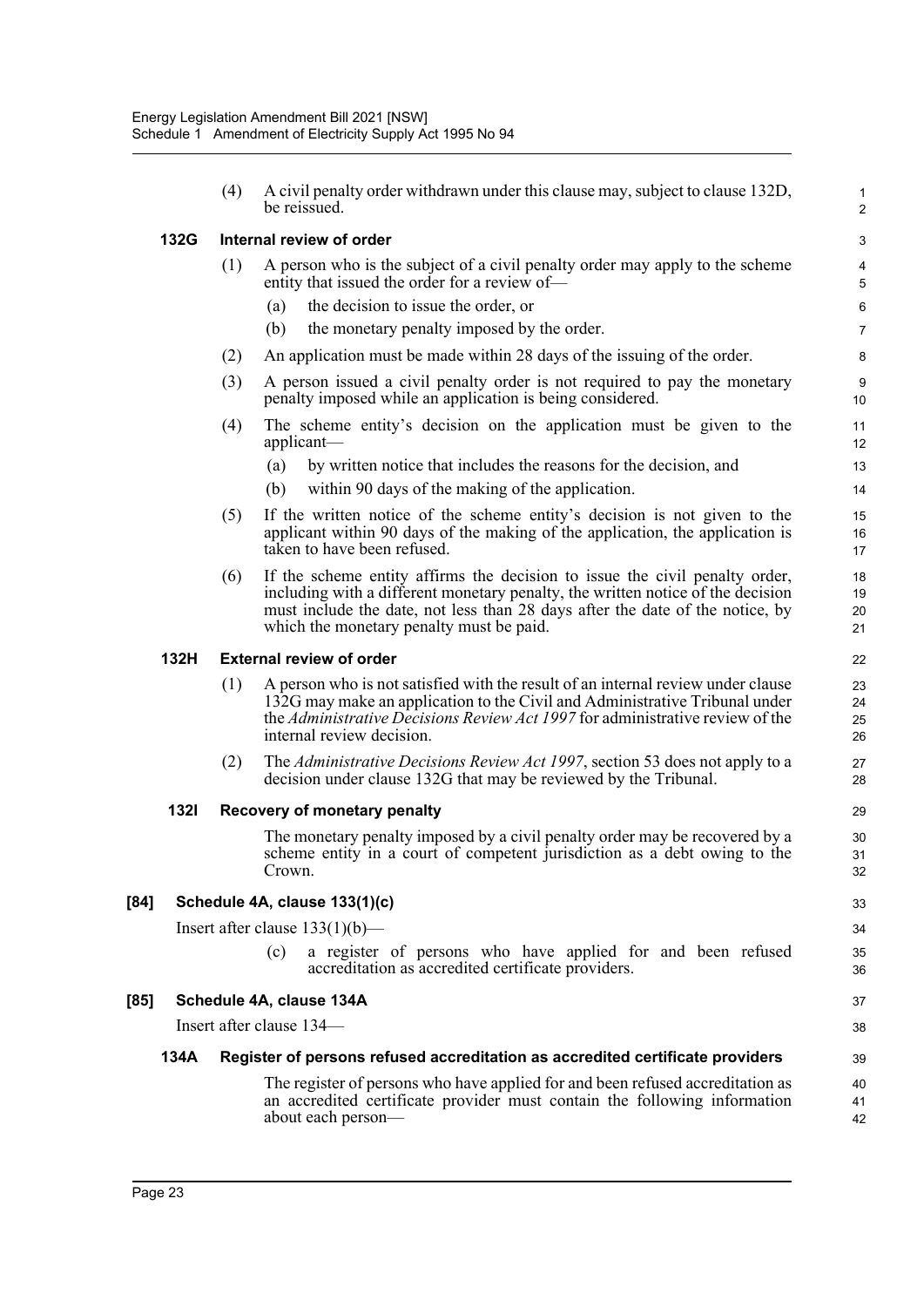|      |      |     | (a) | the name of the person and, if the person is a corporation, the<br>corporation's ACN,                                                                                                                                                                                | $\mathbf{1}$<br>$\overline{2}$ |
|------|------|-----|-----|----------------------------------------------------------------------------------------------------------------------------------------------------------------------------------------------------------------------------------------------------------------------|--------------------------------|
|      |      |     | (b) | the reasons the person's application was refused,                                                                                                                                                                                                                    | $\mathbf{3}$                   |
|      |      |     | (c) | other information required to be included in the register by this Part or<br>the regulations.                                                                                                                                                                        | $\overline{\mathbf{4}}$<br>5   |
| [86] |      |     |     | Schedule 4A, clause 136A and Division 11A                                                                                                                                                                                                                            | 6                              |
|      |      |     |     | Insert after clause 136—                                                                                                                                                                                                                                             | $\overline{7}$                 |
|      | 136A |     |     | <b>Information sharing</b>                                                                                                                                                                                                                                           | 8                              |
|      |      | (1) |     | The Scheme Administrator may enter into an arrangement (an <i>information</i><br><i>sharing arrangement</i> ) with a relevant agency for the purposes of sharing or<br>exchanging information about the following held by the Scheme<br>Administrator or the agency- | 9<br>10<br>11<br>12            |
|      |      |     | (a) | offences and alleged offences under this Part, including investigations,                                                                                                                                                                                             | 13                             |
|      |      |     | (b) | the administration of the peak demand reduction scheme,                                                                                                                                                                                                              | 14                             |
|      |      |     | (c) | other matters of a type prescribed by the regulations.                                                                                                                                                                                                               | 15                             |
|      |      | (2) |     | Under an information sharing arrangement, the Scheme Administrator and the<br>relevant agency are, despite any other Act or law of the State, authorised—                                                                                                            | 16<br>17                       |
|      |      |     | (a) | to request and receive information held by the other party to the<br>arrangement, and                                                                                                                                                                                | 18<br>19                       |
|      |      |     | (b) | to disclose information to the other party.                                                                                                                                                                                                                          | 20                             |
|      |      | (3) |     | In this clause—                                                                                                                                                                                                                                                      | 21                             |
|      |      |     |     | <i>relevant agency</i> means the following—                                                                                                                                                                                                                          | 22                             |
|      |      |     | (a) | a government sector agency within the meaning of the Government<br>Sector Employment Act 2013,                                                                                                                                                                       | 23<br>24                       |
|      |      |     | (b) | another person or body prescribed by the regulations.                                                                                                                                                                                                                | 25                             |
|      |      |     |     | Division 11A Compliance officers and penalty notices                                                                                                                                                                                                                 | 26                             |
|      | 136B |     |     | <b>Appointment of compliance officers</b>                                                                                                                                                                                                                            | 27                             |
|      |      | (1) |     | The Scheme Administrator may, in accordance with any guidelines in force<br>under this clause, appoint compliance officers for the purposes of this Part.                                                                                                            | 28<br>29                       |
|      |      | (2) |     | The Minister may, by written order, issue guidelines for the appointment of<br>compliance officers.                                                                                                                                                                  | 30<br>31                       |
|      |      | (3) |     | An order must be published on the Scheme Administrator's website and takes<br>effect on-                                                                                                                                                                             | 32<br>33                       |
|      |      |     | (a) | the day on which it is published, or                                                                                                                                                                                                                                 | 34                             |
|      |      |     | (b) | a later day specified in the order.                                                                                                                                                                                                                                  | 35                             |
|      | 136C |     |     | <b>Powers of compliance officers</b>                                                                                                                                                                                                                                 | 36                             |
|      |      | (1) |     | The powers of a compliance officer may be exercised for the purposes of<br>investigating an accredited certificate provider's compliance with the<br>following—                                                                                                      | 37<br>38<br>39                 |
|      |      |     | (a) | this Part,                                                                                                                                                                                                                                                           | 40                             |
|      |      |     | (b) | the regulations,                                                                                                                                                                                                                                                     | 41                             |
|      |      |     | (c) | the scheme rules,                                                                                                                                                                                                                                                    | 42                             |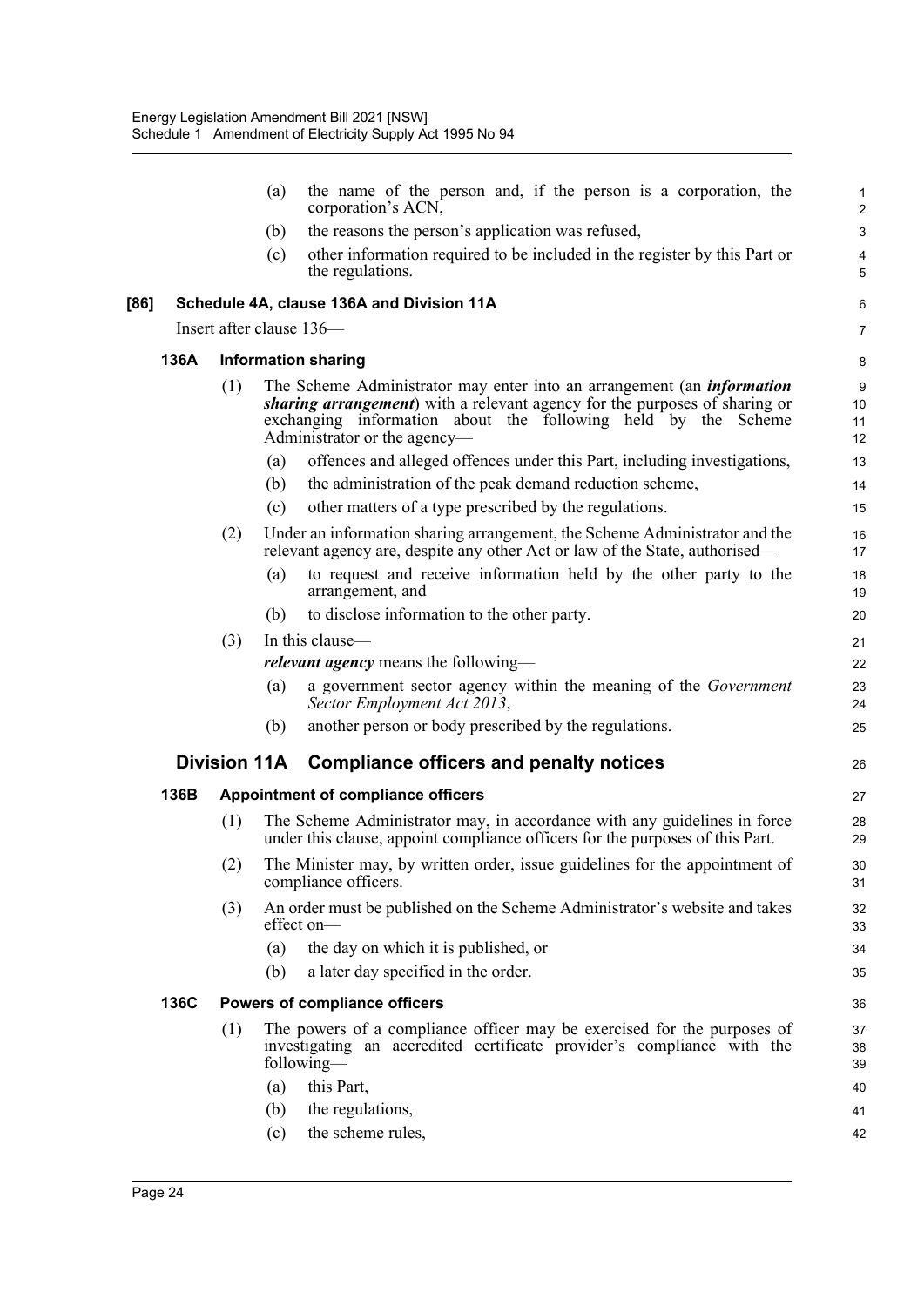|      |      |     | (d)                    | a condition of the provider's accreditation.                                                                                                                                                                                                                                                                                                         | 1                          |
|------|------|-----|------------------------|------------------------------------------------------------------------------------------------------------------------------------------------------------------------------------------------------------------------------------------------------------------------------------------------------------------------------------------------------|----------------------------|
|      |      | (2) |                        | A compliance officer may at a reasonable time enter-                                                                                                                                                                                                                                                                                                 | $\boldsymbol{2}$           |
|      |      |     | (a)                    | premises that are used in connection with an energy savings activity for<br>which a certificate has been created, and                                                                                                                                                                                                                                | $\sqrt{3}$<br>4            |
|      |      |     | (b)                    | the principal place of business of an accredited certificate provider.                                                                                                                                                                                                                                                                               | 5                          |
|      |      | (3) |                        | A compliance officer may not enter a part of premises used only for residential<br>purposes without the permission of the occupier of the premises.                                                                                                                                                                                                  | 6<br>$\overline{7}$        |
|      |      | (4) |                        | A compliance officer may, at premises lawfully entered, do anything that, in<br>the opinion of the authorised officer, is necessary to be done for the purposes<br>of the investigation, including the following—                                                                                                                                    | 8<br>9<br>10               |
|      |      |     | (a)                    | examine and test plant or equipment on the premises,                                                                                                                                                                                                                                                                                                 | 11                         |
|      |      |     | (b)                    | take photographs, films, audio, video and other recordings,                                                                                                                                                                                                                                                                                          | 12                         |
|      |      |     | (c)                    | take copies of records or documents on the premises,                                                                                                                                                                                                                                                                                                 | 13                         |
|      |      |     | (d)                    | seize anything that the authorised officer believes on reasonable<br>grounds is connected with an offence under this Part.                                                                                                                                                                                                                           | 14<br>15                   |
|      |      | (5) | power.                 | A person must not hinder or obstruct a compliance officer in the exercise of a                                                                                                                                                                                                                                                                       | 16<br>17                   |
|      |      |     |                        | Maximum penalty-                                                                                                                                                                                                                                                                                                                                     | 18                         |
|      |      |     | (a)                    | in the case of a corporation—200 penalty units, or                                                                                                                                                                                                                                                                                                   | 19                         |
|      |      |     | (b)                    | for an individual—50 penalty units.                                                                                                                                                                                                                                                                                                                  | 20                         |
|      |      | (6) |                        | A person is not guilty of an offence under subclause (5) unless it is established<br>that the authorised officer identified themselves as a compliance officer.                                                                                                                                                                                      | 21<br>22                   |
|      | 136D |     | <b>Penalty notices</b> |                                                                                                                                                                                                                                                                                                                                                      | 23                         |
|      |      | (1) |                        | A compliance officer may issue a penalty notice to a person if it appears to the<br>officer that the person has committed a penalty notice offence.                                                                                                                                                                                                  | 24<br>25                   |
|      |      | (2) |                        | A penalty notice offence is an offence in this Part, or a regulation under this<br>Part, that is prescribed by the regulations as a penalty notice offence.                                                                                                                                                                                          | 26<br>27                   |
|      |      | (3) | offence.               | The <i>Fines Act 1996</i> applies to a penalty notice issued under this clause.<br>Note. The Fines Act 1996 provides that, if a person issued with a penalty notice does<br>not wish to have the matter determined by a court, the person may pay the amount<br>specified in the notice and is not liable to any further proceedings for the alleged | 28<br>29<br>30<br>31<br>32 |
|      |      | (4) |                        | The amount payable under a penalty notice issued under this clause is the<br>amount prescribed for the alleged offence by the regulations, which must not<br>exceed the maximum amount of penalty that could be imposed for the offence<br>by a court.                                                                                               | 33<br>34<br>35<br>36       |
|      |      | (5) |                        | This clause does not limit the operation of another provision of, or made under,<br>this or another Act relating to proceedings that may be taken for offences.                                                                                                                                                                                      | 37<br>38                   |
| [87] |      |     |                        | Schedule 4A, clause 137(2)                                                                                                                                                                                                                                                                                                                           | 39                         |
|      |      |     |                        | Omit the subclause. Insert instead-                                                                                                                                                                                                                                                                                                                  | 40                         |
|      |      | (2) |                        | A rule may make provision for a matter by applying, adopting or incorporating<br>the provisions of an Act or statutory rule or another publication as follows—                                                                                                                                                                                       | 41<br>42                   |
|      |      |     | (a)                    | with or without modification,                                                                                                                                                                                                                                                                                                                        | 43                         |
|      |      |     | (b)                    | as in force on a particular day or from time to time.                                                                                                                                                                                                                                                                                                | 44                         |
|      |      |     |                        |                                                                                                                                                                                                                                                                                                                                                      |                            |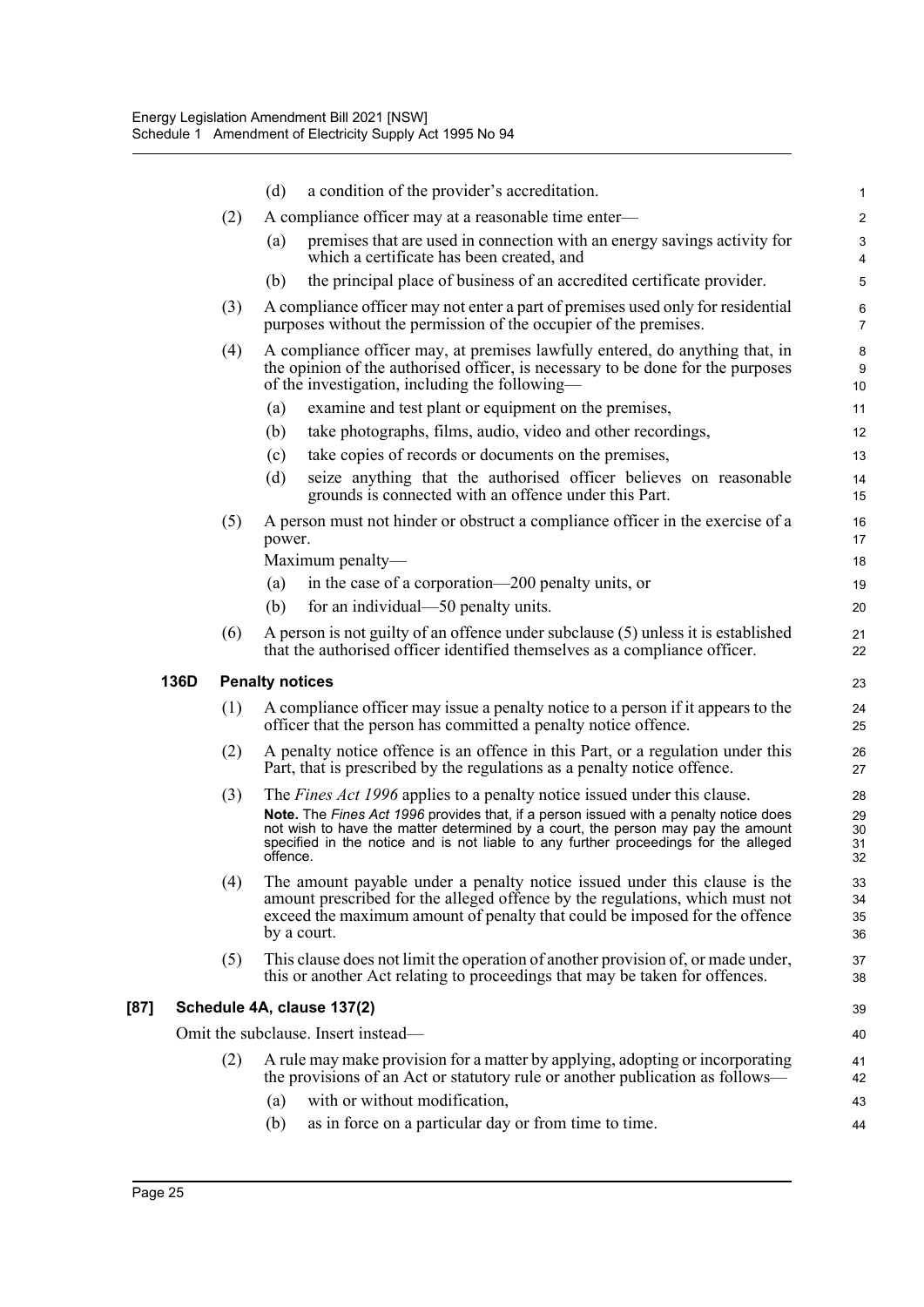| [88]   |                                                                                                                                                                                                                                                                                                                                                                          |      | Schedule 4A, clause 139(5)                                                                                                                                                                                                                       | 1              |  |  |
|--------|--------------------------------------------------------------------------------------------------------------------------------------------------------------------------------------------------------------------------------------------------------------------------------------------------------------------------------------------------------------------------|------|--------------------------------------------------------------------------------------------------------------------------------------------------------------------------------------------------------------------------------------------------|----------------|--|--|
|        |                                                                                                                                                                                                                                                                                                                                                                          |      | Insert after clause $139(4)$ —                                                                                                                                                                                                                   | $\overline{c}$ |  |  |
|        | (5)<br>A person who, under a scheme rule, is approved by the Scheme Administrator<br>to undertake a function and who is aggrieved by a decision of the Scheme<br>Administrator to revoke the person's approval may apply to the Civil and<br>Administrative Tribunal for an administrative review of the decision under the<br>Administrative Decisions Review Act 1997. |      |                                                                                                                                                                                                                                                  |                |  |  |
| $[89]$ |                                                                                                                                                                                                                                                                                                                                                                          |      | Schedule 4A, clause 140A                                                                                                                                                                                                                         | 8              |  |  |
|        |                                                                                                                                                                                                                                                                                                                                                                          |      | Insert after clause 140-                                                                                                                                                                                                                         | 9              |  |  |
|        | 140A                                                                                                                                                                                                                                                                                                                                                                     |      | <b>Ancillary offences</b>                                                                                                                                                                                                                        | 10             |  |  |
|        |                                                                                                                                                                                                                                                                                                                                                                          | (1)  | This clause applies to a person who, for an offence under this Part or the<br>regulations under this Part—                                                                                                                                       | 11<br>12       |  |  |
|        |                                                                                                                                                                                                                                                                                                                                                                          |      | (a)<br>causes or permits another person to commit the offence, or                                                                                                                                                                                | 13             |  |  |
|        |                                                                                                                                                                                                                                                                                                                                                                          |      | (b)<br>aids, abets, counsels or procures another person to commit the offence,<br>or                                                                                                                                                             | 14<br>15       |  |  |
|        |                                                                                                                                                                                                                                                                                                                                                                          |      | conspires with another person to commit the offence.<br>(c)                                                                                                                                                                                      | 16             |  |  |
|        |                                                                                                                                                                                                                                                                                                                                                                          | (2)  | A person to whom this clause applies is guilty of the offence and is liable to<br>the same penalty applicable to an offence against the other provision.                                                                                         | 17<br>18       |  |  |
| [90]   |                                                                                                                                                                                                                                                                                                                                                                          |      | Schedule 4A, clause 141(3), definition of "protected person"                                                                                                                                                                                     | 19             |  |  |
|        |                                                                                                                                                                                                                                                                                                                                                                          |      | Insert at the end of the definition, paragraph $(c)$ —                                                                                                                                                                                           | 20             |  |  |
|        |                                                                                                                                                                                                                                                                                                                                                                          |      | , or                                                                                                                                                                                                                                             | 21             |  |  |
|        |                                                                                                                                                                                                                                                                                                                                                                          |      | (d)<br>a compliance officer.                                                                                                                                                                                                                     | 22             |  |  |
| $[91]$ |                                                                                                                                                                                                                                                                                                                                                                          |      | Schedule 4A, clause 142(1) and (1A)                                                                                                                                                                                                              | 23             |  |  |
|        |                                                                                                                                                                                                                                                                                                                                                                          |      | Omit clause 142(1). Insert instead—                                                                                                                                                                                                              | 24             |  |  |
|        |                                                                                                                                                                                                                                                                                                                                                                          | (1)  | As soon as practicable after 1 March in each year, the Scheme Regulator must<br>prepare a report on the extent to which scheme participants have complied, or<br>failed to comply, with individual certificate targets during the previous year. | 25<br>26<br>27 |  |  |
|        |                                                                                                                                                                                                                                                                                                                                                                          | (1A) | The report must be forwarded to the Minister on or before—                                                                                                                                                                                       | 28             |  |  |
|        |                                                                                                                                                                                                                                                                                                                                                                          |      | the date prescribed by the regulations, or<br>(a)                                                                                                                                                                                                | 29             |  |  |
|        |                                                                                                                                                                                                                                                                                                                                                                          |      | (b)<br>if the regulations do not prescribe a date—31 August in the same year.                                                                                                                                                                    | 30             |  |  |
| $[92]$ |                                                                                                                                                                                                                                                                                                                                                                          |      | Schedule 4A, clause 144A                                                                                                                                                                                                                         | 31             |  |  |
|        |                                                                                                                                                                                                                                                                                                                                                                          |      | Insert after clause 144-                                                                                                                                                                                                                         | 32             |  |  |
|        | 144A                                                                                                                                                                                                                                                                                                                                                                     |      | <b>Exchange of information</b>                                                                                                                                                                                                                   | 33             |  |  |
|        |                                                                                                                                                                                                                                                                                                                                                                          | (1)  | Despite another provision of this Act, the Scheme Administrator may keep the<br>following information-                                                                                                                                           | 34<br>35       |  |  |
|        |                                                                                                                                                                                                                                                                                                                                                                          |      | information about offences or alleged offences under this Part,<br>(a)                                                                                                                                                                           | 36             |  |  |
|        |                                                                                                                                                                                                                                                                                                                                                                          |      | information collected in the administration of this Act.<br>(b)                                                                                                                                                                                  | 37             |  |  |
|        |                                                                                                                                                                                                                                                                                                                                                                          | (2)  | The Scheme Administrator may give the information kept under this clause to<br>the following-                                                                                                                                                    | 38<br>39       |  |  |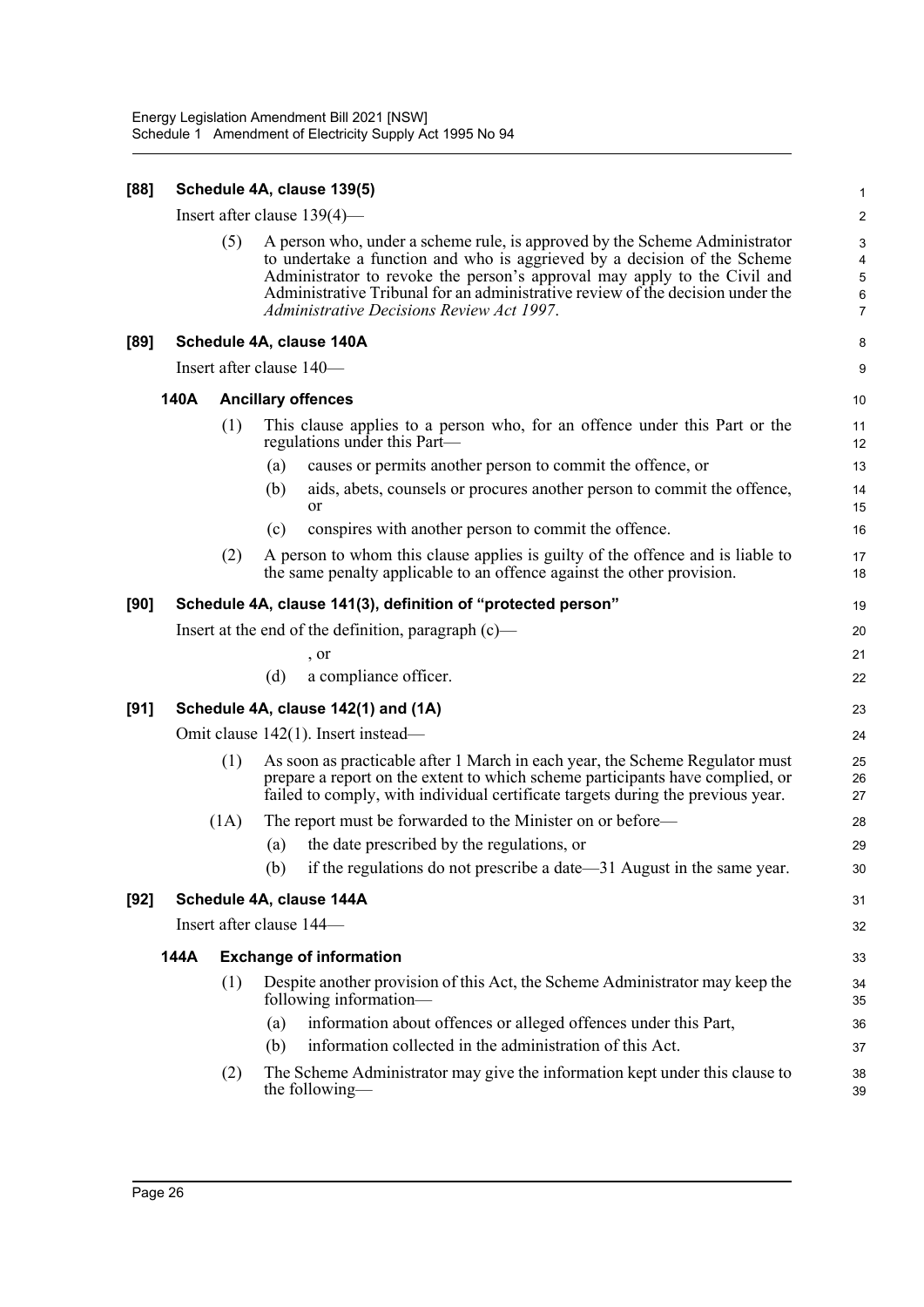|        |             |                   | (a) | a person or body undertaking functions, similar to those undertaken by<br>the Scheme Administrator, in another State or Territory or for the<br>Commonwealth,                            | $\mathbf{1}$<br>$\boldsymbol{2}$<br>$\sqrt{3}$ |
|--------|-------------|-------------------|-----|------------------------------------------------------------------------------------------------------------------------------------------------------------------------------------------|------------------------------------------------|
|        |             |                   | (b) | a a government sector agency within the meaning of the <i>Government</i><br>Sector Employment Act 2013.                                                                                  | 4<br>5                                         |
| $[93]$ |             |                   |     | Schedule 4A, clause 147                                                                                                                                                                  | 6                                              |
|        |             |                   |     | Insert after clause 146-                                                                                                                                                                 | 7                                              |
|        | 147         |                   |     | Termination of scheme-regulations                                                                                                                                                        | 8                                              |
|        |             | (1)               |     | On termination of the scheme under clause 145 or 146, regulations may be<br>made about the effect of the termination on rights conferred or obligations<br>imposed under this Part.      | 9<br>10<br>11                                  |
|        |             | (2)               |     | Without limiting subclause $(1)$ , the regulations may—                                                                                                                                  | 12                                             |
|        |             |                   | (a) | prohibit scheme participants from carrying forward a shortfall, or part<br>of a shortfall, for a year to the following year, and                                                         | 13<br>14                                       |
|        |             |                   | (b) | specify other conditions that must be complied with following the<br>termination.                                                                                                        | 15<br>16                                       |
| $[94]$ |             |                   |     | Schedule 6 Savings, transitional and other provisions                                                                                                                                    | 17                                             |
|        |             |                   |     | Insert at the end of the Schedule, with appropriate Part and clause numbering—                                                                                                           | 18                                             |
|        | <b>Part</b> |                   |     | <b>Provisions consequent on enactment of Energy</b>                                                                                                                                      | 19                                             |
|        |             |                   |     | <b>Legislation Amendment Act 2021</b>                                                                                                                                                    | 20                                             |
|        |             |                   |     |                                                                                                                                                                                          |                                                |
|        |             |                   |     | <b>Energy savings certificates</b>                                                                                                                                                       | 21                                             |
|        |             |                   |     | Schedule 4A, clause 34, as amended by the Energy Legislation Amendment<br>Act 2021, does not apply to an energy savings certificate created before the<br>commencement of the amendment. | 22<br>23<br>24                                 |
| $[95]$ |             | <b>Dictionary</b> |     |                                                                                                                                                                                          | 25                                             |
|        |             |                   |     | Omit the definitions of <i>customer</i> and <i>distribution system</i> .                                                                                                                 | 26                                             |
|        |             |                   |     | Insert in alphabetical order—                                                                                                                                                            | 27                                             |
|        |             |                   |     | <i>customer</i> includes the following—                                                                                                                                                  | 28                                             |
|        |             |                   | (a) | a retail customer,                                                                                                                                                                       | 29                                             |
|        |             |                   | (b) | a regulated SAPS customer,                                                                                                                                                               | 30                                             |
|        |             |                   | (c) | a wholesale customer.                                                                                                                                                                    | 31                                             |
|        |             |                   |     | cyber security direction—see section 94BA                                                                                                                                                | 32                                             |
|        |             |                   |     | cyber security incident means acts, events or circumstances involving, or<br>likely to involve, 1 or more of the following—                                                              | 33<br>34                                       |
|        |             |                   | (a) | unauthorised access to computer data or a computer program,                                                                                                                              | 35                                             |
|        |             |                   | (b) | unauthorised modification of computer data or a computer program,                                                                                                                        | 36                                             |
|        |             |                   | (c) | unauthorised impairment of electronic communication to or from a<br>computer,                                                                                                            | 37<br>38                                       |
|        |             |                   | (d) | unauthorised impairment of the availability, reliability, security or<br>operation of a computer, computer data or a computer program.<br><i>distribution system—see section 12A.</i>    | 39<br>40                                       |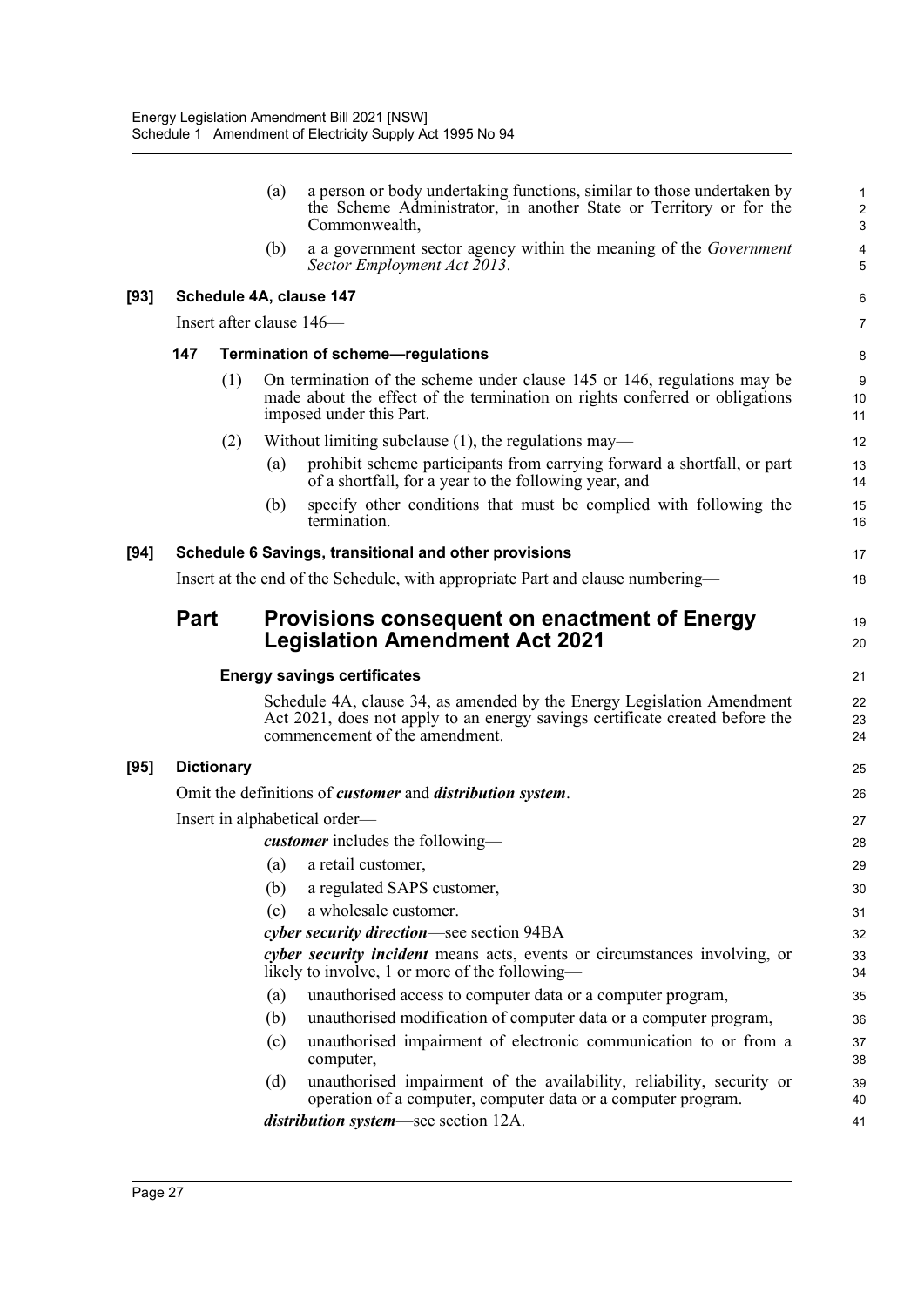*regulated SAPS customer* means a person to whose premises a distributor conveys electricity from a regulated stand-alone power system.

*regulated stand-alone power system* has the same meaning as in the *National Electricity (NSW) Law*.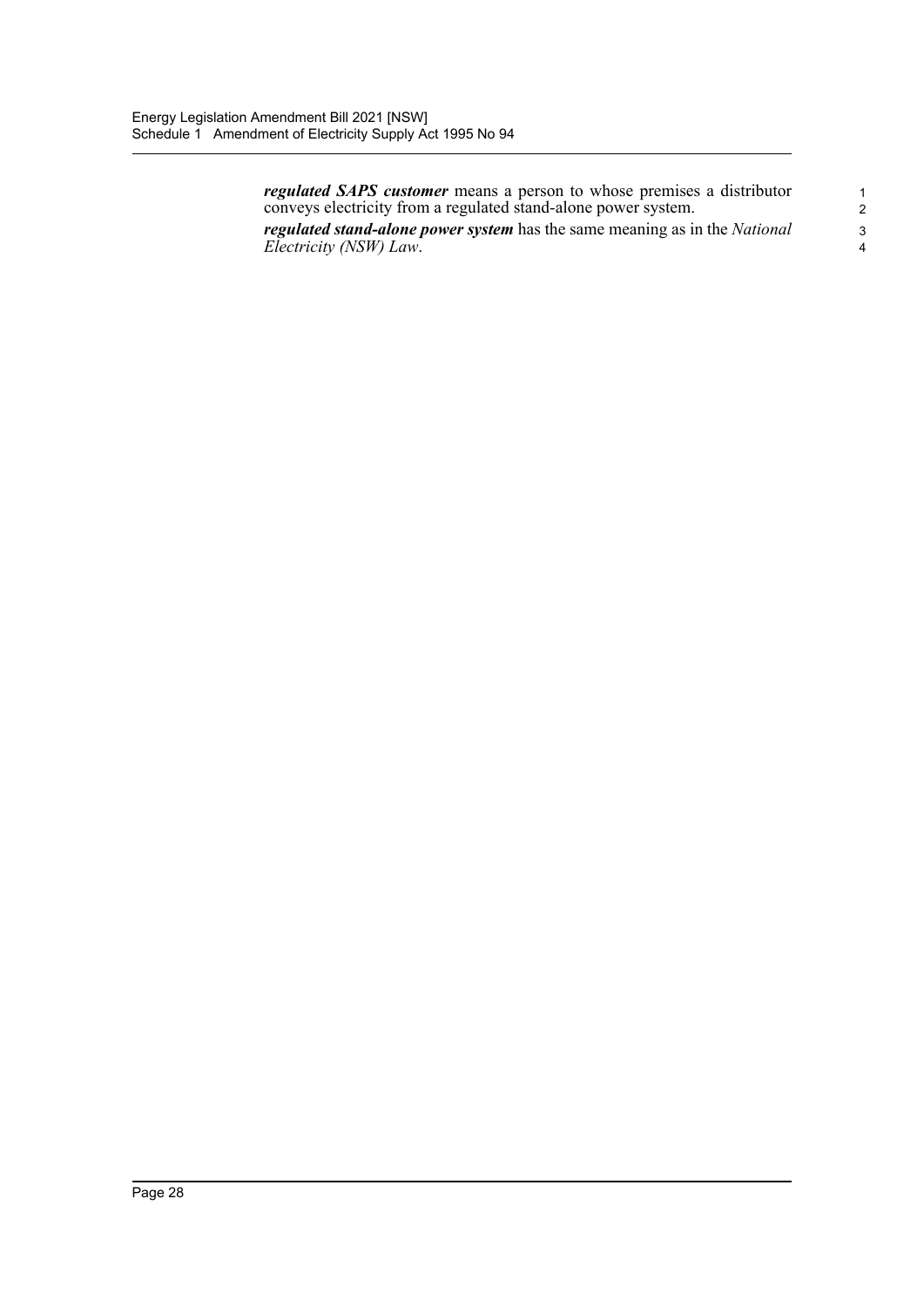<span id="page-34-0"></span>

| <b>Schedule 2</b> | <b>Amendment of Energy and Utilities</b> |
|-------------------|------------------------------------------|
|                   | <b>Administration Act 1987 No 103</b>    |

| [1] Section 23 Definitions                                                              |
|-----------------------------------------------------------------------------------------|
| Omit the definition of <i>proclaimed form of energy</i> . Insert in alphabetical order— |
| <b>AEMO</b> means the Australian Energy Market Operator Limited ACN 072 010             |

327. *cyber security incident* means acts, events or circumstances involving, or likely to involve, 1 or more of the following1  $\mathfrak{p}$ 

(a) unauthorised access to computer data or a computer program,

(b) unauthorised modification of computer data or a computer program,

- (c) unauthorised impairment of electronic communication to or from a computer,
- (d) unauthorised impairment of the availability, reliability, security or operation of a computer, computer data or a computer program.

*declared form of energy* means a form of energy or energy resources specified in an order under section 24.

*form of energy or energy resources* means a form of energy or energy resources other than electricity.

*supply* includes the following—

- (a) distribution, provision, sale, storage and transport of energy or energy resources,
- (b) production or extraction of energy or energy resources.

*use* of energy includes consumption of energy.

#### **[2] Sections 24–27A**

Omit sections 24–27. Insert instead—

#### **24 Declaration of energy supply emergency**

- (1) The Premier may, by written order, declare an energy supply emergency if satisfied that—
	- (a) the supply of a form of energy or energy resources to the State or part of the State is disrupted to a significant degree, or
	- (b) the supply of a form of energy or energy resources to the State or part of the State is at risk of disruption to a significant degree, or
	- (c) due to a cyber security incident the operations of a person that supplies a form of energy within the State—
		- (i) are disrupted to a significant degree, or
		- (ii) are at risk of disruption to a significant degree.
- (2) A declaration under this section has effect from the date specified in the order.
- (3) A declaration under this section remains in force—
	- (a) for the period specified in the order, or
	- (b) if the order does not specify a period in which the declaration remains in force—until revoked by the Premier by written order.
- (4) As soon as practicable after making or revoking a declaration under this section, other than a declaration made because of a cyber security incident, the Premier must arrange for the declaration or revocation to be— 42 43 44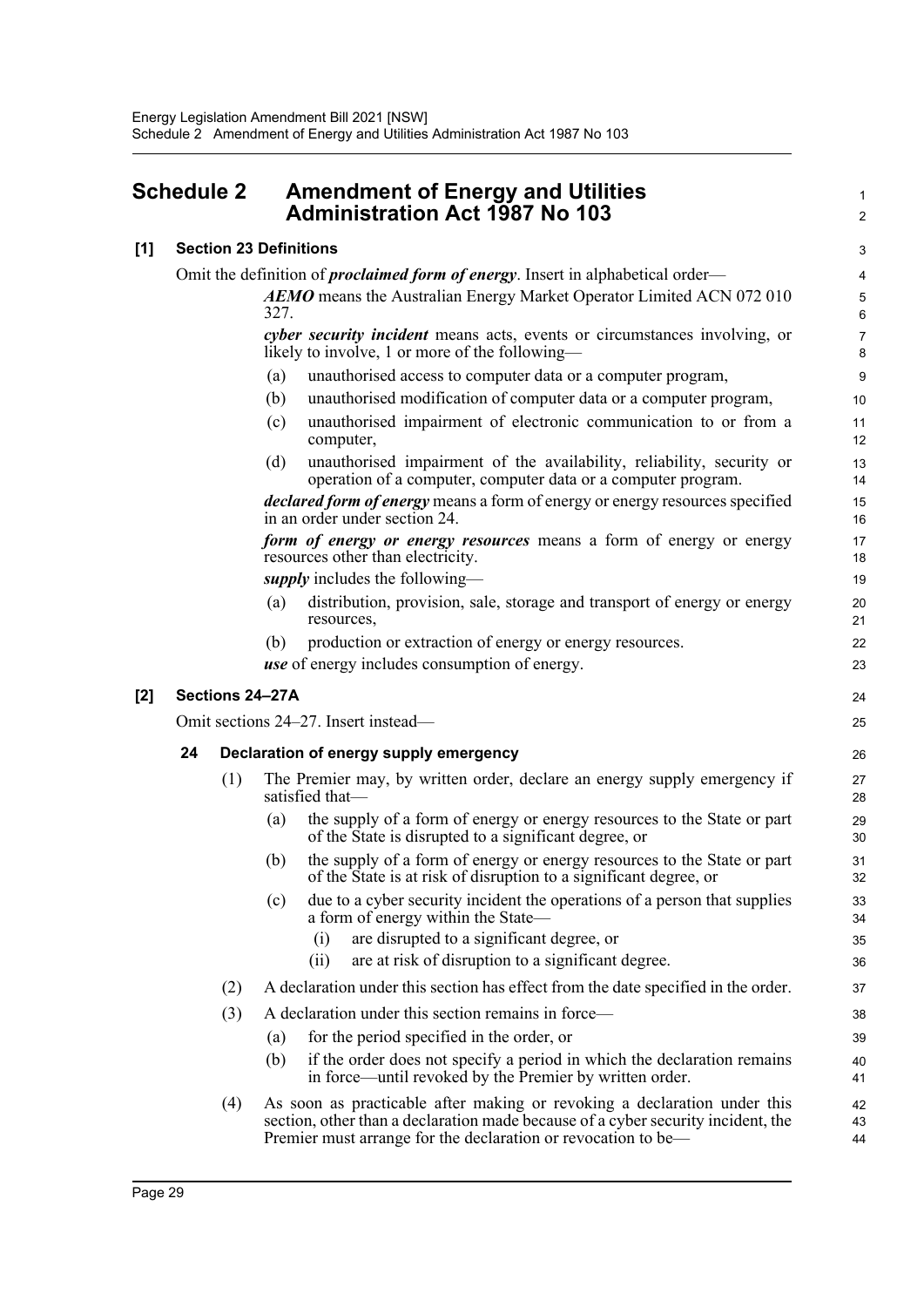|    |     | (a) | made publicly available in the way the Premier considers appropriate,<br>and                                                                                                                                                                              | $\mathbf{1}$<br>$\overline{2}$ |
|----|-----|-----|-----------------------------------------------------------------------------------------------------------------------------------------------------------------------------------------------------------------------------------------------------------|--------------------------------|
|    |     | (b) | published in the Gazette.                                                                                                                                                                                                                                 | $\mathsf 3$                    |
| 25 |     |     | Direction during energy supply emergency                                                                                                                                                                                                                  | 4                              |
|    | (1) |     | While a declaration under section $24(1)(a)$ or (b) is in force, the Minister may<br>by order give directions the Minister considers reasonably necessary to<br>respond to the energy supply emergency including directions for the following<br>matters- | 5<br>6<br>$\overline{7}$<br>8  |
|    |     | (a) | to control, direct, restrict or prohibit the supply or use of a declared form<br>of energy, whether generally or for a purpose specified in the direction,                                                                                                | 9<br>10                        |
|    |     | (b) | to direct a person who supplies a declared form of energy to supply it to<br>a person specified in the direction,                                                                                                                                         | 11<br>12                       |
|    |     | (c) | to direct a person to comply with the terms and conditions determined<br>by the Minister for the supply of a declared form of energy,                                                                                                                     | 13<br>14                       |
|    |     | (d) | to direct a person to whom a declared form of energy is supplied to<br>accept the declared form of energy,                                                                                                                                                | 15<br>16                       |
|    |     | (e) | other matters the Minister considers necessary to give effect to-<br>(i)<br>the declaration, or                                                                                                                                                           | 17<br>18                       |
|    |     |     | (ii)<br>a recommendation made by a qualified person under section 28.                                                                                                                                                                                     | 19                             |
|    | (2) | (a) | A direction may—<br>operate throughout the whole of the State or in a specified part of the<br>State, and                                                                                                                                                 | 20<br>21<br>22                 |
|    |     | (b) | operate for a specified period, time or occasion, and                                                                                                                                                                                                     | 23                             |
|    |     | (c) | be of general operation or have limited operation according to a time,<br>place, circumstance, condition or restriction specified in the direction,<br>and                                                                                                | 24<br>25<br>26                 |
|    |     | (d) | authorise a specified person to enter land or a building or structure, used<br>for or in connection with the supply of the declared form of energy, and                                                                                                   | 27<br>28                       |
|    |     | (e) | authorise a specified person to take possession or control of or use<br>property, a business or an undertaking used for or in connection with the<br>supply of the declared form of energy.                                                               | 29<br>30<br>31                 |
|    | (3) |     | A direction may be revoked by the Minister.                                                                                                                                                                                                               | 32                             |
|    | (4) |     | A direction or revocation of a direction-                                                                                                                                                                                                                 | 33                             |
|    |     | (a) | must be published in the Gazette and on publication is taken to have<br>been served on or brought to the notice of all persons concerned or<br>affected by it, and                                                                                        | 34<br>35<br>36                 |
|    |     | (b) | without affecting the application of paragraph $(a)$ —may, if it applies to<br>a specified person, be given to the person verbally or in writing.                                                                                                         | 37<br>38                       |
|    | (5) |     | If a direction or the revocation of a direction is given verbally under subsection<br>$(4)(b)$ , written confirmation of the direction or revocation must be given to the<br>person as soon as practicable.                                               | 39<br>40<br>41                 |
| 26 |     |     | <b>Cyber security directions</b>                                                                                                                                                                                                                          | 42                             |
|    | (1) |     | While a declaration under section $24(1)(c)$ is in force, the Minister may, by<br>written order, give a direction (a cyber security direction) to a person requiring<br>the person to take the action the Minister considers reasonably necessary to-     | 43<br>44<br>45                 |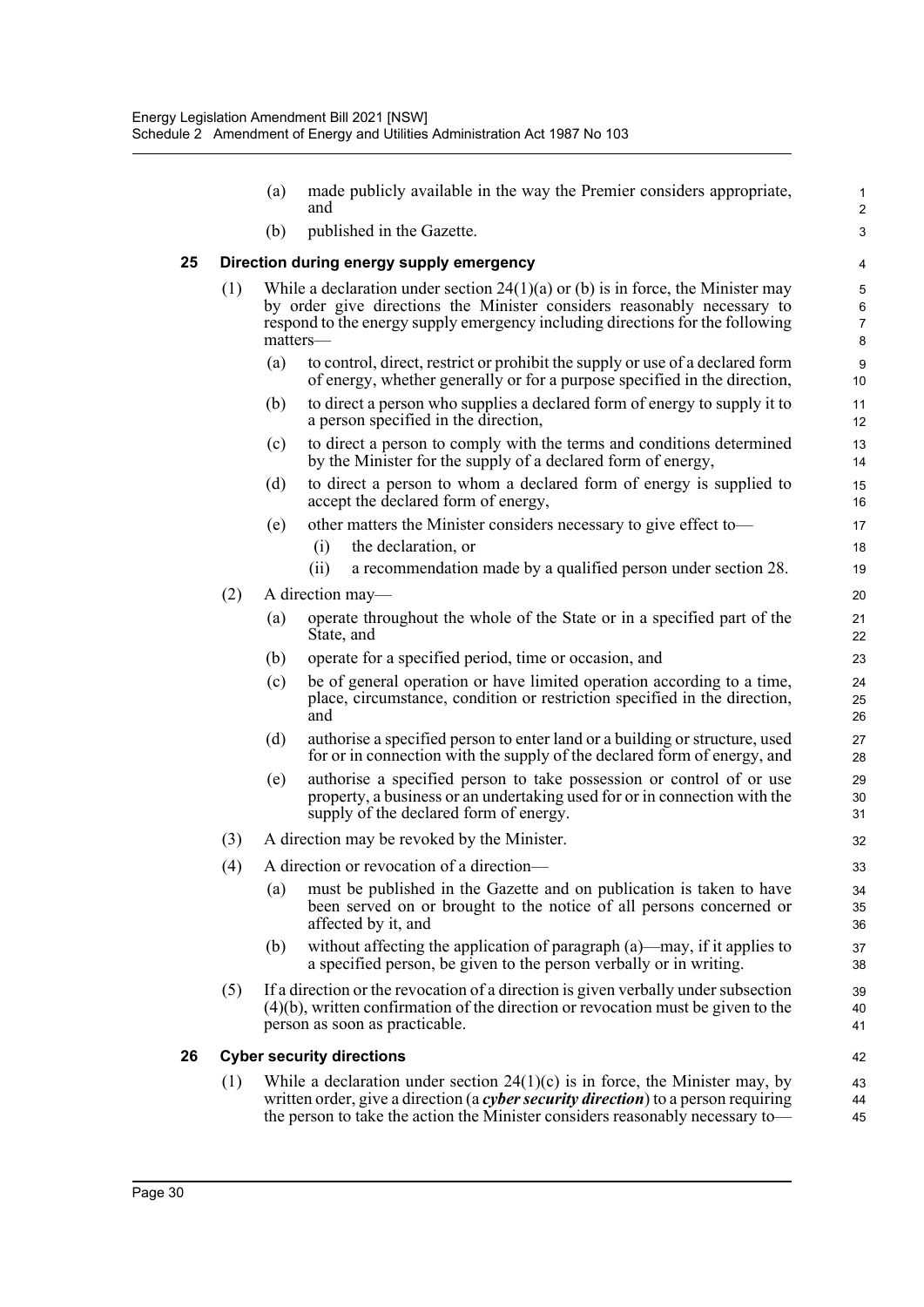|    |     | (a) | respond to the impact of the incident on the person's information<br>technology systems, or                                                                                                      | 1<br>$\overline{c}$ |
|----|-----|-----|--------------------------------------------------------------------------------------------------------------------------------------------------------------------------------------------------|---------------------|
|    |     | (b) | prevent the incident having an impact on the person's information<br>technology systems.                                                                                                         | 3<br>4              |
|    | (2) |     | The Minister's written order under subsection (1) must include a copy of the<br>Premier's declaration of the energy supply emergency under which the cyber<br>security direction is given.       | 5<br>6<br>7         |
|    | (3) |     | A cyber security direction-                                                                                                                                                                      | 8                   |
|    |     | (a) | has effect for the period specified in the direction, and                                                                                                                                        | 9                   |
|    |     | (b) | may be varied or revoked by a subsequent direction under this section.                                                                                                                           | 10                  |
| 27 |     |     | Requirement to provide information                                                                                                                                                               | 11                  |
|    | (1) |     | The Minister may, by written notice (an <i>information notice</i> ), require a person<br>to provide information for 1 or more of the following purposes—                                         | 12<br>13            |
|    |     | (a) | to determine whether the supply of a form of energy or energy resources<br>to the State or any part of the State has been, or is likely to be, disrupted<br>to a significant degree,             | 14<br>15<br>16      |
|    |     | (b) | to determine whether there is, or is likely to be, a cyber security incident<br>affecting the effective supply of a form of energy or energy resources to<br>the State or any part of the State, | 17<br>18<br>19      |
|    |     | (c) | to plan and prepare for the exercise of powers under this Part if the<br>supply of a form of energy or energy resources is disrupted to a<br>significant degree,                                 | 20<br>21<br>22      |
|    |     | (d) | the administration or execution of this Part.                                                                                                                                                    | 23                  |
|    | (2) |     | Without limitation, an information notice given to a person may require the<br>person to provide the following information to the Minister-                                                      | 24<br>25            |
|    |     | (a) | information about a cyber security incident that the Minister reasonably<br>believes affects the person,                                                                                         | 26<br>27            |
|    |     | (b) | the person's plan to respond to cyber security incidents,                                                                                                                                        | 28                  |
|    |     | (c) | information about the actions the person has taken, or intends to take, in<br>response to a cyber security incident.                                                                             | 29<br>30            |
|    | (3) |     | An information notice must specify-                                                                                                                                                              | 31                  |
|    |     |     | (a) the way the information must be provided, and                                                                                                                                                | 32                  |
|    |     |     | (b) the reasonable time in which the information must be provided.                                                                                                                               | 33                  |
|    | (4) |     | An information notice may be given whether or not a declaration of an energy<br>supply emergency is in force.                                                                                    | 34<br>35            |
|    | (5) |     | A person must not-                                                                                                                                                                               | 36                  |
|    |     | (a) | without lawful excuse fail to comply with an information notice given<br>to the person, or                                                                                                       | 37<br>38            |
|    |     | (b) | provide information, in purported compliance with an information<br>notice, that is false or misleading in a material respect.                                                                   | 39<br>40            |
|    |     |     | Maximum penalty-                                                                                                                                                                                 | 41                  |
|    |     | (a) | for a corporation—2,000 penalty units, or                                                                                                                                                        | 42                  |
|    |     | (b) | for an individual—100 penalty units.                                                                                                                                                             | 43                  |
|    | (6) |     | In addition to service under section 43A, an information notice may be given<br>to a person by-                                                                                                  | 44<br>45            |
|    |     |     |                                                                                                                                                                                                  |                     |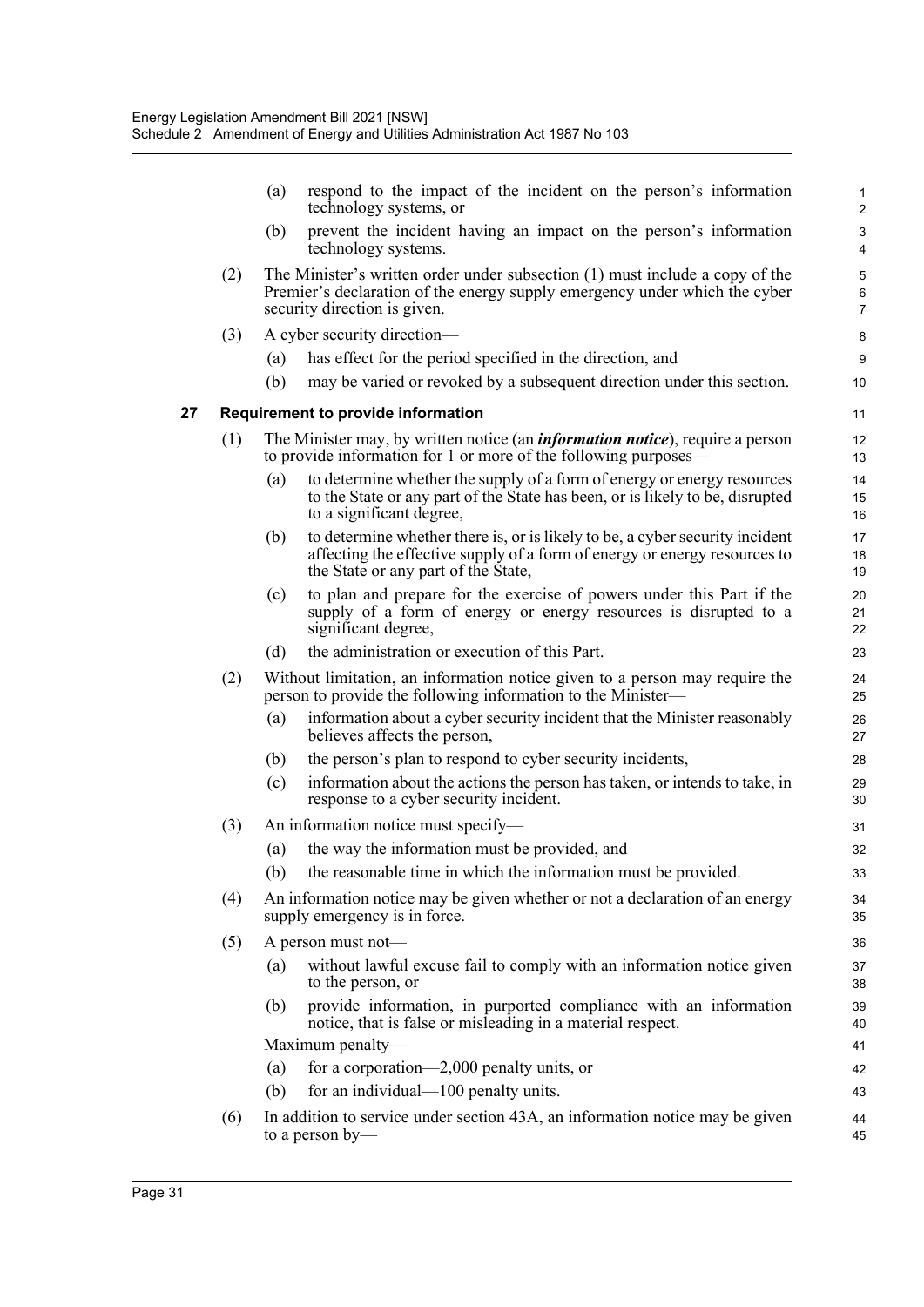|          |     |               | email, to an email address specified by the person for the giving of<br>(a)<br>information notices, or                                                                                                                                                                                                                        | 1<br>2               |
|----------|-----|---------------|-------------------------------------------------------------------------------------------------------------------------------------------------------------------------------------------------------------------------------------------------------------------------------------------------------------------------------|----------------------|
|          |     |               | another method authorised by the regulations for the giving of<br>(b)<br>information notices.                                                                                                                                                                                                                                 | 3<br>$\overline{4}$  |
|          | 27A |               | Disclosure of information provided to Minister                                                                                                                                                                                                                                                                                | 5                    |
|          |     | (1)           | The Minister must not disclose information provided to the Minister under<br>section 27 except—                                                                                                                                                                                                                               | 6<br>$\overline{7}$  |
|          |     |               | with the consent of the person who provided the information, or<br>(a)                                                                                                                                                                                                                                                        | 8                    |
|          |     |               | if the Minister is satisfied that the information is not confidential in<br>(b)<br>nature, or                                                                                                                                                                                                                                 | 9<br>10              |
|          |     |               | in connection with the administration or execution of this Act, or<br>(c)                                                                                                                                                                                                                                                     | 11                   |
|          |     |               | (d)<br>to AEMO, or                                                                                                                                                                                                                                                                                                            | 12                   |
|          |     |               | to a person prescribed by the regulations for the purposes of this section,<br>(e)<br>or                                                                                                                                                                                                                                      | 13<br>14             |
|          |     |               | (f)<br>in accordance with a requirement under an Act or law.                                                                                                                                                                                                                                                                  | 15                   |
|          |     | (2)           | The Minister may give a direction to a person to whom the Minister has given<br>information under subsection (1) prohibiting or restricting the person from<br>disclosing the information if the Minister is satisfied that it is appropriate to<br>give the direction because of the confidential nature of the information. | 16<br>17<br>18<br>19 |
|          |     | (3)           | A person must comply with a direction given to the person under subsection                                                                                                                                                                                                                                                    | 20                   |
|          |     |               | (2).                                                                                                                                                                                                                                                                                                                          | 21                   |
|          |     |               | Maximum penalty-                                                                                                                                                                                                                                                                                                              | 22                   |
|          |     |               | for a corporation—2,000 penalty units, or<br>(a)                                                                                                                                                                                                                                                                              | 23                   |
|          |     |               | (b)<br>for an individual—100 penalty units.                                                                                                                                                                                                                                                                                   | 24                   |
| $^{[3]}$ |     |               | Section 28 Appointment of qualified person to investigate certain industrial matters                                                                                                                                                                                                                                          | 25                   |
|          |     |               | Omit "an order is in force under section 26" from section 28(2).                                                                                                                                                                                                                                                              | 26                   |
|          |     |               | Insert instead "a declaration is in force under section 24".                                                                                                                                                                                                                                                                  | 27                   |
| [4]      |     |               | Section 28(2)(a)-(c)                                                                                                                                                                                                                                                                                                          | 28                   |
|          |     |               | Omit the paragraphs. Insert instead—                                                                                                                                                                                                                                                                                          | 29                   |
|          |     |               | (a) the supply of a declared form of energy,                                                                                                                                                                                                                                                                                  | 30                   |
|          |     |               | (b) persons engaged in the supply of a declared form of energy,                                                                                                                                                                                                                                                               | 31                   |
|          |     |               | the use of a declared form of energy.<br>(c)                                                                                                                                                                                                                                                                                  | 32                   |
| [5]      |     | Section 28(3) |                                                                                                                                                                                                                                                                                                                               | 33                   |
|          |     |               | Omit "order under section 26". Insert instead "declaration under section 24".                                                                                                                                                                                                                                                 | 34                   |
| [6]      |     |               | Sections 29 and 30                                                                                                                                                                                                                                                                                                            | 35                   |
|          |     |               | Omit the sections. Insert instead—                                                                                                                                                                                                                                                                                            | 36                   |
|          | 29  |               | <b>Disruption of supply</b>                                                                                                                                                                                                                                                                                                   | 37                   |
|          |     | (1)           | If a person is convicted of failing to comply with a direction given by the<br>Minister under section 25, the Minister may direct the person to discontinue<br>the supply of the declared form of energy.                                                                                                                     | 38<br>39<br>40       |
|          |     | (2)           | A direction under subsection (1) ceases to have effect—                                                                                                                                                                                                                                                                       | 41                   |

 $[4]$ 

**[5] Section 28(3)**

**[6]**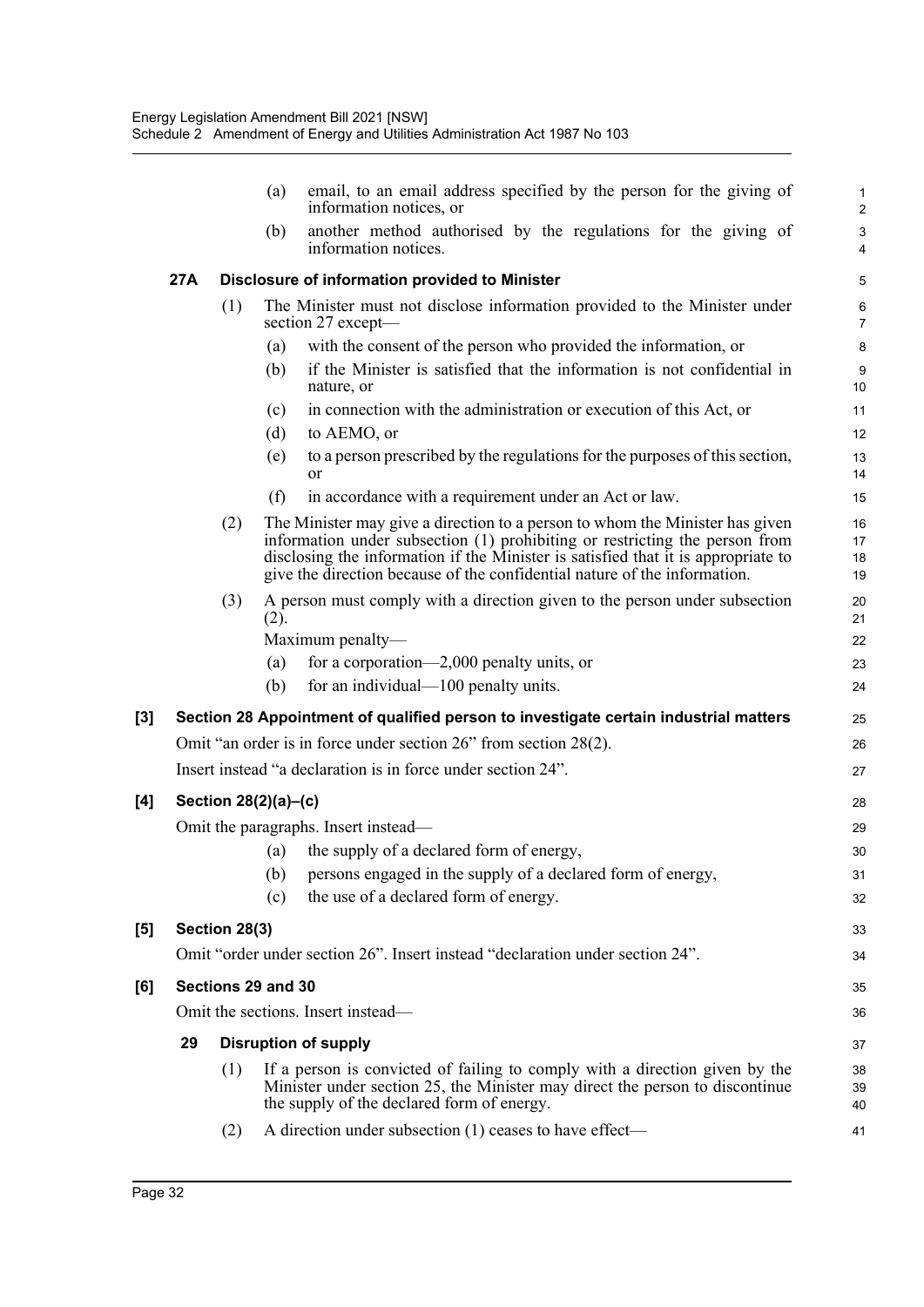|        |     |                    | on the date determined by the Minister, or<br>(a)                                                                                                                                                                                                                                  | 1                            |
|--------|-----|--------------------|------------------------------------------------------------------------------------------------------------------------------------------------------------------------------------------------------------------------------------------------------------------------------------|------------------------------|
|        |     |                    | when the relevant direction made by the Minister under section 25<br>(b)<br>ceases to have effect.                                                                                                                                                                                 | $\overline{\mathbf{c}}$<br>3 |
|        | 30  |                    | Failure to comply with Minister's direction                                                                                                                                                                                                                                        | 4                            |
|        |     |                    | A person must not fail to comply with a direction given by the Minister under<br>section 25, 26 or 29.                                                                                                                                                                             | 5<br>6                       |
|        |     |                    | Maximum penalty-                                                                                                                                                                                                                                                                   | 7                            |
|        |     |                    | for a corporation—2,000 penalty units, or<br>(a)                                                                                                                                                                                                                                   | 8                            |
|        |     |                    | (b)<br>for an individual—100 penalty units.                                                                                                                                                                                                                                        | 9                            |
| [7]    |     |                    | <b>Section 32 Functions of inspectors</b>                                                                                                                                                                                                                                          | 10                           |
|        |     |                    | Omit section 32(1). Insert instead—                                                                                                                                                                                                                                                | 11                           |
|        |     | (1)                | The functions of an inspector under this section may be exercised only—                                                                                                                                                                                                            | 12                           |
|        |     |                    | if a declaration of an energy supply emergency is in force under section<br>(a)<br>$24$ , and                                                                                                                                                                                      | 13<br>14                     |
|        |     |                    | for the form of energy specified in the declaration.<br>(b)                                                                                                                                                                                                                        | 15                           |
| [8]    |     |                    | <b>Section 33 Obstruction etc of inspectors</b>                                                                                                                                                                                                                                    | 16                           |
|        |     |                    | Omit the penalty provision from section $33(1)$ . Insert instead—                                                                                                                                                                                                                  | 17                           |
|        |     |                    | Maximum penalty-                                                                                                                                                                                                                                                                   | 18                           |
|        |     |                    | for a corporation—200 penalty units, or<br>(a)                                                                                                                                                                                                                                     | 19                           |
|        |     |                    | for an individual—50 penalty units.<br>(b)                                                                                                                                                                                                                                         | 20                           |
| [9]    |     |                    | Section 34H Payments out of Climate Change Fund                                                                                                                                                                                                                                    | 21                           |
|        |     |                    | Omit "hydrogen energy" wherever occurring in section $34H(1)(d1)(i)$ and (ii).                                                                                                                                                                                                     | 22                           |
|        |     |                    | Insert instead "hydrogen".                                                                                                                                                                                                                                                         | 23                           |
| $[10]$ |     | <b>Section 34N</b> |                                                                                                                                                                                                                                                                                    | 24                           |
|        |     |                    | Insert after section 34M-                                                                                                                                                                                                                                                          | 25                           |
|        | 34N |                    | Exemptions for electricity used by green hydrogen producers                                                                                                                                                                                                                        | 26                           |
|        |     | (1)                | A licensed distributor to which a contributions order applies must not recover<br>charges from a person who buys electricity exempted under this section for the<br>purpose of paying the annual contributions under a contributions order.                                        | 27<br>28<br>29               |
|        |     | (2)                | The Minister may, by order published in the Gazette, grant an exemption for<br>electricity-                                                                                                                                                                                        | 30<br>31                     |
|        |     |                    | used by a specified person or class of persons, or<br>(a)                                                                                                                                                                                                                          | 32                           |
|        |     |                    | used in connection with a specified activity or class of activities.<br>(b)                                                                                                                                                                                                        | 33                           |
|        |     | (3)                | The Minister may grant an exemption for electricity only if satisfied that the<br>electricity is used to produce green hydrogen.                                                                                                                                                   | 34<br>35                     |
|        |     | (4)                | An exemption must specify whether it is a full or partial exemption.                                                                                                                                                                                                               | 36                           |
|        |     | (5)                | If an exemption is a partial exemption, the order granting the exemption must<br>specify, as a percentage or otherwise, the proportion of the electricity used by<br>the person or class of persons, or in connection with the activity or class of<br>activities, that is exempt. | 37<br>38<br>39<br>40         |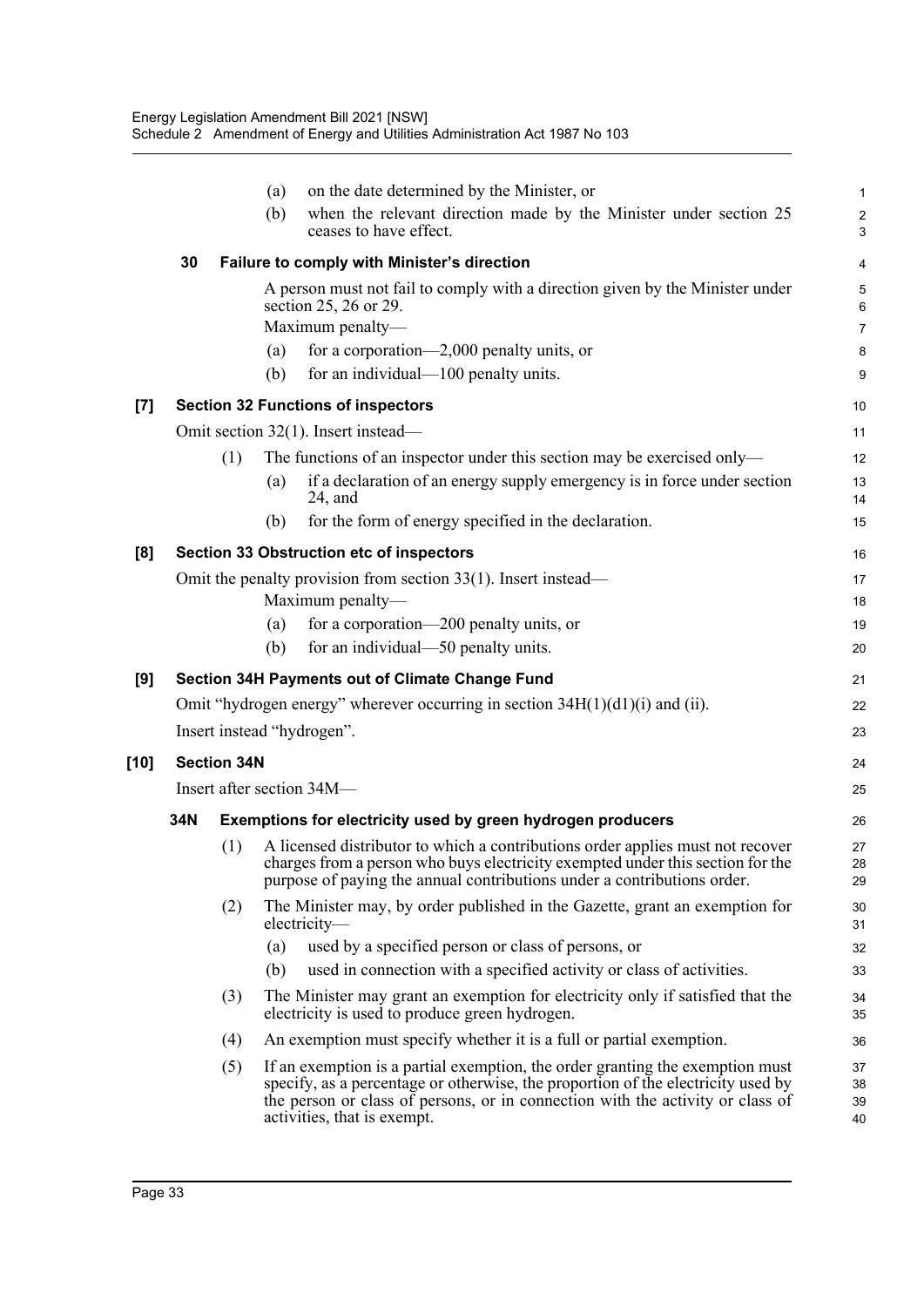| (6) |                                                                                                                                 | The regulations may provide for-                                                                                                                                            |              |
|-----|---------------------------------------------------------------------------------------------------------------------------------|-----------------------------------------------------------------------------------------------------------------------------------------------------------------------------|--------------|
|     | (a)                                                                                                                             | the making of an application for an exemption, including the matters<br>required to be addressed or included in an application, and                                         | 2<br>3       |
|     | (b)                                                                                                                             | the matters the Minister must consider in determining whether to grant<br>an exemption.                                                                                     | 4<br>5       |
| (7) | The regulations may make further provision in relation to whether electricity<br>is taken to be used to produce green hydrogen. |                                                                                                                                                                             | 6<br>7       |
| (8) |                                                                                                                                 | Subject to the regulations, the Minister may determine the basis on which<br>electricity is taken to be used to produce green hydrogen for the purposes of<br>this section. | 8<br>9<br>10 |
| (9) |                                                                                                                                 | In this section—<br>green hydrogen means hydrogen produced using renewable energy.                                                                                          | 11<br>12     |
|     |                                                                                                                                 |                                                                                                                                                                             |              |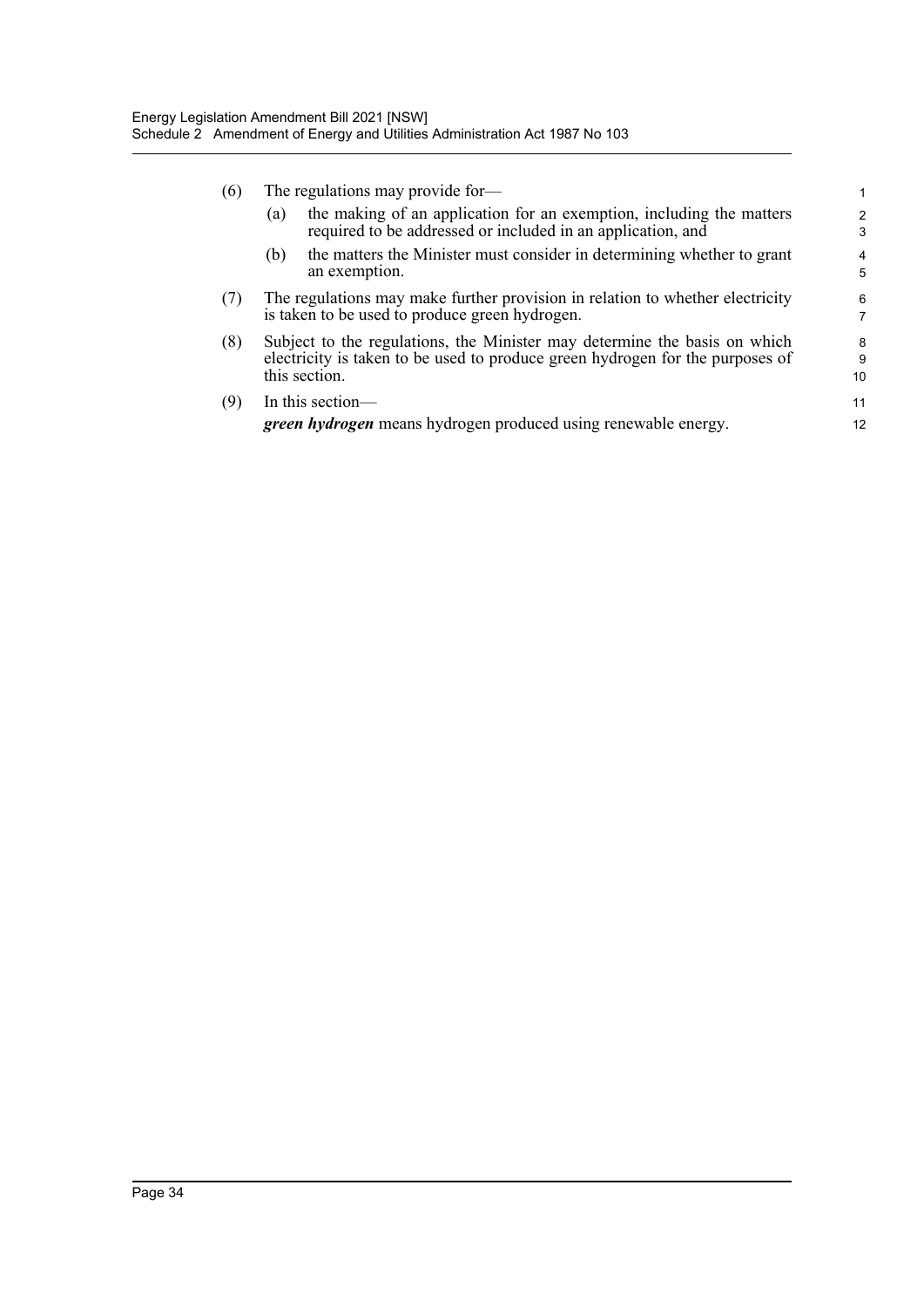### <span id="page-40-0"></span>**Schedule 3 Amendment of Forestry Act 2012 No 96**

#### **[1] Section 3 Definitions**

Insert in alphabetical order in section 3(1)—

*renewable energy infrastructure* means infrastructure for the generation and storage of energy from renewable sources, and includes associated transmission and distribution infrastructure.

1

#### **[2] Section 59 Objectives of land manager of forestry area**

Insert after section 59(1)—

(1A) If the Corporation is the land manager of a forestry area used for forestry operations with trees of exotic coniferous species, the Corporation may facilitate the construction and operation of renewable energy infrastructure in the forestry area.

#### **[3] Section 60 Forest permits for non-forestry uses**

Omit section 60(1). Insert instead—

- (1) The land manager of a forestry area may, on payment of the fee determined by the land manager, issue a forest permit authorising the holder of the permit to use the area for—
	- (a) the purposes specified in the permit, including recreational, sporting or commercial activities, and
	- (b) if the area is used for forestry operations with trees of exotic coniferous species—the construction and operation of renewable energy infrastructure.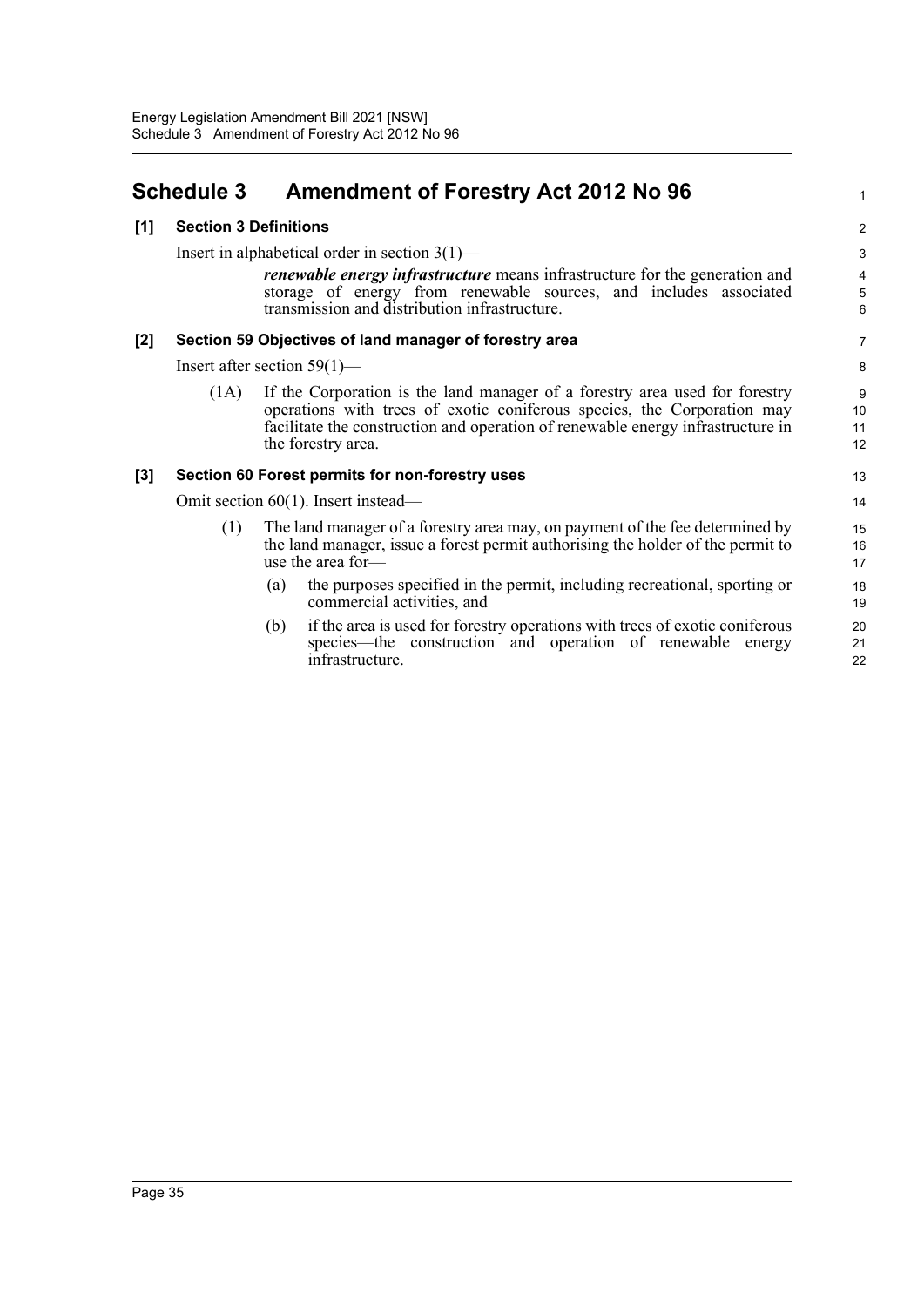<span id="page-41-0"></span>

|     | <b>Schedule 4</b> |       | <b>Amendment of Gas Supply Act 1996 No 38</b>                                                                                                                                                                                                                                                                    | 1                          |
|-----|-------------------|-------|------------------------------------------------------------------------------------------------------------------------------------------------------------------------------------------------------------------------------------------------------------------------------------------------------------------|----------------------------|
| [1] |                   |       | Section 5 Prohibition of unauthorised gas reticulation                                                                                                                                                                                                                                                           | $\boldsymbol{2}$           |
|     |                   |       | Omit the penalty provision from section $5(1)$ .                                                                                                                                                                                                                                                                 | 3                          |
|     | Insert instead-   |       |                                                                                                                                                                                                                                                                                                                  | 4                          |
|     |                   |       | Maximum penalty—5,000 penalty units.                                                                                                                                                                                                                                                                             | 5                          |
| [2] |                   |       | <b>Section 9 Determination of applications</b>                                                                                                                                                                                                                                                                   | 6                          |
|     |                   |       | Omit section $9(1)$ . Insert instead—                                                                                                                                                                                                                                                                            | $\overline{7}$             |
|     | (1)               |       | The Minister may determine an application for an authorisation by—                                                                                                                                                                                                                                               | 8                          |
|     |                   | (a)   | granting the application, or                                                                                                                                                                                                                                                                                     | 9                          |
|     |                   | (b)   | granting the application with the modifications the Minister considers<br>appropriate, or                                                                                                                                                                                                                        | 10<br>11                   |
|     |                   | (c)   | refusing the application.                                                                                                                                                                                                                                                                                        | 12                         |
|     | (1A)              | $by-$ | The Minister may determine an application for the transfer of an authorisation                                                                                                                                                                                                                                   | 13<br>14                   |
|     |                   | (a)   | granting the application, or                                                                                                                                                                                                                                                                                     | 15                         |
|     |                   | (b)   | refusing the application.                                                                                                                                                                                                                                                                                        | 16                         |
|     | (1B)              |       | When granting an application under subsection (1), with or without<br>modifications, or subsection (1A), the Minister may impose conditions under<br>section $11(1)(b)$ .                                                                                                                                        | 17<br>18<br>19             |
| [3] | <b>Section 13</b> |       |                                                                                                                                                                                                                                                                                                                  | 20                         |
|     |                   |       | Omit the section. Insert instead—                                                                                                                                                                                                                                                                                | 21                         |
|     | 13                |       | <b>Enforcement of authorisations by the Minister</b>                                                                                                                                                                                                                                                             | 22                         |
|     | (1)               |       | If the Minister is satisfied that the holder of an authorisation has knowingly<br>contravened a requirement of this Act, the regulations or the conditions of the<br>authorisation, the Minister may do 1 or more of the following—                                                                              | 23<br>24<br>25             |
|     |                   | (a)   | impose a monetary penalty not exceeding \$250,000 on the holder of the<br>authorisation,                                                                                                                                                                                                                         | 26<br>27                   |
|     |                   | (b)   | if the holder of the authorisation is a corporation, impose a monetary<br>penalty not exceeding \$50,000 on a person who is a director of or<br>concerned in the management of the corporation, but only if the<br>Minister is satisfied that the person knowingly authorised or permitted<br>the contravention, | 28<br>29<br>30<br>31<br>32 |
|     |                   | (c)   | cancel the authorisation.                                                                                                                                                                                                                                                                                        | 33                         |
|     | (2)               |       | Nothing in this section prevents an authorisation from being cancelled at the<br>request of the authorisation holder.                                                                                                                                                                                            | 34<br>35                   |
| [4] |                   |       | Section 13A Enforcement of authorisations by Tribunal                                                                                                                                                                                                                                                            | 36                         |
|     |                   |       | Omit "\$10,000" from section 13A(6). Insert instead "\$20,000".                                                                                                                                                                                                                                                  | 37                         |
| [5] | <b>Section 15</b> |       |                                                                                                                                                                                                                                                                                                                  | 38                         |
|     |                   |       | Omit the section. Insert instead—                                                                                                                                                                                                                                                                                | 39                         |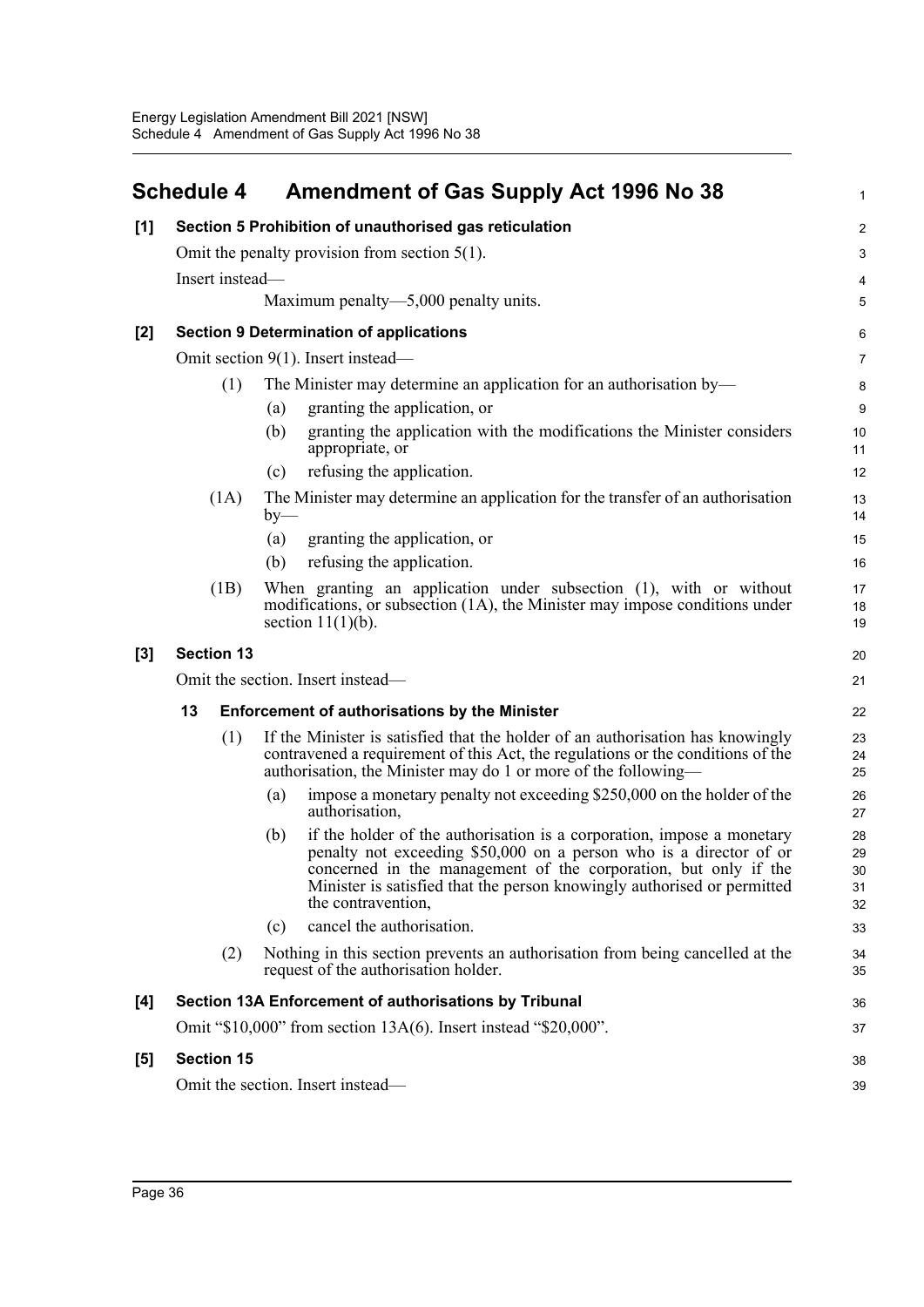|        | 15                | <b>Annual authorisation fees</b>                                                                                                                                                                                                                                                                       | $\mathbf 1$          |
|--------|-------------------|--------------------------------------------------------------------------------------------------------------------------------------------------------------------------------------------------------------------------------------------------------------------------------------------------------|----------------------|
|        | (1)               | It is a condition of an authorisation that the holder of the authorisation must<br>pay an annual authorisation fee determined by the Minister.                                                                                                                                                         | $\overline{c}$<br>3  |
|        | (2)               | The annual authorisation fee must be paid by the holder of the authorisation by<br>the date and in the way specified by the Minister by written notice to the<br>holder.                                                                                                                               | 4<br>5<br>6          |
| [6]    |                   | Section 34 Prohibition of unlicensed distribution of LPG and other gases                                                                                                                                                                                                                               | $\overline{7}$       |
|        |                   | Omit the penalty provision. Insert instead—<br>Maximum penalty—5,000 penalty units.                                                                                                                                                                                                                    | 8<br>9               |
| $[7]$  |                   | <b>Section 38 Determination of applications</b>                                                                                                                                                                                                                                                        | 10                   |
|        |                   | Omit section 38(1). Insert instead—                                                                                                                                                                                                                                                                    | 11                   |
|        | (1)               | The Minister may determine an application for a licence by-                                                                                                                                                                                                                                            | 12                   |
|        |                   | granting the application, or<br>(a)                                                                                                                                                                                                                                                                    | 13                   |
|        |                   | granting the application with the modifications the Minister considers<br>(b)<br>appropriate, or                                                                                                                                                                                                       | 14<br>15             |
|        |                   | refusing the application.<br>(c)                                                                                                                                                                                                                                                                       | 16                   |
|        | (1A)              | The Minister may determine an application for the transfer of a licence by—                                                                                                                                                                                                                            | 17                   |
|        |                   | granting the application, or<br>(a)                                                                                                                                                                                                                                                                    | 18                   |
|        |                   | refusing the application.<br>(b)                                                                                                                                                                                                                                                                       | 19                   |
|        | (1B)              | When granting an application under subsection (1), with or without<br>modifications, or subsection (1A), the Minister may impose conditions under<br>section $40(1)(b)$ .                                                                                                                              | 20<br>21<br>22       |
| [8]    | <b>Section 42</b> |                                                                                                                                                                                                                                                                                                        | 23                   |
|        |                   | Omit the section. Insert instead—                                                                                                                                                                                                                                                                      | 24                   |
|        | 42                | <b>Enforcement of licences by the Minister</b>                                                                                                                                                                                                                                                         | 25                   |
|        | (1)               | If the Minister is satisfied that the holder of a licence has knowingly<br>contravened a requirement of this Act, the regulations or the conditions of the<br>licence, the Minister may do 1 or more of the following-                                                                                 | 26<br>27<br>28       |
|        |                   | impose a monetary penalty not exceeding \$250,000 on the holder of the<br>(a)<br>licence,                                                                                                                                                                                                              | 29<br>30             |
|        |                   | (b)<br>if the licence holder is a corporation—impose a monetary penalty not<br>exceeding \$50,000 on a person who is a director of or concerned in the<br>management of the corporation, but only if the Minister is satisfied that<br>the person knowingly authorised or permitted the contravention, | 31<br>32<br>33<br>34 |
|        |                   | cancel the licence.<br>(c)                                                                                                                                                                                                                                                                             | 35                   |
|        | (2)               | Nothing in this section prevents a licence from being cancelled at the request<br>of the licence holder.                                                                                                                                                                                               | 36<br>37             |
| [9]    |                   | Section 42A Enforcement of licences by Tribunal                                                                                                                                                                                                                                                        | 38                   |
|        |                   | Omit " $$10,000$ " from section $42A(6)$ . Insert instead " $$20,000$ ".                                                                                                                                                                                                                               | 39                   |
| $[10]$ | <b>Section 44</b> |                                                                                                                                                                                                                                                                                                        | 40                   |
|        |                   | Omit the section. Insert instead-                                                                                                                                                                                                                                                                      | 41                   |
|        |                   |                                                                                                                                                                                                                                                                                                        |                      |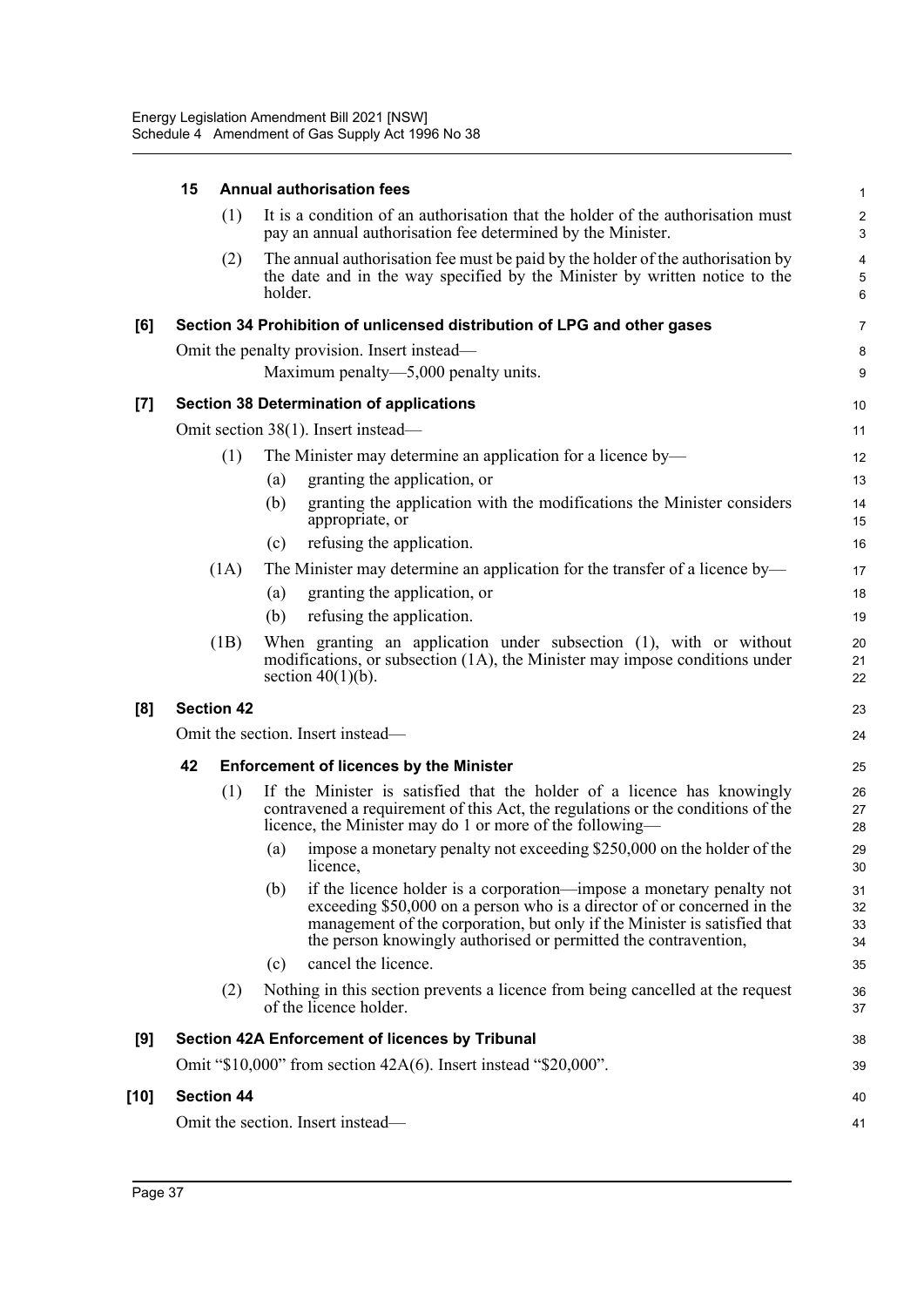#### **44 Annual licence fees**

|        |             | (1) | It is a condition of a licence that the holder of the licence must pay an annual<br>licence fee determined by the Minister.                                                                                                                                                                                                                                                                                      | $\boldsymbol{2}$<br>3        |
|--------|-------------|-----|------------------------------------------------------------------------------------------------------------------------------------------------------------------------------------------------------------------------------------------------------------------------------------------------------------------------------------------------------------------------------------------------------------------|------------------------------|
|        |             | (2) | The annual licence fee must be paid by the holder of the licence by the date<br>and in the way specified by the Minister by written notice to the holder.                                                                                                                                                                                                                                                        | $\overline{\mathbf{4}}$<br>5 |
| $[11]$ |             |     | Sections 50-50AB                                                                                                                                                                                                                                                                                                                                                                                                 | 6                            |
|        |             |     | Omit section 50. Insert instead-                                                                                                                                                                                                                                                                                                                                                                                 | $\overline{7}$               |
|        | 50          |     | <b>Obstruction of gas works</b>                                                                                                                                                                                                                                                                                                                                                                                  | 8                            |
|        |             | (1) | This section applies if a network operator has reasonable cause to believe<br>that $-$                                                                                                                                                                                                                                                                                                                           | 9<br>10                      |
|        |             |     | (a)<br>a structure or thing situated in, on or near the operator's gas works is<br>destroying, damaging or interfering with the gas works, or                                                                                                                                                                                                                                                                    | 11<br>12                     |
|        |             |     | there is a material risk that a structure or thing situated in, on or near the<br>(b)<br>operator's gas works could destroy, cause damage to, or interfere with<br>the gas works.                                                                                                                                                                                                                                | 13<br>14<br>15               |
|        |             | (2) | The network operator may—                                                                                                                                                                                                                                                                                                                                                                                        | 16                           |
|        |             |     | give written notice to the person having control of the structure or thing<br>(a)<br>requiring the person to modify or remove the structure or thing, or                                                                                                                                                                                                                                                         | 17<br>18                     |
|        |             |     | (b)<br>in an emergency—                                                                                                                                                                                                                                                                                                                                                                                          | 19                           |
|        |             |     | modify or remove the structure or thing itself, or<br>(i)                                                                                                                                                                                                                                                                                                                                                        | 20                           |
|        |             |     | move the gas works away from the structure or thing.<br>(ii)                                                                                                                                                                                                                                                                                                                                                     | 21                           |
|        |             | (3) | A notice under subsection $(2)(a)$ —                                                                                                                                                                                                                                                                                                                                                                             | 22                           |
|        |             |     | must specify-<br>(a)<br>the work to be carried out, and                                                                                                                                                                                                                                                                                                                                                          | 23<br>24                     |
|        |             |     | (i)<br>a reasonable time within which the work must be carried out, and<br>(ii)                                                                                                                                                                                                                                                                                                                                  | 25                           |
|        |             |     | may allow the person to elect to have the network operator move the gas<br>(b)<br>works away from the structure or thing.                                                                                                                                                                                                                                                                                        | 26<br>27                     |
|        |             | (4) | If a person given a notice under subsection $(2)(a)$ fails to carry out the work in<br>accordance with the notice, the network operator may carry out the work.                                                                                                                                                                                                                                                  | 28<br>29                     |
|        |             | (5) | A network operator may apply for an injunction to prevent a structure or thing<br>being placed in, on or near the operator's gas works.                                                                                                                                                                                                                                                                          | 30<br>31                     |
|        | <b>50AA</b> |     | Responsibility to pay for removing obstruction of gas works                                                                                                                                                                                                                                                                                                                                                      | 32                           |
|        |             | (1) | Work undertaken by the person having control of the structure or thing in<br>accordance with a notice given under section $50(2)(a)$ must be carried out at<br>the expense of the person.                                                                                                                                                                                                                        | 33<br>34<br>35               |
|        |             | (2) | If the network operator carries out work under section $50(4)$ or following an<br>election under section $50(3)(b)$ , the cost of carrying out the work and repairing<br>any damage caused to the operator's gas works by the structure or thing may<br>be recovered by the operator in a court of competent jurisdiction as a debt<br>owing to the operator by the person in control of the structure or thing. | 36<br>37<br>38<br>39<br>40   |
|        |             | (3) | Despite subsection (2), a network operator may not recover costs associated<br>with work carried out under section 50—                                                                                                                                                                                                                                                                                           | 41<br>42                     |
|        |             |     | if the structure or thing was—<br>(a)                                                                                                                                                                                                                                                                                                                                                                            | 43                           |

1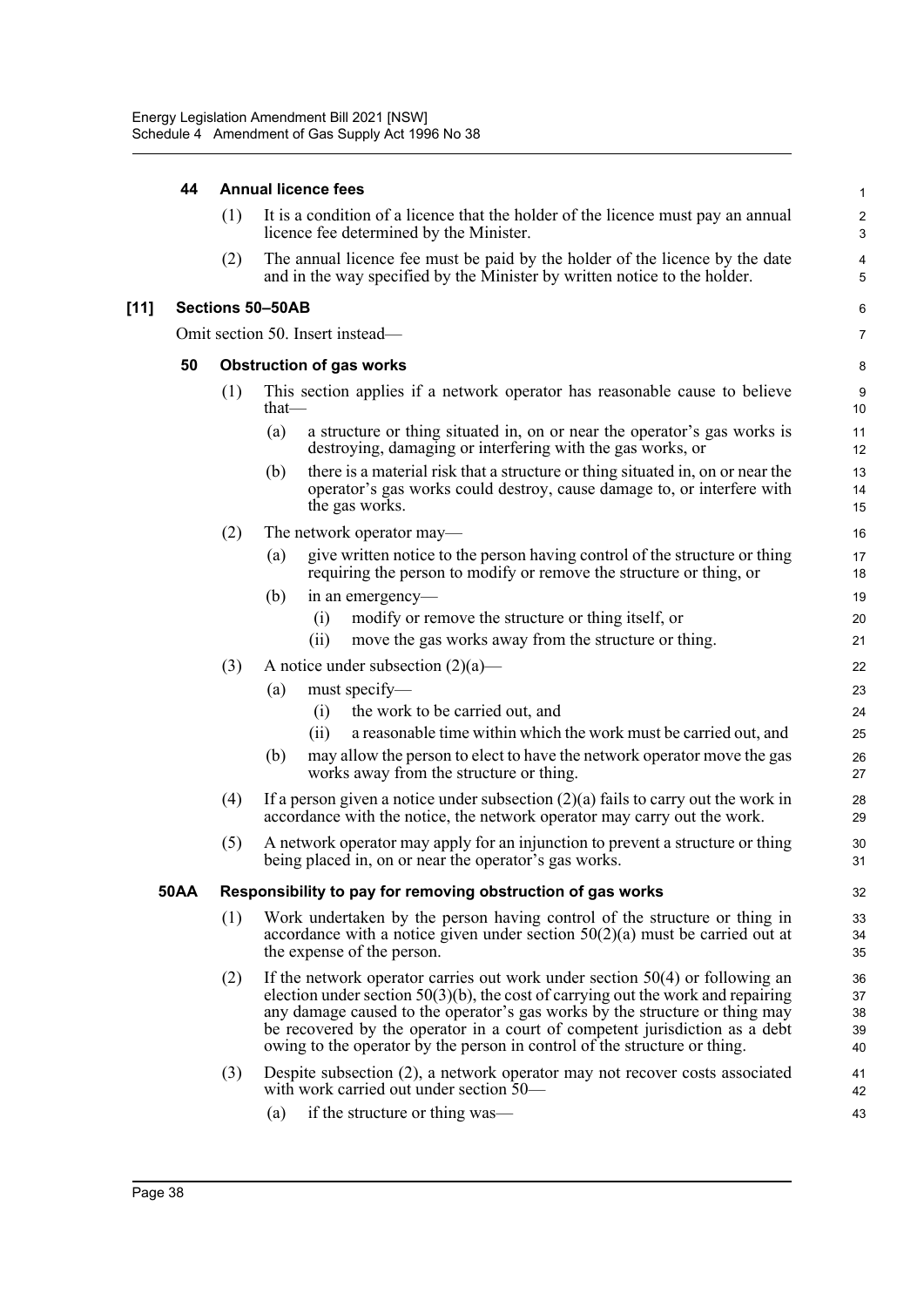|        |             |                                                |     | (i)                         | lawfully placed or constructed before the installation of the gas<br>works, or                                                                                                                                                  | 1<br>$\overline{2}$    |  |  |  |
|--------|-------------|------------------------------------------------|-----|-----------------------------|---------------------------------------------------------------------------------------------------------------------------------------------------------------------------------------------------------------------------------|------------------------|--|--|--|
|        |             |                                                |     | (ii)                        | placed or constructed with the consent of the network operator, or                                                                                                                                                              | 3                      |  |  |  |
|        |             |                                                | (b) |                             | if the work was undertaken due to a material risk that a structure or thing                                                                                                                                                     | 4                      |  |  |  |
|        |             |                                                |     |                             | situated in, on or near the operator's gas works could destroy, cause<br>damage to, or interfere with those works, and the structure or thing was                                                                               | $\mathbf 5$<br>$\,6\,$ |  |  |  |
|        |             |                                                |     |                             | lawfully placed or constructed-                                                                                                                                                                                                 | $\overline{7}$         |  |  |  |
|        |             |                                                |     | (a)                         | after the installation of the gas works, and                                                                                                                                                                                    | 8                      |  |  |  |
|        |             |                                                |     | (b)                         | before the commencement of section $50(1)(b)$ as inserted by the<br>Energy Legislation Amendment Act 2021.                                                                                                                      | $\boldsymbol{9}$<br>10 |  |  |  |
|        | <b>50AB</b> | Responsibility to pay for repairs to gas works |     |                             |                                                                                                                                                                                                                                 |                        |  |  |  |
|        |             | (1)                                            |     | caused by-                  | A person issued with a notice under section $50(2)(a)$ must pay the reasonable<br>costs incurred by the network operator to repair damage to the gas works                                                                      | 12<br>13<br>14         |  |  |  |
|        |             |                                                | (a) |                             | the structure or thing, and                                                                                                                                                                                                     | 15                     |  |  |  |
|        |             |                                                | (b) |                             | the removal or modification of the structure or thing.                                                                                                                                                                          | 16                     |  |  |  |
|        |             | (2)                                            |     |                             | If a network operator takes action under section $50(2)(b)$ to modify or remove                                                                                                                                                 | 17                     |  |  |  |
|        |             |                                                |     |                             | a structure or thing, the person having control of the structure or thing must<br>pay the reasonable costs incurred by the network operator to repair damage to                                                                 | 18<br>19               |  |  |  |
|        |             |                                                |     |                             | the gas works caused by the structure or thing.                                                                                                                                                                                 | 20                     |  |  |  |
|        |             | (3)                                            |     |                             | Despite subsections $(1)$ and $(2)$ , a network operator may not recover the cost<br>of repairing damage to the operator's gas works—                                                                                           | 21<br>22               |  |  |  |
|        |             |                                                | (a) |                             | if the structure or thing was—                                                                                                                                                                                                  | 23                     |  |  |  |
|        |             |                                                |     | $\left( 1\right)$           | lawfully placed or constructed before the installation of the gas<br>works, or                                                                                                                                                  | 24<br>25               |  |  |  |
|        |             |                                                |     | (i)                         | placed or constructed with the consent of the network operator, or                                                                                                                                                              | 26                     |  |  |  |
|        |             |                                                | (b) |                             | if the work is undertaken due to a material risk that a structure or thing<br>situated in, on or near the operator's gas works could destroy, cause<br>damage to, or interfere with those works, and the structure or thing was | 27<br>28<br>29         |  |  |  |
|        |             |                                                |     | (a)                         | lawfully placed or constructed—<br>after the installation of the gas works, and                                                                                                                                                 | 30<br>31               |  |  |  |
|        |             |                                                |     | (b)                         | before the commencement of section $50(1)(b)$ as inserted by the                                                                                                                                                                | 32                     |  |  |  |
|        |             |                                                |     |                             | Energy Legislation Amendment Act 2021.                                                                                                                                                                                          | 33                     |  |  |  |
|        |             | (4)                                            |     |                             | The costs payable under this section may be recovered by the operator in a<br>court of competent jurisdiction as a debt owing to the operator by the person<br>in control of the structure or thing.                            | 34<br>35<br>36         |  |  |  |
| $[12]$ |             |                                                |     |                             | Sections 65, 67, 68, 69, 70 and 71                                                                                                                                                                                              | 37                     |  |  |  |
|        |             |                                                |     |                             | Omit the penalty provision wherever occurring.                                                                                                                                                                                  | 38                     |  |  |  |
|        |             | Insert instead-                                |     |                             |                                                                                                                                                                                                                                 | 39                     |  |  |  |
|        |             |                                                |     |                             | Maximum penalty-                                                                                                                                                                                                                | 40                     |  |  |  |
|        |             |                                                | (a) |                             | for a corporation—2,000 penalty units, or                                                                                                                                                                                       | 41                     |  |  |  |
|        |             |                                                | (b) |                             | for an individual—100 penalty units.                                                                                                                                                                                            | 42                     |  |  |  |
| $[13]$ |             |                                                |     |                             | <b>Section 72 Obstruction of inspectors</b>                                                                                                                                                                                     | 43                     |  |  |  |
|        |             |                                                |     | Omit the penalty provision. |                                                                                                                                                                                                                                 | 44                     |  |  |  |
|        |             | Insert instead-                                |     |                             |                                                                                                                                                                                                                                 | 45                     |  |  |  |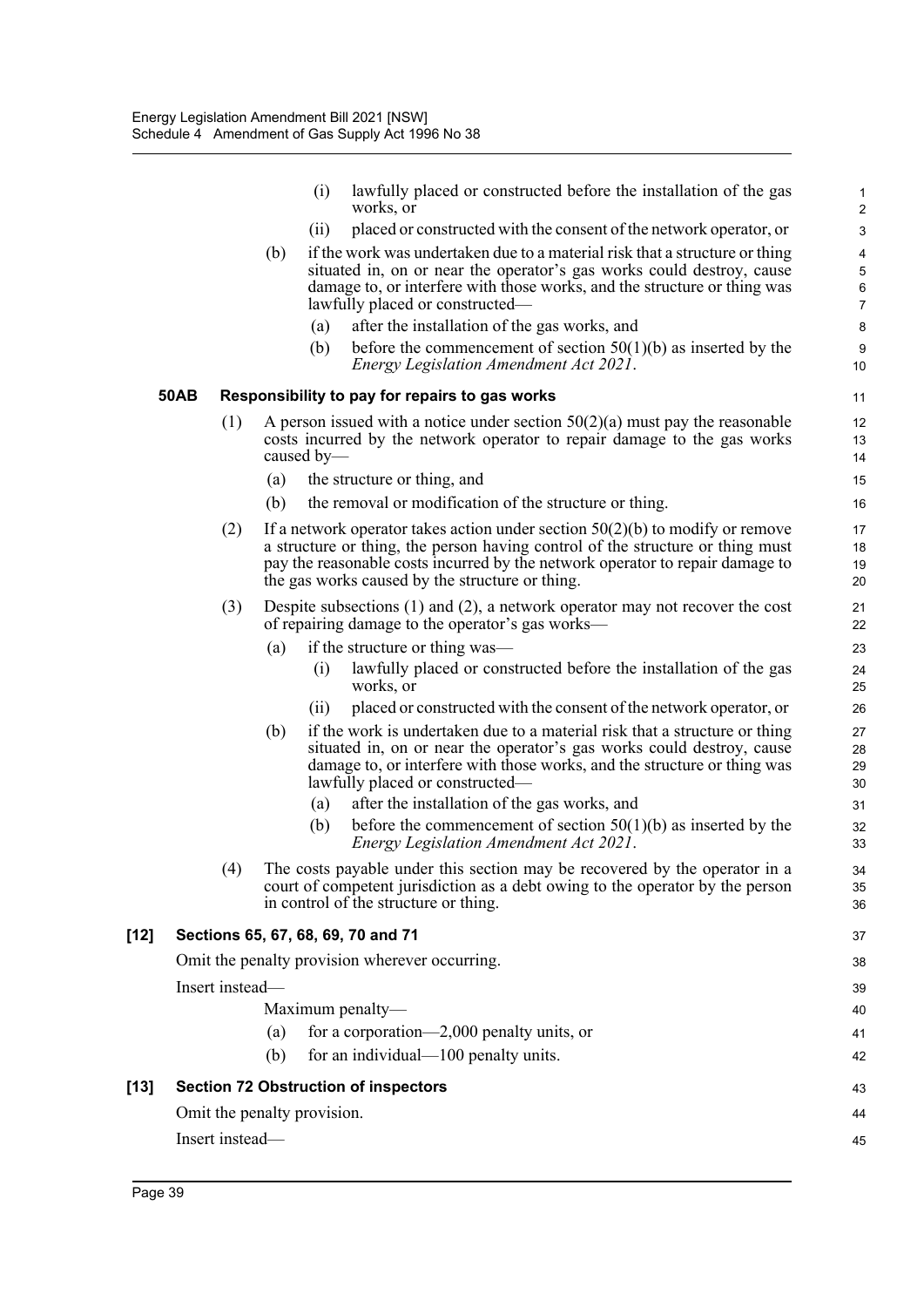Maximum penalty— (a) for a corporation—500 penalty units, or (b) for an individual—50 penalty units. **[14] Section 72A** Insert after section 72— **72A Cyber security requirements** (1) The regulations may make provision for the following— (a) the adoption and implementation by a network operator of policies and procedures for managing cyber security risks and responding to cyber security incidents, (b) the external review and accreditation of a network operator's policies and procedures for managing cyber security risks and responding to cyber security incidents. (2) Without limiting subsection (1), the regulations may require a network operator's policies and procedures to address the following matters— (a) notifying the Secretary of cyber security incidents, (b) the process for auditing the network operator's implementation and compliance with the policies and procedures, including reporting the audit result to the Secretary. **[15] Section 76A** Insert after section 76— **76A Cyber security directions** (1) The Minister may, by written order, give a direction (a *cyber security direction*) to a network operator requiring the operator to take the action the Minister considers reasonably necessary to— (a) respond to the impact of a cyber security incident on the operator's information technology systems, or (b) prevent a cyber security incident having an impact on the operator's information technology systems. (2) A copy of the Minister's written order under subsection (1) must be given to each network operator to whom the direction applies. (3) A cyber security direction— (a) operates for the period specified in the direction, and (b) may be varied or revoked by a subsequent direction under this section. (4) A person given a cyber security direction must comply with the direction. Maximum penalty— (a) in the case of a corporation—2,000 penalty units, or (b) for an individual—100 penalty units. **[16] Section 83 Regulations** Omit section 83(6). Insert instead— (6) A regulation may create an offence punishable by a penalty not exceeding— (a) for a corporation— $10,000$  penalty units, or 1  $\overline{2}$ 3 4 5 6 7 8 9 10 11 12 13  $14$ 15 16 17 18 19 20 21  $22$ 23  $24$ 25 26 27 28 29 30 31 32 33 34 35 36 37 38 39 40 41 42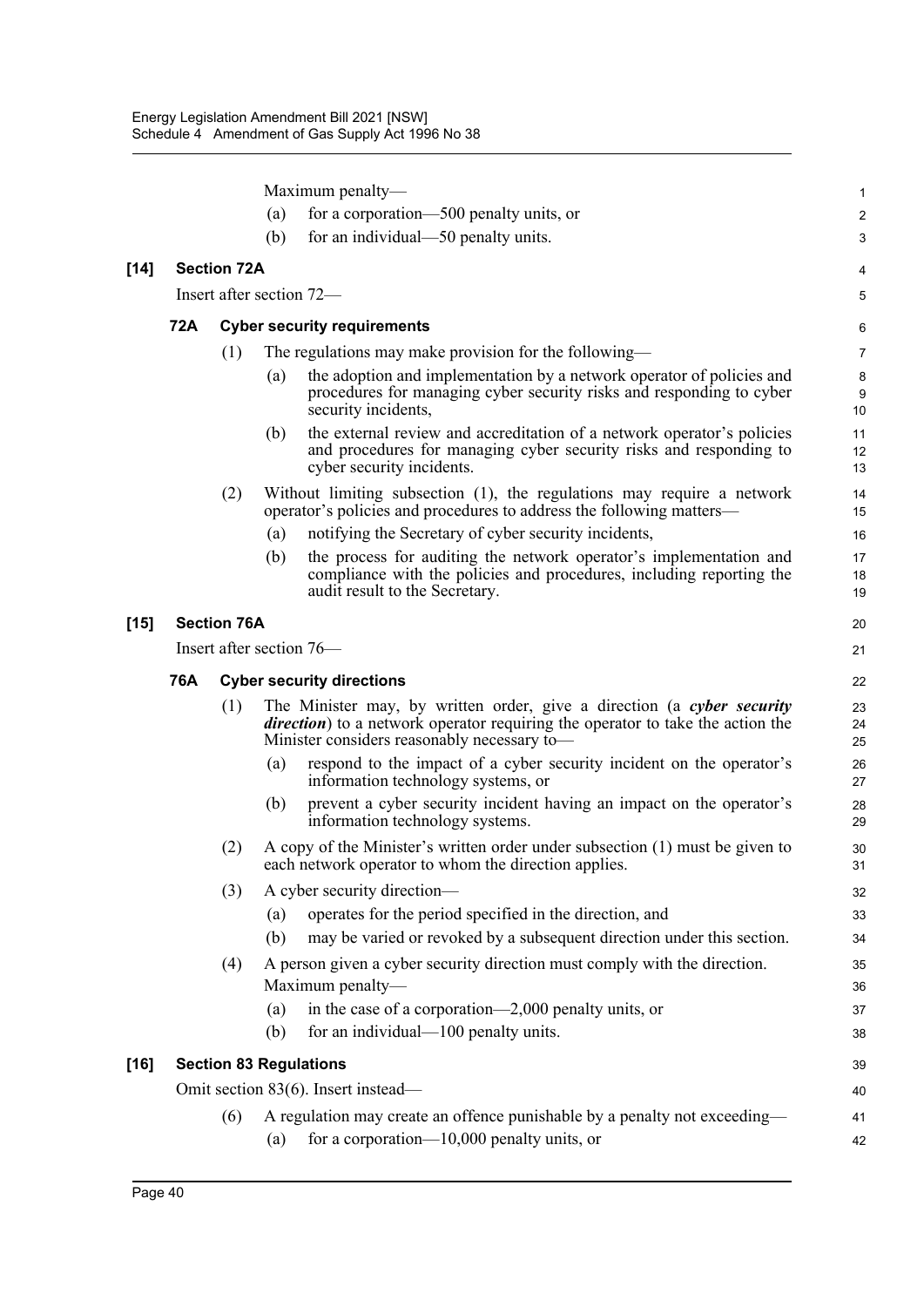|        |                                                                                | (b)               | for an individual— $5,000$ penalty units.                                                                                                                                                                   | $\mathbf{1}$        |  |  |  |
|--------|--------------------------------------------------------------------------------|-------------------|-------------------------------------------------------------------------------------------------------------------------------------------------------------------------------------------------------------|---------------------|--|--|--|
| $[17]$ | Schedule 2 Savings, transitional and other provisions                          |                   |                                                                                                                                                                                                             |                     |  |  |  |
|        | Insert at the end of the Schedule, with appropriate Part and clause numbering— |                   |                                                                                                                                                                                                             |                     |  |  |  |
|        | <b>Part</b>                                                                    |                   | <b>Provisions consequent on enactment of Energy</b><br><b>Legislation Amendment Act 2021</b>                                                                                                                | 4<br>5              |  |  |  |
|        |                                                                                | <b>Definition</b> |                                                                                                                                                                                                             | 6                   |  |  |  |
|        |                                                                                |                   | In this Part—<br><b>amending Act</b> means the <i>Energy Legislation Amendment Act 2021</i> .                                                                                                               | $\overline{7}$<br>8 |  |  |  |
|        |                                                                                |                   | Applications for authorisation or transfer of authorisation                                                                                                                                                 | 9                   |  |  |  |
|        |                                                                                |                   | Section 9, as amended by the amending Act, applies to an application for an<br>authorisation or transfer of an authorisation made, but not finally determined,<br>before the commencement of the amendment. | 10<br>11<br>12      |  |  |  |
|        | Applications for licence or transfer of licence                                |                   |                                                                                                                                                                                                             |                     |  |  |  |
|        |                                                                                |                   | Section 38, as amended by the amending Act, applies to an application for a<br>licence or transfer of a licence made, but not finally determined, before the<br>commencement of the amendment.              | 14<br>15<br>16      |  |  |  |
| $[18]$ | <b>Dictionary</b>                                                              |                   |                                                                                                                                                                                                             | 17                  |  |  |  |
|        |                                                                                |                   | Omit the definition of <i>natural gas</i> .                                                                                                                                                                 | 18                  |  |  |  |
|        | Insert in alphabetical order—                                                  |                   |                                                                                                                                                                                                             |                     |  |  |  |
|        |                                                                                |                   | <i>cyber security incident</i> means acts, events or circumstances involving, or<br>likely to involve, 1 or more of the following—                                                                          | 20<br>21            |  |  |  |
|        |                                                                                | (a)               | unauthorised access to computer data or a computer program,                                                                                                                                                 | 22                  |  |  |  |
|        |                                                                                | (b)               | unauthorised modification of computer data or a computer program,                                                                                                                                           | 23                  |  |  |  |
|        |                                                                                | (c)               | unauthorised impairment of electronic communication to or from a<br>computer,                                                                                                                               | 24<br>25            |  |  |  |
|        |                                                                                | (d)               | unauthorised impairment of the availability, reliability, security or<br>operation of a computer, computer data or a computer program.                                                                      | 26<br>27            |  |  |  |
|        |                                                                                |                   | <i>natural gas</i> means a substance prescribed by the regulations for the purposes<br>of this definition.                                                                                                  | 28<br>29            |  |  |  |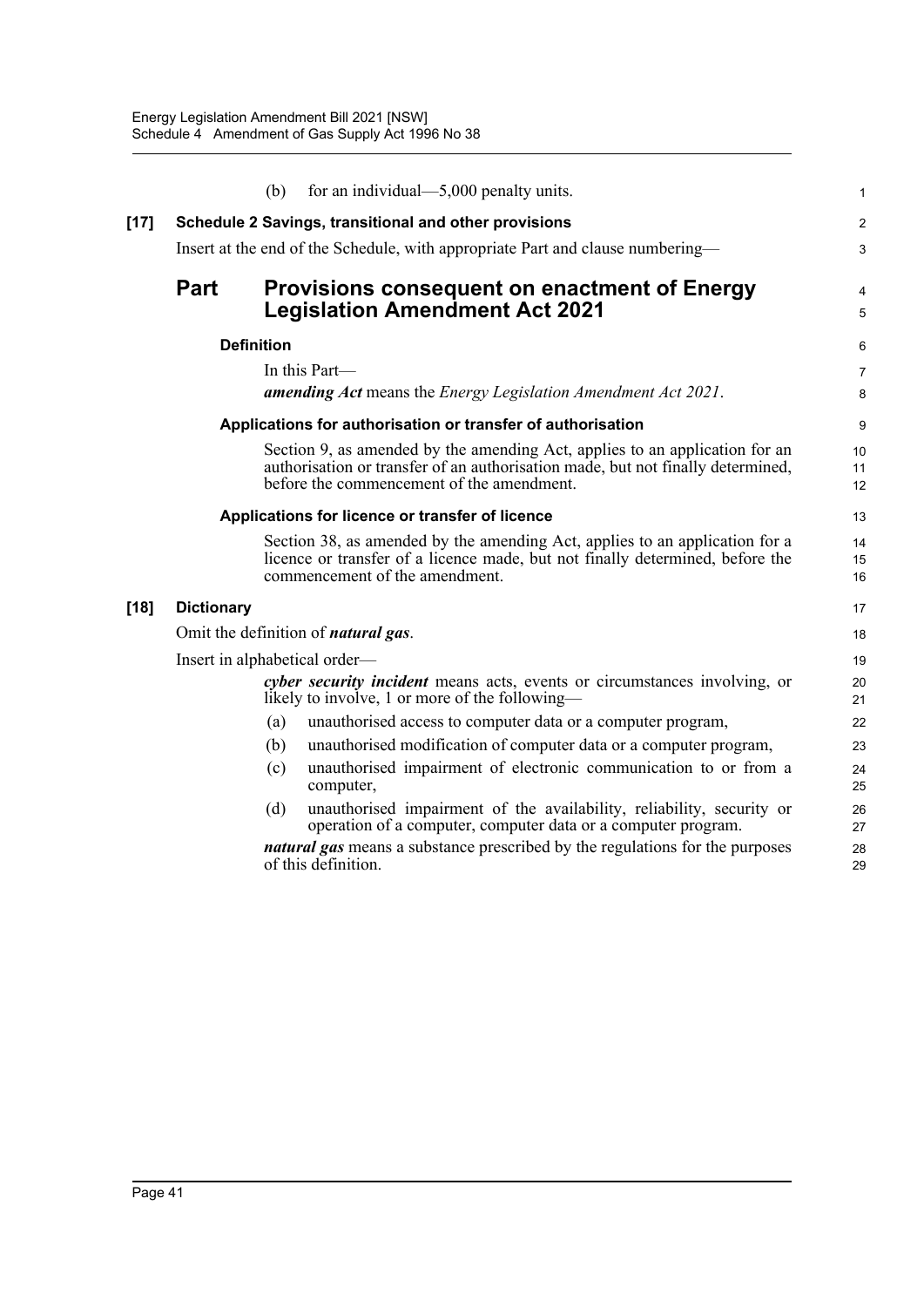## <span id="page-47-0"></span>**Schedule 5 Amendment of Pipelines Act 1967 No 90**

|     | <b>Schedule 5</b>                                                                                                           | <b>Amendment of Pipelines Act 1967 No 90</b>                                                                                                  | 1              |  |  |  |  |
|-----|-----------------------------------------------------------------------------------------------------------------------------|-----------------------------------------------------------------------------------------------------------------------------------------------|----------------|--|--|--|--|
| [1] | <b>Section 3 Definitions</b>                                                                                                |                                                                                                                                               | $\overline{2}$ |  |  |  |  |
|     | Insert in alphabetical order in section $3(1)$ —                                                                            |                                                                                                                                               |                |  |  |  |  |
|     | cyber security incident means acts, events or circumstances involving, or<br>likely to involve, 1 or more of the following— |                                                                                                                                               |                |  |  |  |  |
|     |                                                                                                                             | (a)<br>unauthorised access to computer data or a computer program,                                                                            | $\,6\,$        |  |  |  |  |
|     |                                                                                                                             | unauthorised modification of computer data or a computer program,<br>(b)                                                                      | $\overline{7}$ |  |  |  |  |
|     |                                                                                                                             | unauthorised impairment of electronic communication to or from a<br>(c)<br>computer,                                                          | $\bf 8$<br>9   |  |  |  |  |
|     |                                                                                                                             | unauthorised impairment of the availability, reliability, security or<br>(d)<br>operation of a computer, computer data or a computer program. | 10<br>11       |  |  |  |  |
| [2] |                                                                                                                             | Section 5A Minister may require certain pipelines to be licensed                                                                              | 12             |  |  |  |  |
|     |                                                                                                                             | Omit section 5A(3). Insert instead—                                                                                                           | 13             |  |  |  |  |
|     | (3)                                                                                                                         | An order under subsection (2) takes effect on-                                                                                                | 14             |  |  |  |  |
|     |                                                                                                                             | the date specified in the order, or<br>(i)                                                                                                    | 15             |  |  |  |  |
|     |                                                                                                                             | if the order does not specify a date—the date the order is published in<br>(i)<br>the Gazette.                                                | 16<br>17       |  |  |  |  |
| [3] | Sections 5B(3), 48(2) and 49(2)                                                                                             |                                                                                                                                               |                |  |  |  |  |
|     | Omit the penalty provision wherever occurring.                                                                              |                                                                                                                                               |                |  |  |  |  |
|     | Insert instead-                                                                                                             |                                                                                                                                               |                |  |  |  |  |
|     |                                                                                                                             | Maximum penalty-                                                                                                                              | 21             |  |  |  |  |
|     |                                                                                                                             | for a corporation—2,000 penalty units, or<br>(a)                                                                                              | 22             |  |  |  |  |
|     |                                                                                                                             | for an individual—400 penalty units.<br>(b)                                                                                                   | 23             |  |  |  |  |
| [4] |                                                                                                                             | <b>Sections 11, 26 and 27</b>                                                                                                                 | 24             |  |  |  |  |
|     | Omit the penalty provision wherever occurring.                                                                              |                                                                                                                                               |                |  |  |  |  |
|     | Insert instead-                                                                                                             |                                                                                                                                               |                |  |  |  |  |
|     |                                                                                                                             | Maximum penalty-                                                                                                                              | 27             |  |  |  |  |
|     |                                                                                                                             | for a corporation—2,000 penalty units, or<br>(a)                                                                                              | 28             |  |  |  |  |
|     |                                                                                                                             | for an individual—400 penalty units.<br>(b)                                                                                                   | 29             |  |  |  |  |
| [5] | <b>Section 15 Conditions of licence</b>                                                                                     |                                                                                                                                               |                |  |  |  |  |
|     | Omit section 15(1). Insert instead—                                                                                         |                                                                                                                                               |                |  |  |  |  |
|     | (1)                                                                                                                         | A licence is subject to the following conditions—                                                                                             | 32             |  |  |  |  |
|     |                                                                                                                             | the conditions imposed by this Act and the regulations,<br>(a)                                                                                | 33             |  |  |  |  |
|     |                                                                                                                             | conditions, not inconsistent with conditions imposed under paragraph<br>(b)<br>(a), imposed on the licence by the Minister.                   | 34<br>35       |  |  |  |  |
| [6] | Sections 16-16B                                                                                                             |                                                                                                                                               |                |  |  |  |  |
|     | Insert after section 15—                                                                                                    |                                                                                                                                               |                |  |  |  |  |
|     | 16<br><b>Cyber security requirements</b>                                                                                    |                                                                                                                                               |                |  |  |  |  |
|     | (1)                                                                                                                         | The regulations may make provision for the following—                                                                                         | 39             |  |  |  |  |
|     |                                                                                                                             |                                                                                                                                               |                |  |  |  |  |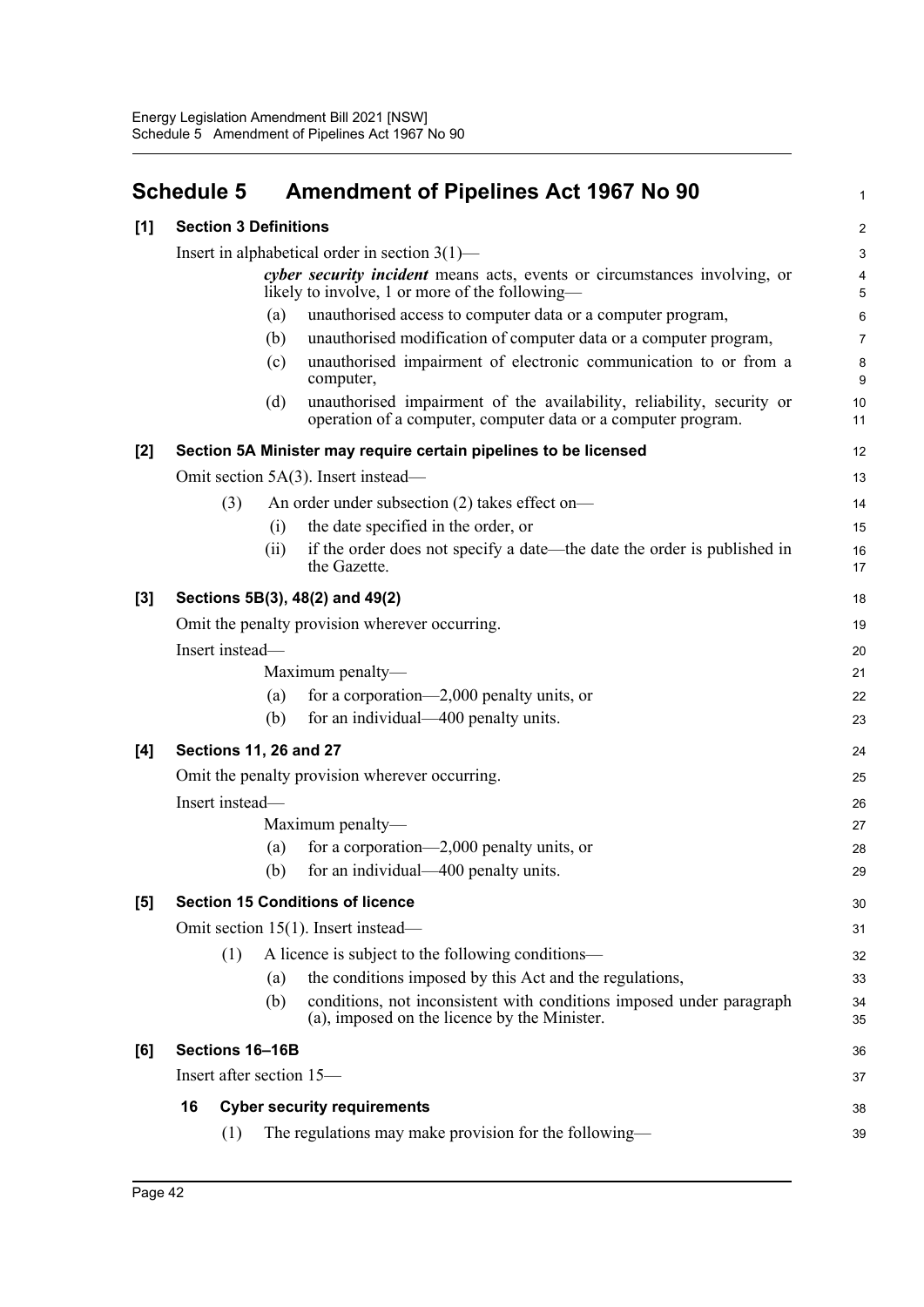|                   |            |     | the adoption and implementation by a licensee of policies and<br>(a)<br>procedures for managing cyber security risks and responding to cyber<br>security incidents,                                              | 1<br>$\overline{\mathbf{c}}$<br>3 |
|-------------------|------------|-----|------------------------------------------------------------------------------------------------------------------------------------------------------------------------------------------------------------------|-----------------------------------|
|                   |            |     | the external review and accreditation of a licensee's policies and<br>(b)<br>procedures for managing cyber security risks and responding to cyber<br>security incidents.                                         | 4<br>5<br>6                       |
|                   |            | (2) | Without limiting subsection (1), the regulations may require a licensee's<br>policies and procedures to address the following matters—                                                                           | 7<br>8                            |
|                   |            |     | notifying the Secretary of cyber security incidents,<br>(a)                                                                                                                                                      | 9                                 |
|                   |            |     | (b)<br>the process for auditing the licensee's implementation and compliance<br>with the policies and procedures, including reporting the audit result to<br>the Secretary.                                      | 10<br>11<br>12                    |
|                   | 16A        |     | <b>Cyber security directions</b>                                                                                                                                                                                 | 13                                |
|                   |            | (1) | The Minister may, by written order, give a direction (a cyber security<br><i>direction</i> ) to a licensee requiring the licensee to take action the Minister<br>considers reasonably necessary to-              | 14<br>15<br>16                    |
|                   |            |     | respond to the impact of a cyber security incident on the licensee's<br>(a)<br>information technology systems, or                                                                                                | 17<br>18                          |
|                   |            |     | prevent a cyber security incident having an impact on the licensee's<br>(b)<br>information technology systems.                                                                                                   | 19<br>20                          |
|                   |            | (2) | A cyber security direction—                                                                                                                                                                                      | 21                                |
|                   |            |     | has effect for the period specified in the direction, and<br>(a)                                                                                                                                                 | 22                                |
|                   |            |     | (b)<br>may be varied or revoked by a subsequent direction under this section.                                                                                                                                    | 23                                |
|                   |            | (3) | A person given a cyber security direction must comply with the direction.<br>Maximum penalty-                                                                                                                    | 24<br>25                          |
|                   |            |     | for a corporation—2,000 penalty units, or<br>(a)                                                                                                                                                                 | 26                                |
|                   |            |     | for an individual—100 penalty units.<br>(b)                                                                                                                                                                      | 27                                |
|                   | <b>16B</b> |     | Licence conditions-cyber security                                                                                                                                                                                | 28                                |
|                   |            |     | It is a condition of a licence that the licensee must—                                                                                                                                                           | 29                                |
|                   |            |     | adopt and implement policies and procedures that comply with the<br>(a)<br>regulations made under section 16, and                                                                                                | 30<br>31                          |
|                   |            |     | comply with a cyber security direction given under section 16A.<br>(b)                                                                                                                                           | 32                                |
| $\left[ 7\right]$ |            |     | Section 20 Plan to be lodged with Registrar-General                                                                                                                                                              | 33                                |
|                   |            |     | Omit "and in the instrument specify the charges and expenses incurred by the<br>Registrar-General in relation to the registration of the plan and the recording of the<br>instruments" from section $20(2)(b)$ . | 34<br>35<br>36                    |
| [8]               |            |     | Section 21A Extinguishment of easements etc after variation of licence area                                                                                                                                      | 37                                |
|                   |            |     | Omit "10 penalty units" from the penalty provision in section $21A(3)$ .                                                                                                                                         | 38                                |
|                   |            |     | Insert instead "20 penalty units".                                                                                                                                                                               | 39                                |
| [9]               |            |     | Section 23 Directions as to the conveyance of substances                                                                                                                                                         | 40                                |
|                   |            |     | Omit the penalty provision from section $23(6)$ . Insert instead—                                                                                                                                                | 41                                |
|                   |            |     | Maximum penalty-                                                                                                                                                                                                 | 42                                |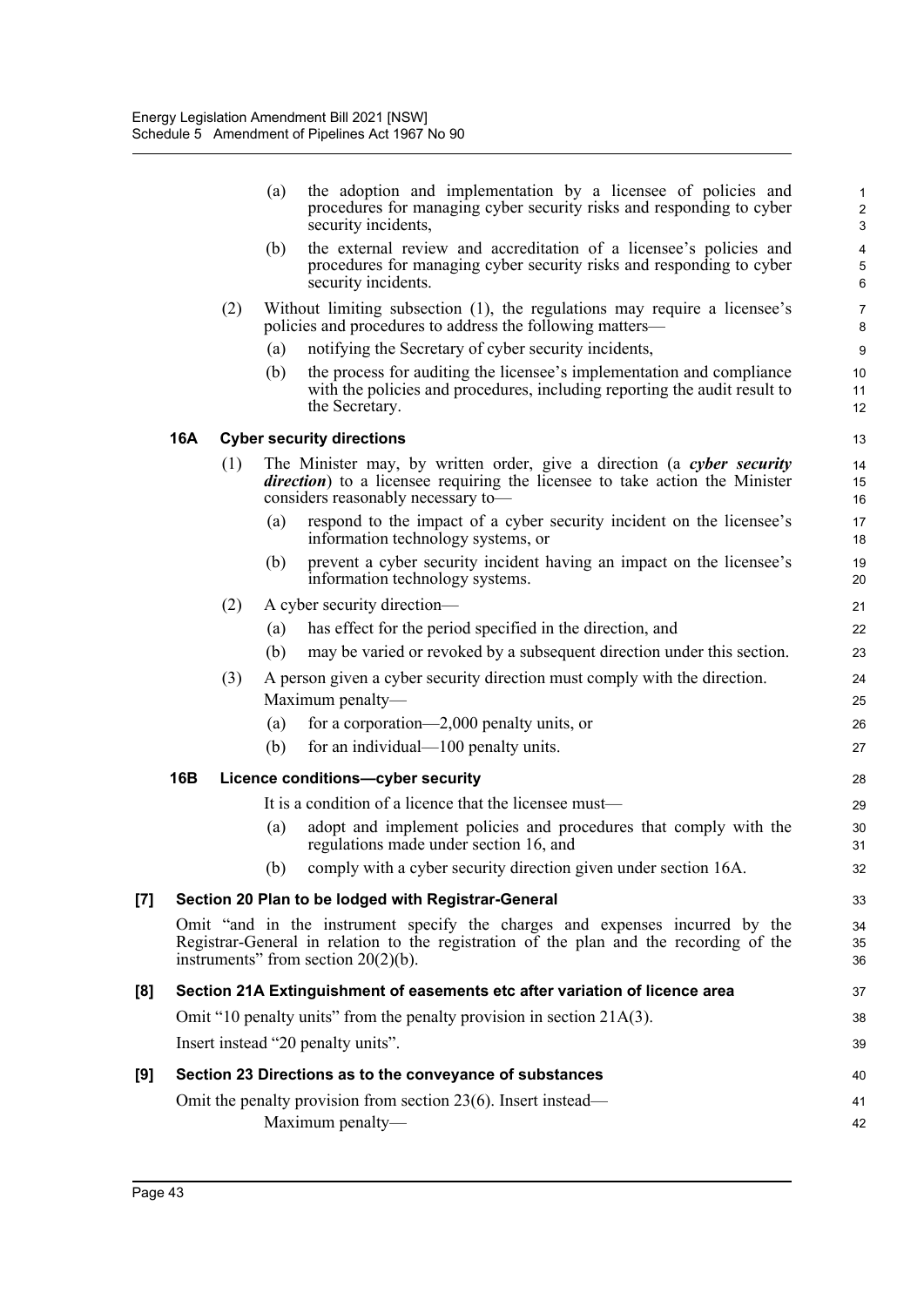|        | for a corporation— $1,000$ penalty units, or<br>(a)                                                                        | 1                       |  |  |  |  |
|--------|----------------------------------------------------------------------------------------------------------------------------|-------------------------|--|--|--|--|
|        | for an individual—200 penalty units.<br>(b)                                                                                | $\overline{\mathbf{c}}$ |  |  |  |  |
| $[10]$ | Section 24 Ceasing to operate pipeline                                                                                     | 3                       |  |  |  |  |
|        | Omit the penalty provision from section $24(1)$ . Insert instead—                                                          | 4                       |  |  |  |  |
|        | Maximum penalty-                                                                                                           | 5                       |  |  |  |  |
|        | for a corporation— $1,000$ penalty units, or<br>(a)                                                                        | 6                       |  |  |  |  |
|        | for an individual-200 penalty units.<br>(b)                                                                                | 7                       |  |  |  |  |
| [11]   | Sections 28(3) and 35(4)                                                                                                   | 8                       |  |  |  |  |
|        | Omit "40 penalty units" wherever occurring. Insert instead "\$250,000".                                                    | 9                       |  |  |  |  |
| $[12]$ | <b>Section 31B Evidence at inquiry</b>                                                                                     | 10                      |  |  |  |  |
|        | Omit the penalty provision wherever occurring in section $31B(3)$ and (4). Insert instead—                                 | 11                      |  |  |  |  |
|        | Maximum penalty-                                                                                                           | 12                      |  |  |  |  |
|        | for a corporation—2,000 penalty units, or<br>(a)                                                                           | 13                      |  |  |  |  |
|        | for an individual—400 penalty units.<br>(b)                                                                                | 14                      |  |  |  |  |
| $[13]$ | <b>Section 37 Licence fees</b>                                                                                             | 15                      |  |  |  |  |
|        | Omit section 37(1). Insert instead—                                                                                        | 16                      |  |  |  |  |
|        | It is a condition of a licence that the licensee must pay an annual licence fee<br>(1)<br>determined by the Minister.      | 17<br>18                |  |  |  |  |
| $[14]$ | Section 46 True consideration to be shown                                                                                  | 19                      |  |  |  |  |
|        | Omit the penalty provision. Insert instead—                                                                                |                         |  |  |  |  |
|        | Maximum penalty-                                                                                                           | 21                      |  |  |  |  |
|        | for a corporation—2,000 penalty units, or<br>(a)                                                                           | 22                      |  |  |  |  |
|        | (b)<br>for an individual—400 penalty units.                                                                                | 23                      |  |  |  |  |
| $[15]$ | <b>Section 59 Inspectors</b>                                                                                               |                         |  |  |  |  |
|        | Omit "2 penalty units" from section 59(3). Insert instead "10 penalty units".                                              | 25                      |  |  |  |  |
| $[16]$ | <b>Section 60A Stop notices</b>                                                                                            | 26                      |  |  |  |  |
|        | Omit the penalty provision. Insert instead—                                                                                | 27                      |  |  |  |  |
|        | Maximum penalty-                                                                                                           |                         |  |  |  |  |
|        | for a corporation-150 penalty units, or<br>(a)                                                                             | 29                      |  |  |  |  |
|        | for an individual—30 penalty units.<br>(b)                                                                                 | 30                      |  |  |  |  |
| $[17]$ | <b>Section 68 Prosecution of offences</b>                                                                                  | 31                      |  |  |  |  |
|        | Omit section $68(1)$ and (2). Insert instead—                                                                              | 32                      |  |  |  |  |
|        | This section applies to the following offences under this Act-<br>(1)                                                      | 33                      |  |  |  |  |
|        | an offence punishable by a maximum fine of-<br>(a)                                                                         | 34                      |  |  |  |  |
|        | for a corporation-more than 100 penalty units, or<br>(i)                                                                   | 35                      |  |  |  |  |
|        | for an individual—more than 50 penalty units,<br>(ii)<br>an offence punishable by a fine for each day on which the offence | 36                      |  |  |  |  |
|        | (b)<br>continues.                                                                                                          | 37<br>38                |  |  |  |  |